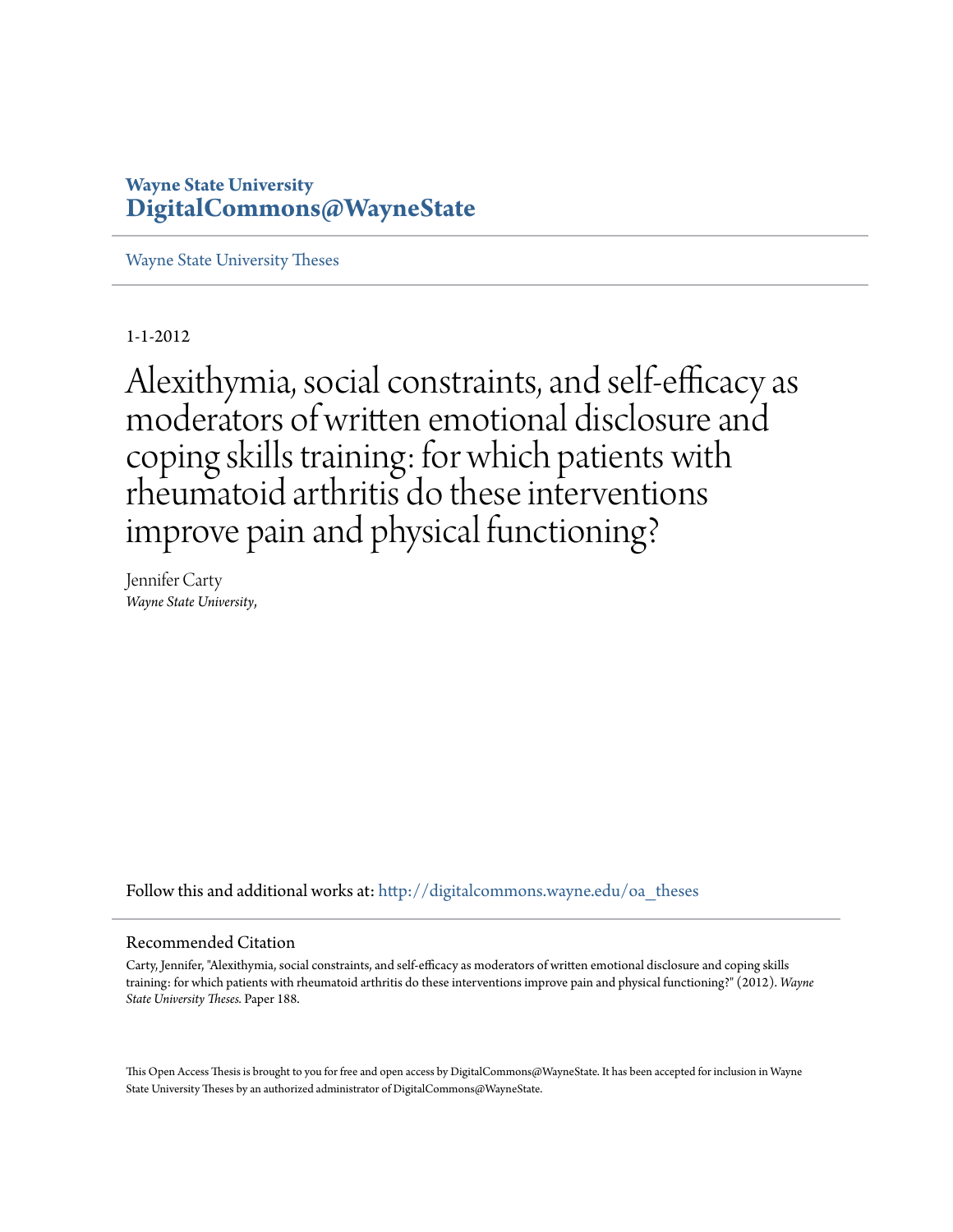# **ALEXITHYMIA, SOCIAL CONSTRAINTS, AND SELF-EFFICACY AS MODERATORS OF WRITTEN EMOTIONAL DISCLOSURE AND COPING SKILLS TRAINING: FOR WHICH PATIENTS WITH RHEUMATOID ARTHRITIS DO THESE INTERVENTIONS IMPROVE PAIN AND PHYSICAL FUNCTIONING?**

by

# **JENNIFER N. CARTY**

## **THESIS**

Submitted to the Graduate School

of Wayne State University,

Detroit, Michigan

in partial fulfillment of the requirements

for the degree of

## **MASTER OF ARTS**

2012

MAJOR: PSYCHOLOGY (Clinical)

 $\overline{\phantom{a}}$  ,  $\overline{\phantom{a}}$  ,  $\overline{\phantom{a}}$  ,  $\overline{\phantom{a}}$  ,  $\overline{\phantom{a}}$  ,  $\overline{\phantom{a}}$  ,  $\overline{\phantom{a}}$  ,  $\overline{\phantom{a}}$  ,  $\overline{\phantom{a}}$  ,  $\overline{\phantom{a}}$  ,  $\overline{\phantom{a}}$  ,  $\overline{\phantom{a}}$  ,  $\overline{\phantom{a}}$  ,  $\overline{\phantom{a}}$  ,  $\overline{\phantom{a}}$  ,  $\overline{\phantom{a}}$ 

Approved By:

Advisor Date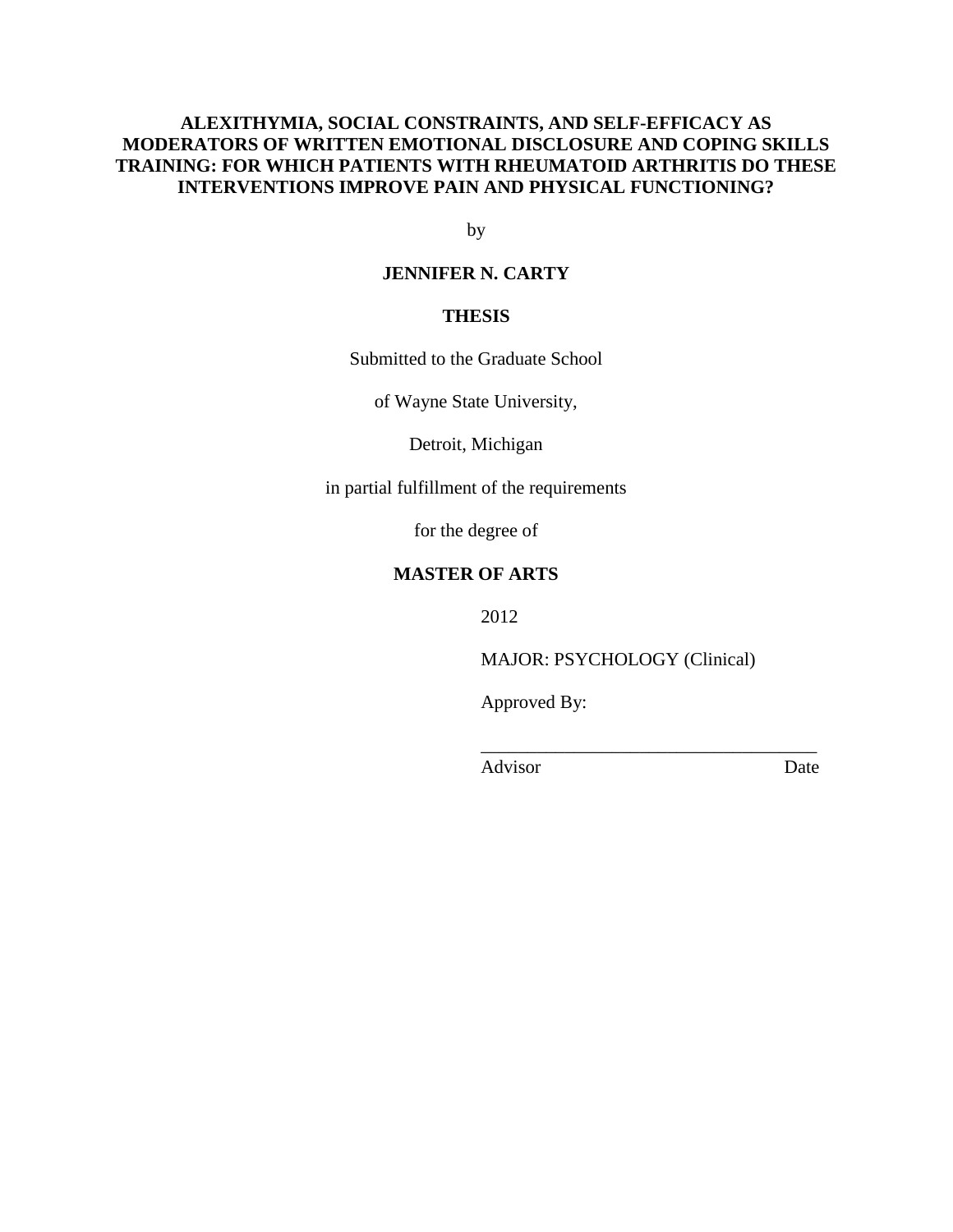## **ACKNOWLEDGMENTS**

I would like to thank my advisor, Dr. Mark Lumley, for his guidance and support throughout this project and my professional development. I would also like to thank Dr. Francis Keefe and Dr. Mosley-Williams for their support and hard work that was crucial for the completion of this project. I would also like to thank the research assistants whose excellent organization and hard work allowed me to seamlessly take over this project. Finally, I would like to thank my family, friends, and boyfriend for their unwavering support, patience and kind words, which have been instrumental in the completion of this thesis.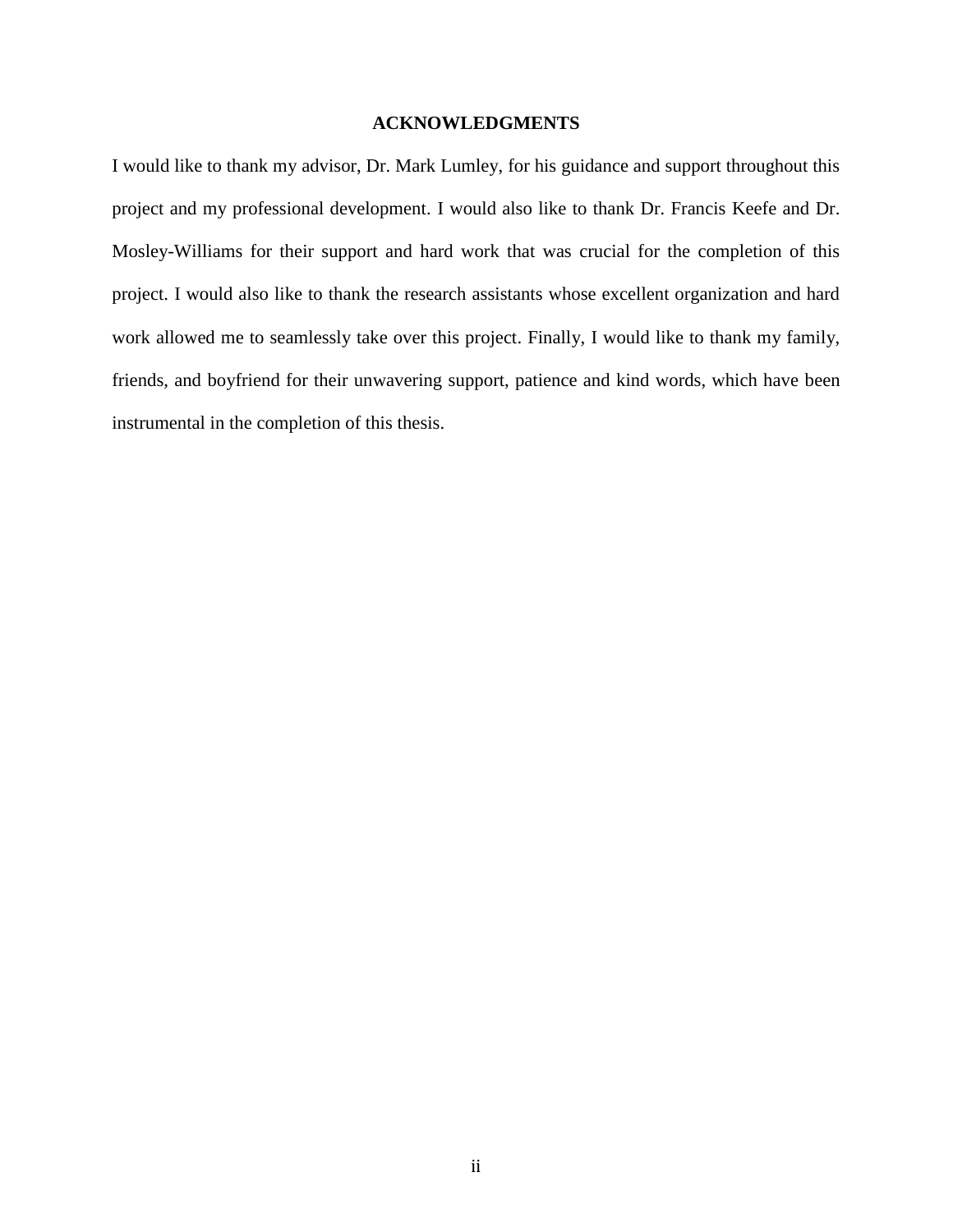# **TABLE OF CONTENTS**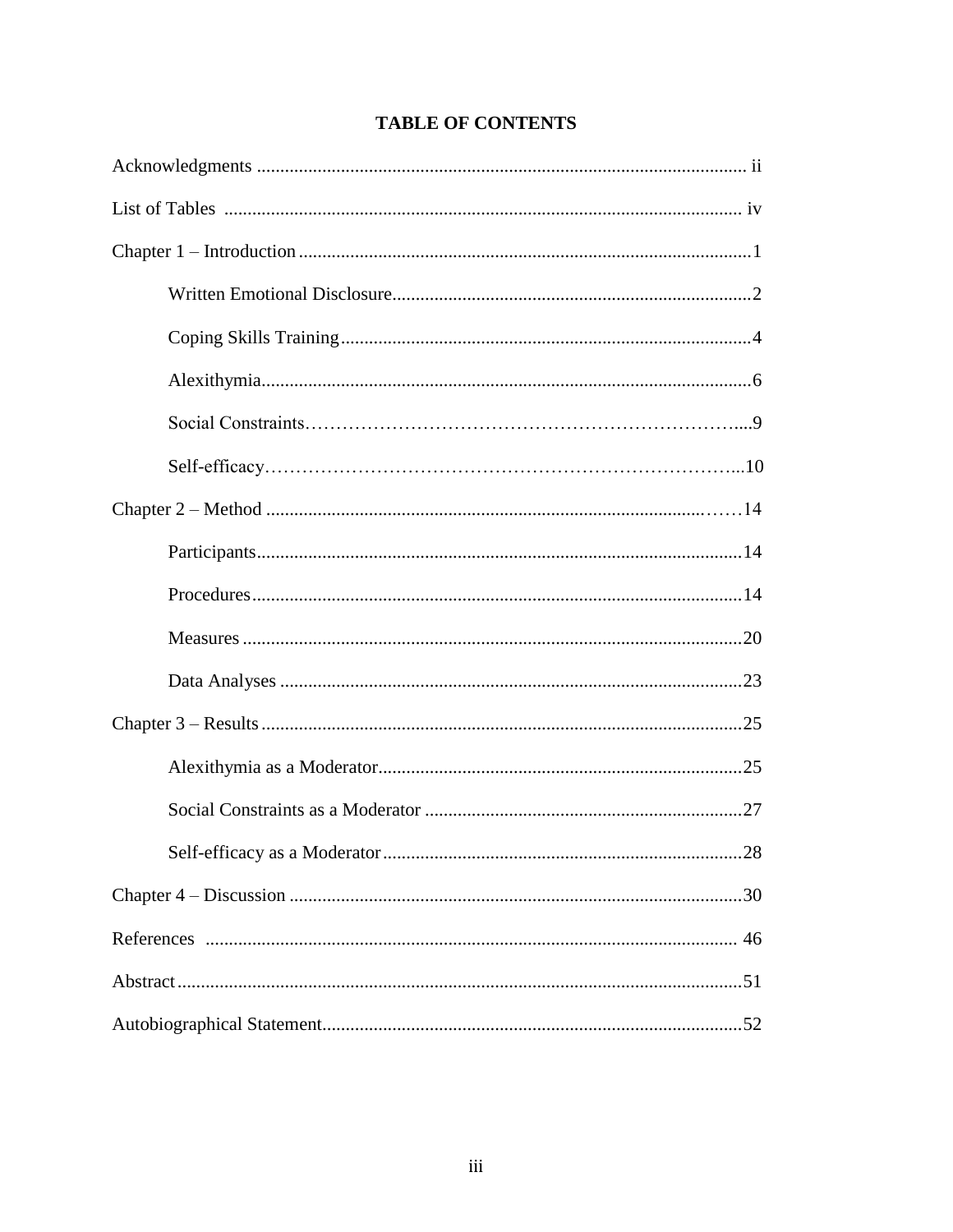# **LIST OF TABLES**

| Table 1: Alexithymia and its subscales as moderators of the effects of WED vs. HBW and   |  |
|------------------------------------------------------------------------------------------|--|
| Table 2: Social Constraints as a moderator of the effects of WED vs. HBW and of CST      |  |
| Table 3: Self-efficacy as a moderator of the effects of WED vs. HBW and of CST vs. AE on |  |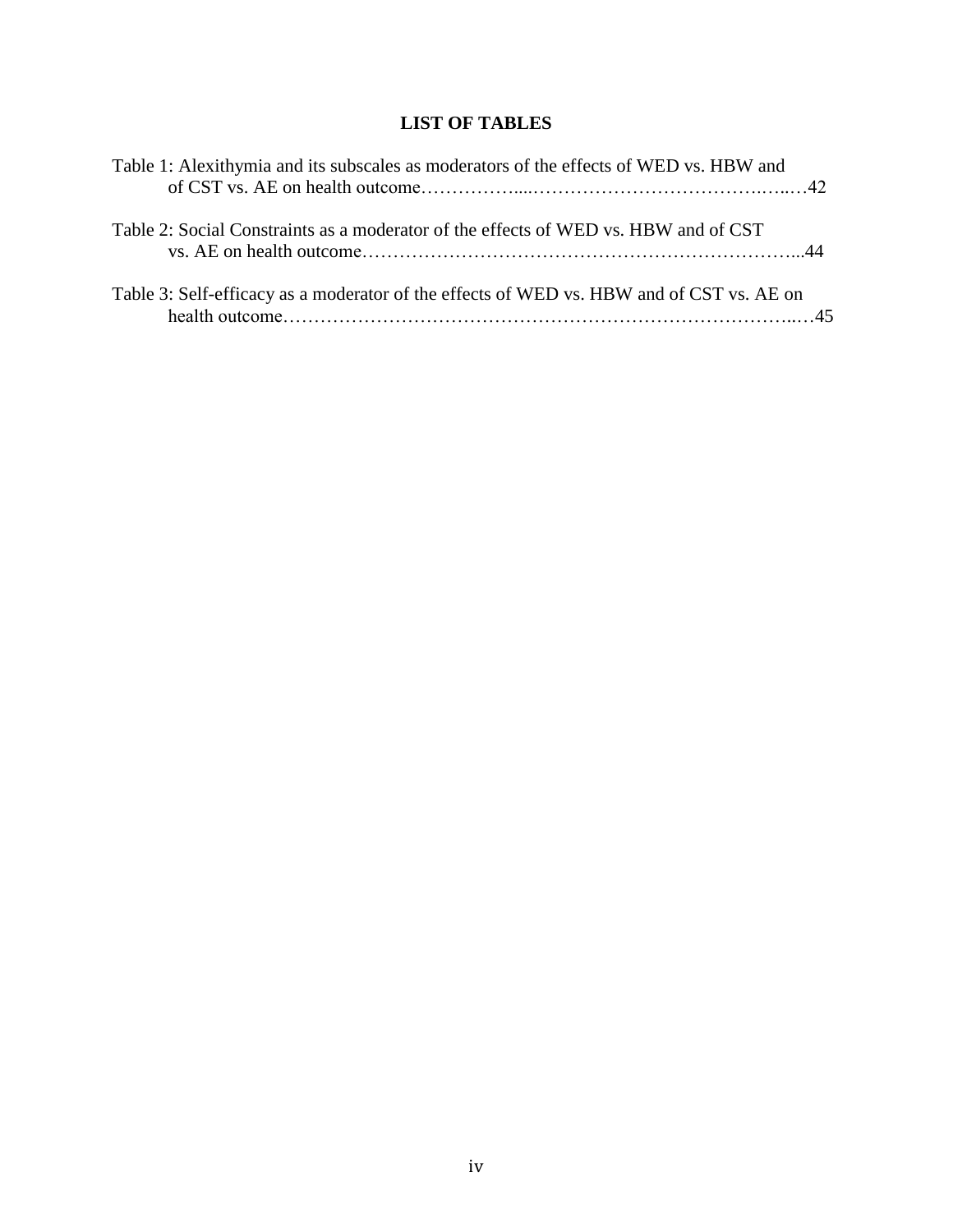#### **CHAPTER 1**

## **INTRODUCTION**

Rheumatoid arthritis (RA) is a chronic autoimmune disorder that causes pain, inflammation and stiffness in joints, and fatigue, and often results in disability in its sufferers. This disease impacts approximately 1% of the general population and is three times more common in women than men (Anderson, Bradley, Young, McDaniel & Wise, 1985). Furthermore, although rheumatoid arthritis is typically treated through traditional medicine (e.g., disease modifying, biological response modifying, or anti-inflammatory medications), many patients still report symptoms of pain and fatigue.

It is widely recognized that psychological factors have a relationship with physical health and may cause and/or worsen illness. Patients with rheumatoid arthritis reported that stress was the most common cause of a flare up and that interpersonal stress was related to their levels of pain (Keefe et al., 2002). Evidence has also shown that 13-15% of patients with RA have been diagnosed with major depressive disorder, which is approximately twice as prevalent as the normal population (Dickens, McGowan, Clark-Carter & Creed, 2002). Specifically, a link between RA and stress, coping, and depression has been found (Anderson et al. 1985; Dickens et al., 2002), suggesting that these psychological factors impact people with RA. These psychological factors likely not only result from having RA, but also appears to cause, trigger, exacerbate, or maintain pain and dysfunction among patients with RA.

The role played by psychological factors in the onset and course of RA is further substantiated by evidence that psychological interventions improve the health of patients with RA. Two psychological interventions that have been demonstrated to have some health benefits in RA are written emotional disclosure (WED) and pain coping skills training (CST).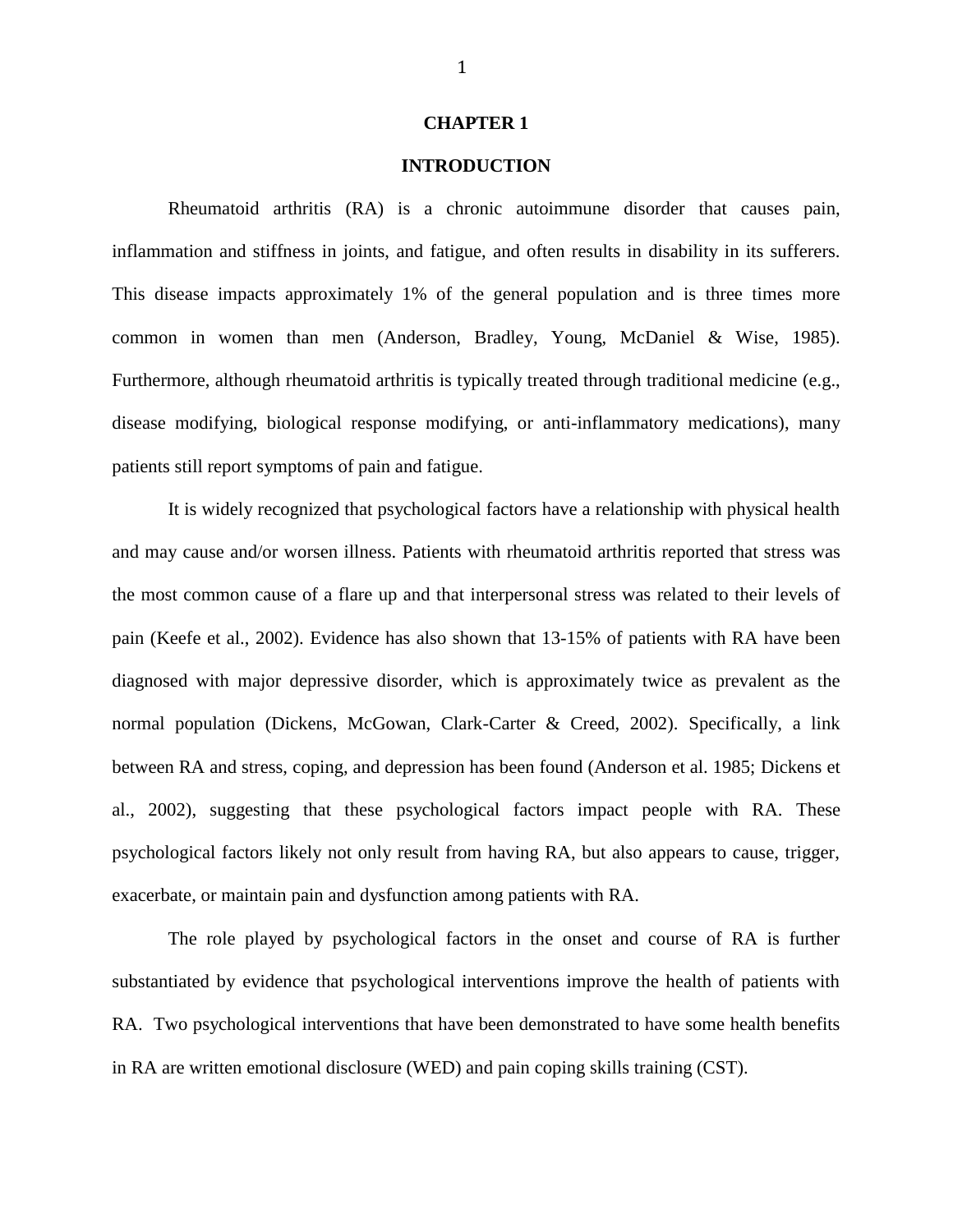#### Written Emotional Disclosure

Written emotional disclosure (WED) is a technique that is used to improve patient's emotional awareness and decrease pain, and has been examined in a number of studies. During WED, patients are asked to write about their most stressful or traumatic experience freely and openly and to discuss their thoughts and feelings about the event. Often patients are additionally instructed to write about ways in which they have coped with their stressors and to find meaning behind their stressor. Written emotional disclosure typically occurs in 3 to 4 sessions lasting 20- 30 minutes each. These sessions can occur in the laboratory or at the participant's home.

Early work on WED suggested that participants who did not share their stressful or traumatic experiences had worse health, more physical symptoms and higher health care utilization (Pennebaker, Barger, & Tiebout, 1989; Pennebaker & O'Heeron, 1984). Based on this early work, Pennebaker and Beall (1986) tested WED on healthy undergraduates. Results from this initial study found that participants who engaged in WED used less health care at follow-up.

It is believed that WED is a useful technique because suppressing negative emotions and experiences can have a deleterious impact on health, and WED provides an outlet for people to express those emotions and experiences they normally withhold. Thus, the goal of WED is to reduce physical symptoms by allowing patients to express rather than suppress their emotions and cognitions, which may help them resolve stressors. Suppression of emotions may be particularly problematic in those with already comprised health, and those with chronic health problems often have barriers (e.g., lack of social support) that may limit their ability to express their thoughts and feelings. This suggests WED may be particularly beneficial to those with rheumatoid arthritis.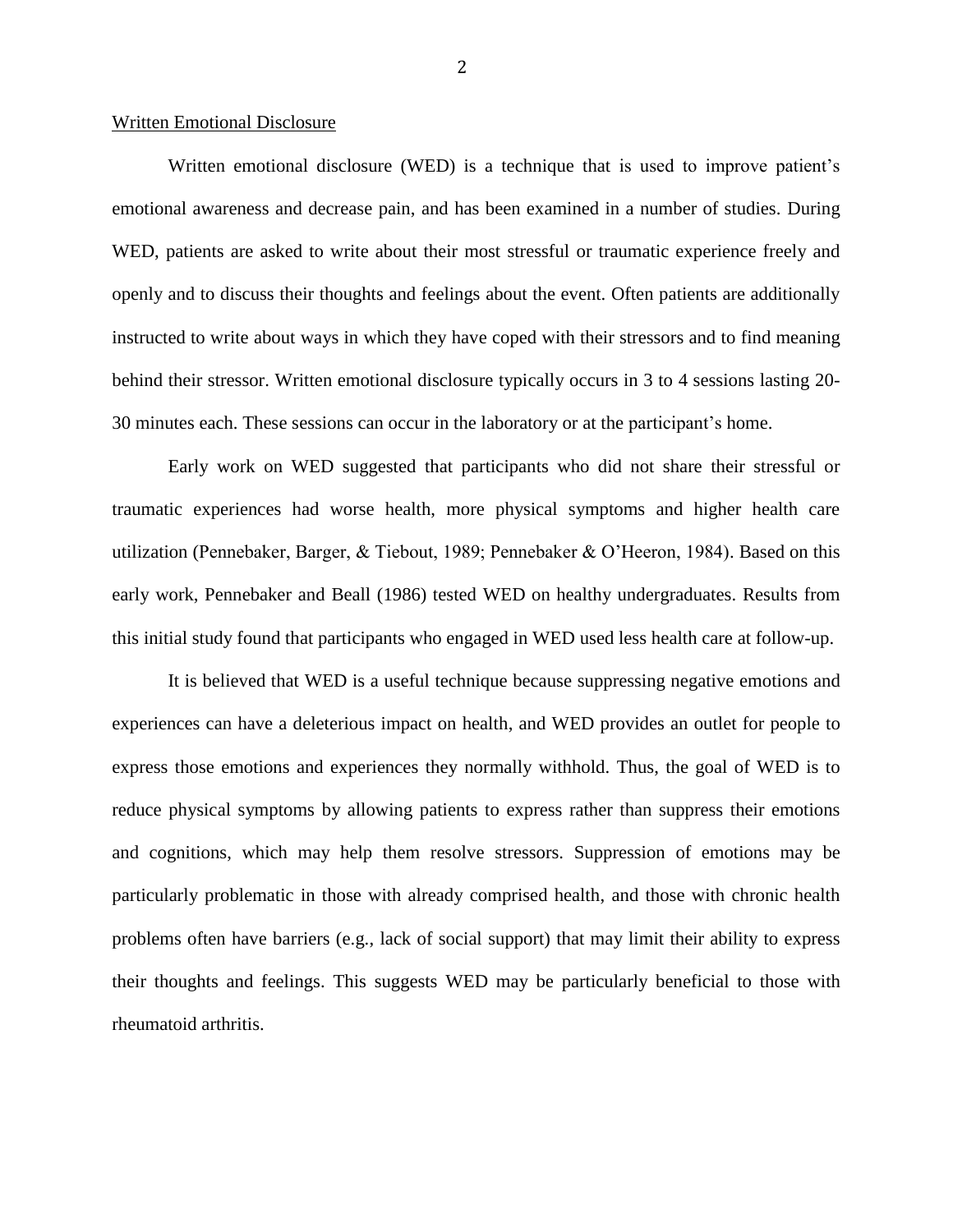Since Pennebaker's initial study, this technique has been extended to treat various populations, including chronic pain patients. Meta-analyses showed that patients with physical or psychological problems who engaged in WED had significant improvements on their physical and psychological well-being; however, the effect size was small (d = .19; Frisina, Borod,  $\&$ Lepore 2004). It should also be noted that these effect sizes in individual studies ranged from  $d =$  $-0.24$  to  $d = 0.49$ , suggesting substantial unexplained variability in outcomes.

A number of studies have examined WED in patients with RA and have shown mixed results of the efficacy of this technique in improving outcomes. For example, one study examined 51 RA patients who wrote for 3 consecutive 20-minute sessions about their most stressful life event and found that WED improved disease activity at the 4-month follow-up (Smyth, Stone, Hurewitz, & Kaell, 1999). Lumley and colleagues (2011) examined WED in 88 RA participants who wrote about a traumatic or stressful experience for 4, 20-minute sessions. Results showed that participants who engaged in WED had decreased pain at 1 and 6 months follow-up compared to participants who wrote about positive or neutral events; however this study showed no effects on various other measures. No main effects on disease activity, physical or psychological functioning were discovered in another study comparing the effects of enhanced written disclosure, time management writing, or an arthritis educational video in RA patients (Broderick, Stone, Smyth, & Kaell, 2004). Furthermore, in a study of verbal emotional disclosure in which RA patients spoke into a tape recorder about a traumatic event, Kelley and colleagues (1997) found less mood disturbance and improved physical functioning compared to the control condition but there were no treatment effects on joint condition or pain.

Although there appears to be modest effects of WED on pain and physical functioning, there is evidence to suggest that improvements are made in a subset of these participants. For

3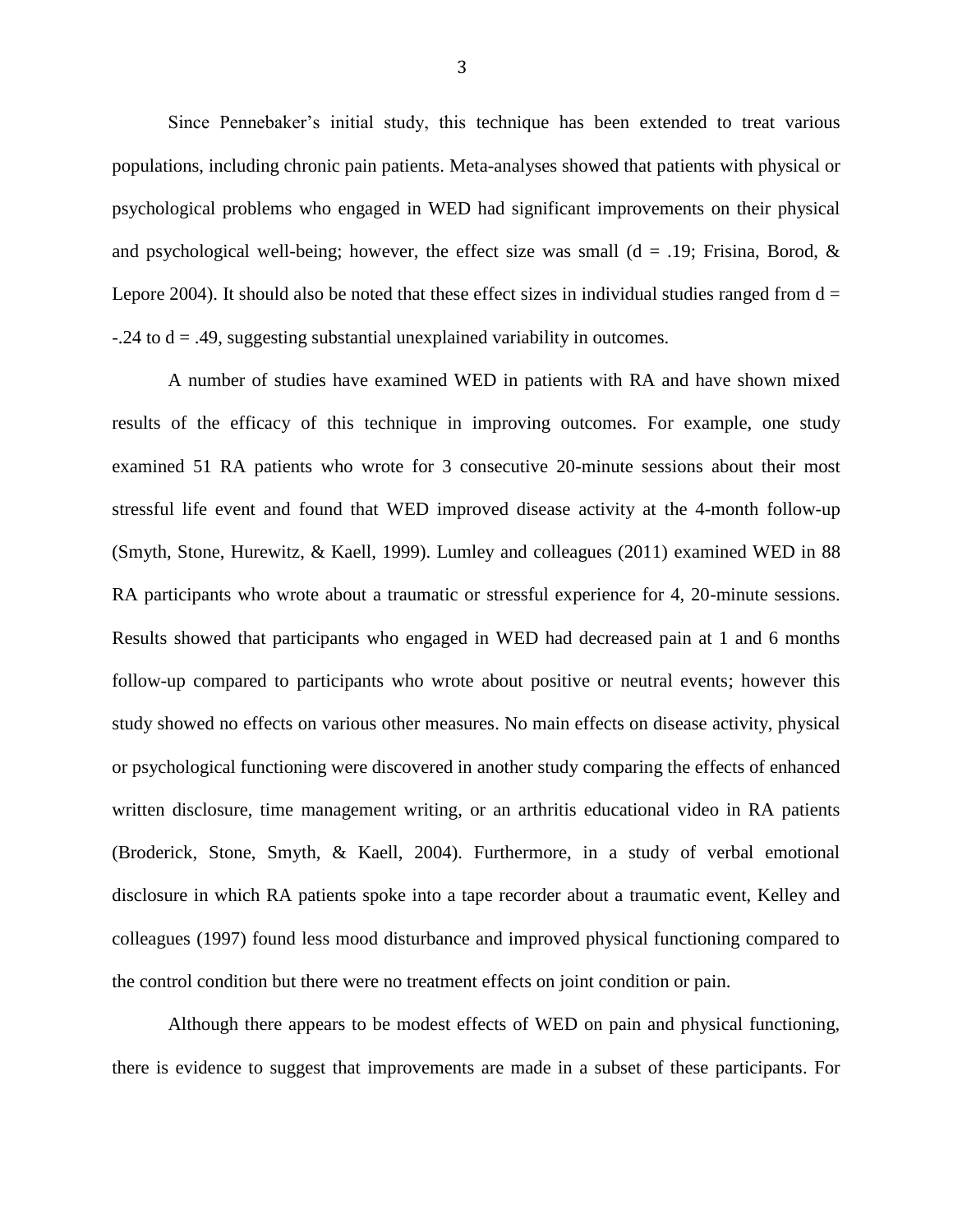example, Smyth and colleagues (1999) found that 47.1% of patients (which included their sample of asthma patients) had clinically relevant improvements. It should also be noted that 48.6% of these participants had no change, while 4.3% got worse, indicating that WED is effective for only a subset of patients.

## Coping Skills Training

Coping skills training, which is a form of cognitive-behavioral therapy, is aimed specifically to help patients with pain conditions, including RA, manage their pain and the psychological impact of their condition. Dixon and colleagues (2007) described CST as typically consisting of 3 phases. In the first phase, patients are educated about the biopsychosocial model of pain, which views pain as a result of, and maintained by, biologic or genetics factors, psychological traits or factors, and social issues such as support, culture and environment. The goal of this phase is to educate patients on the rationale for using psychological interventions to treat what many patients view as a physical disease. In the second phase of CST, patients are trained in various cognitive-behavioral techniques, such as progressive muscle relaxation training, pleasant activity scheduling, imagery, distraction and cognitive restructuring. This phase aims to give patients a battery of skills that can aid in managing their physical symptoms. The third and final phase involves teaching patients how to apply the skills they have learned to specific situations and problems that arise in their lives. Additionally, this phase teaches patients to recognize the antecedents and early signals to their pain so that they are able to implement these techniques early.

Dixon and colleagues (2007) conducted a meta-analysis on the effectiveness of cognitivebehavioral treatments, including CST, in patients with rheumatoid arthritis or osteoarthritis. Results from this meta-analysis of 15 studies showed a significant, albeit small, benefit of CBT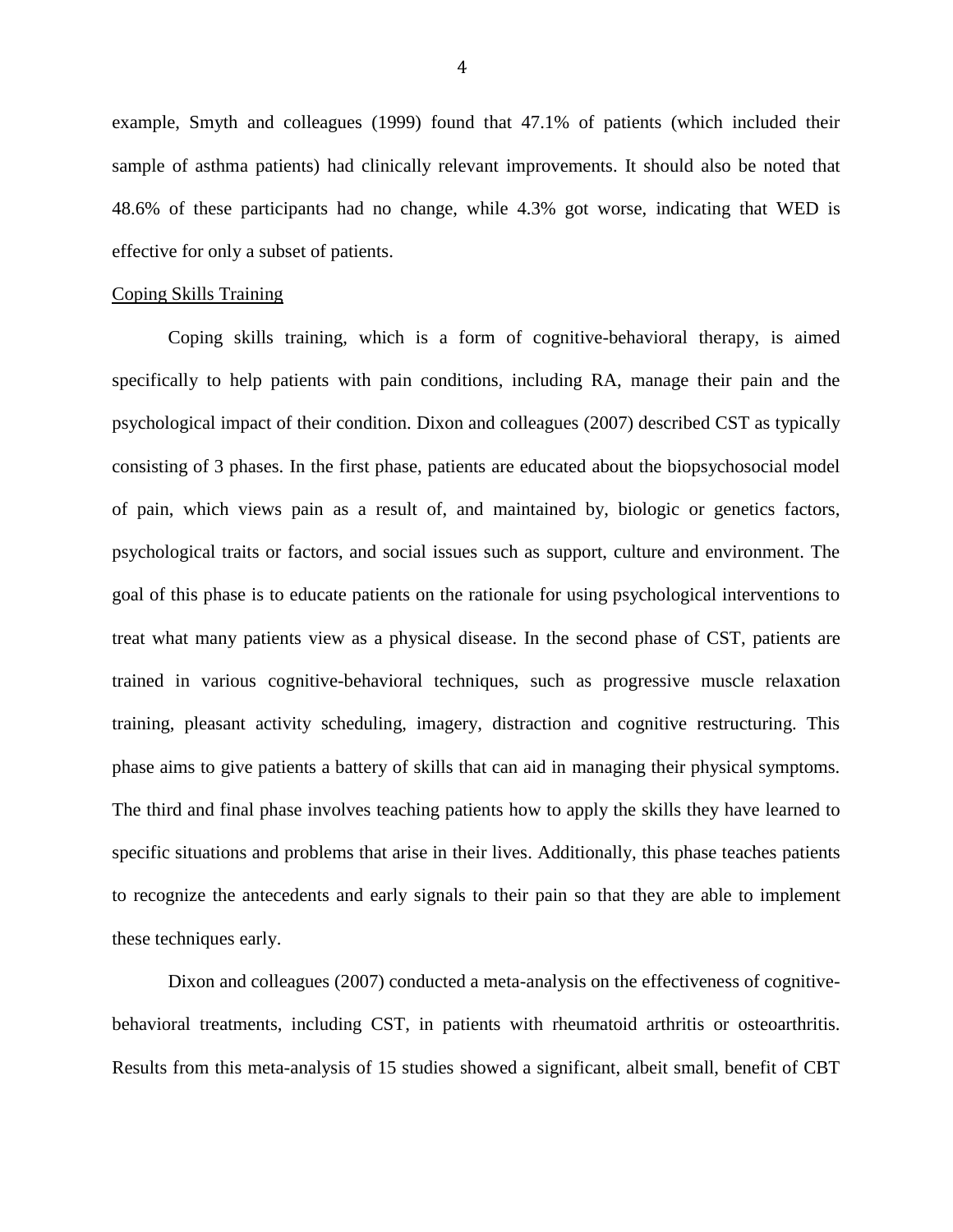on pain and a moderate effect size benefit on joint swelling; however, no effects were found on fatigue or stiffness.

Another meta-analysis of cognitive-behavioral therapies in RA patients found positive effects of these treatments on pain, and mixed findings regarding effects on disability and joint functioning (Astin, Beckner, Soeken, Hochberg, & Bernman, 2002). Of the nine studies examined in this meta-analysis, moderate to large effect sizes of CBT on reduced pain were found. Findings regarding the impact of CBT on joint dysfunction and disability were highly inconsistent, ranging from no significant effects to large effect sizes.

It may be informative to examine in detail several of the original studies included in these meta-analyses. One study examined 55 RA patients who were receiving treatment in an outpatient clinic (Leibing, Pfingsten, Bartman, Rueger, & Schuessler, 1999). Participants were randomized to receive 12 weekly group CBT sessions or routine care. Results showed that participants who engaged in CBT compared to those who received routine care had improvements in a variety of measures including pain, depression, helplessness, and improved coping, which was defined as increased positive reappraisal and acceptance, and decreased resignation. Both pain and pain intensity were measured and there was on average a 28.8% reduction in pain and 17.5% average reduction of pain intensity after engaging in CBT. There were no effects from CBT on many objective measures of disease status including C-reactive protein (CRP), erythrocyte sedimentation rate (ESR), joint dysfunction, or grip strength.

Sharpe and colleagues (2000) examined 53 RA patients who engaged in either 8, weekly individual CBT sessions or routine care. This study found that CBT decreased CRP, joint dysfunction, and depression; but it did not affect coping strategies, ESR, or subjective pain ratings. Results also showed that there was variability in how much improvement was made by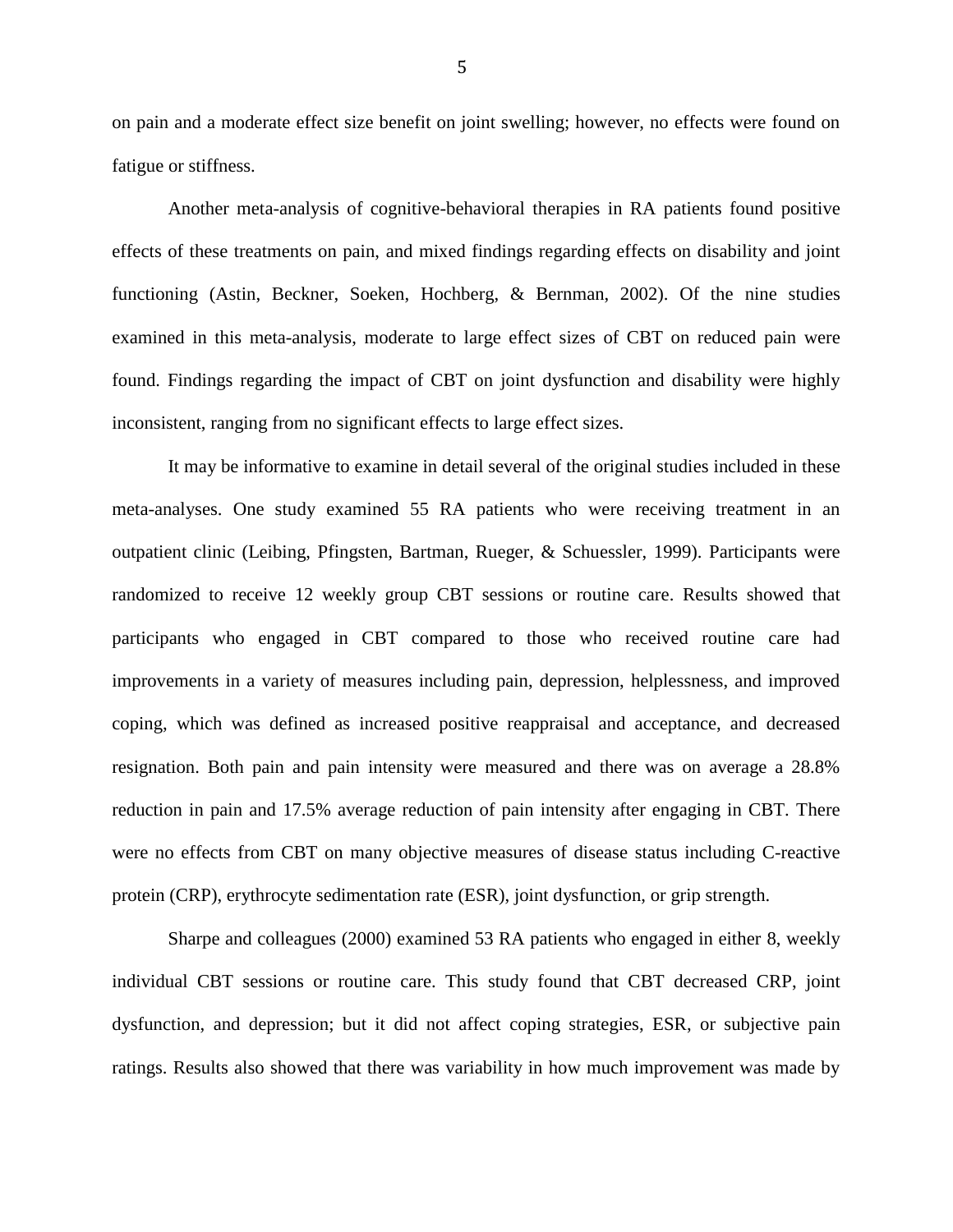patients regarding swollen and painful joints. At post-treatment for the CBT group, 30% showed no change, 35% were defined as "improved," and 17% were "much improved." This pattern was maintained at follow-up with 48% showing no change, 22% with improvement and 26% with much improvement. These results demonstrate that some patients show large benefit from CBT, whereas others do not improve at all.

Results from these studies suggest that CBT seems to have positive effects for RA patients, specifically in its ability to reduce pain. However there are mixed findings regarding its effectiveness on physical functioning and physiology. More importantly for the current study, these findings suggest that CBT is not uniformly effective for all patients.

In summary, research has demonstrated small to moderate effect sizes of both WED and CST on improvements in patients with RA, and that only some people improve. Thus, it is important to determine which patients are most likely to benefit from each intervention. It is likely that certain psychological and social factors impact who improves the most from treatments and techniques such as WED and CST. Three such constructs that potentially moderate the effects of either WED and/or CST are alexithymia, social constraints, and selfefficacy. These are examined in the current study.

#### *Alexithymia*

Alexithymia was first described by Sifneos (1973) in reference to a subgroup of patients who had psychosomatic disorders and were unresponsive to traditional insight-oriented psychotherapy. Alexithymia was defined as a patient's inability to put their thoughts and feelings into words, a difficulty in describing and identifying their emotions, and an inclination to focus on external factors, such as physical symptoms (Bagby & Taylor, 1997). Apfel and Sifneos (1979) described a typical patient with alexithymia as presenting a multitude of physical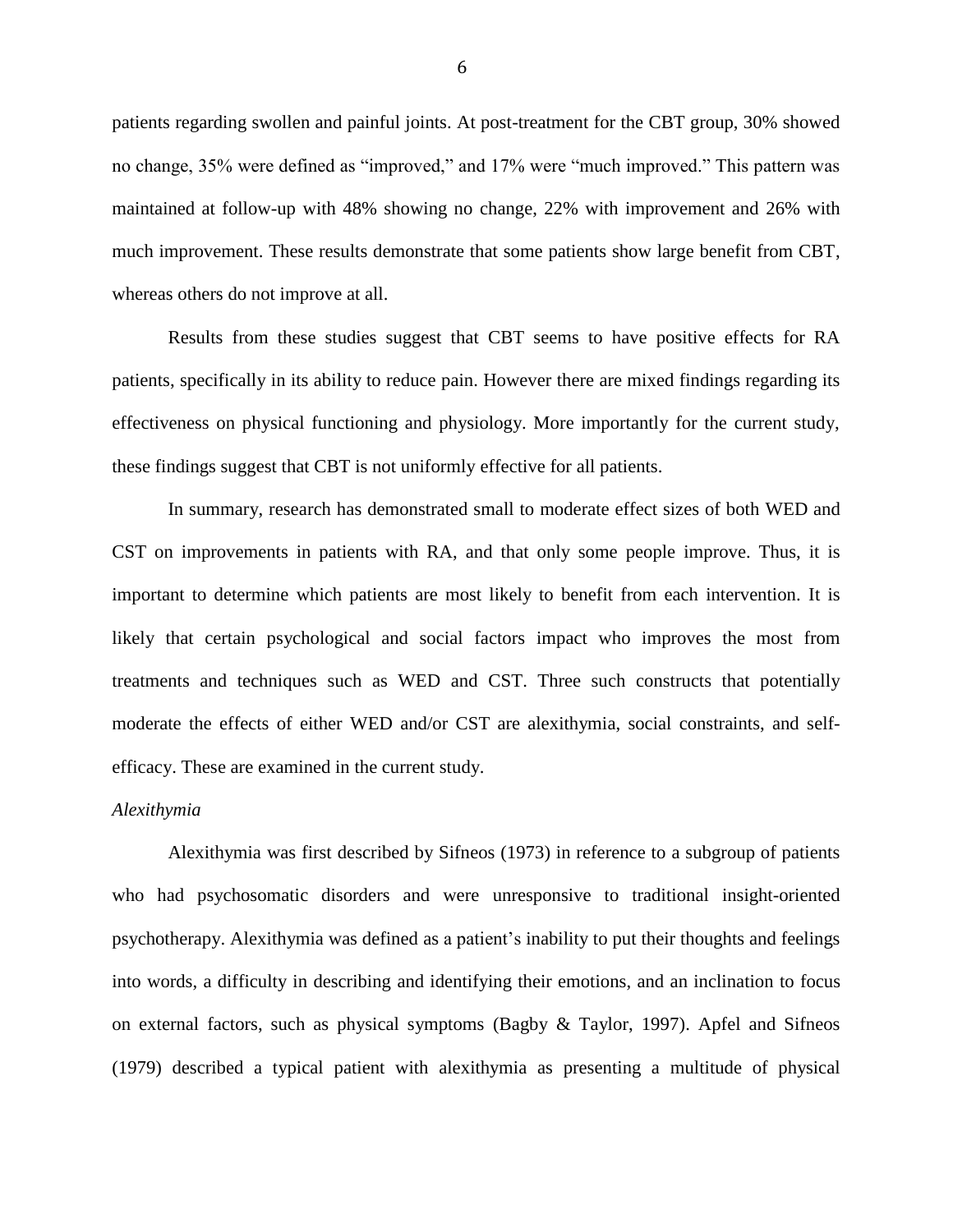complaints, having an absence of fantasy or imagination, having trouble finding the appropriate words to describe their feelings, and often being passive-aggressive and rigid. Additionally, it has been found that people with alexithymia have an increased risk for developing health problems and for worsening their current symptoms (Lumley et al., 2008).

Previous research of psychological interventions on patients with alexithymia focused largely on insight oriented or emotional processing, which could be the reason these studies showed little effectiveness since these are areas known to be troublesome in such patients. Research has shown that alexithymia predicted worse treatment outcomes in various conditions, such as alcoholism, gastrointestinal, depression and mixed psychiatric disorders (Lumley et al., 2008), supporting the original observation by Sifneos.

There is still reason to believe that people with alexithymia will benefit from certain psychological interventions or techniques, but perhaps not others. In particular, a cognitive behavioral approach, such as coping skills training, would likely be beneficial to people with alexithymia. Specifically, it would be useful for patients with alexithymia to be taught concrete skills, such as restructuring their cognitions and modifying their behaviors, and navigating social situations that they may normally find difficult.

Positive outcomes with alexithymic patients who have engaged in cognitive behavioral treatments have been found. For example, alexithymic patients who received CBT were more likely to remain in smoking cessation groups (Lumley, Downy, Stettner, Wehmer, & Pomerleau, 1994). Alexithymic patients were also more likely to have favorable outcomes in CBT aimed at patients who were undergoing treatment for substance use and in vitro fertilization (Kakatsaki et al., 2004).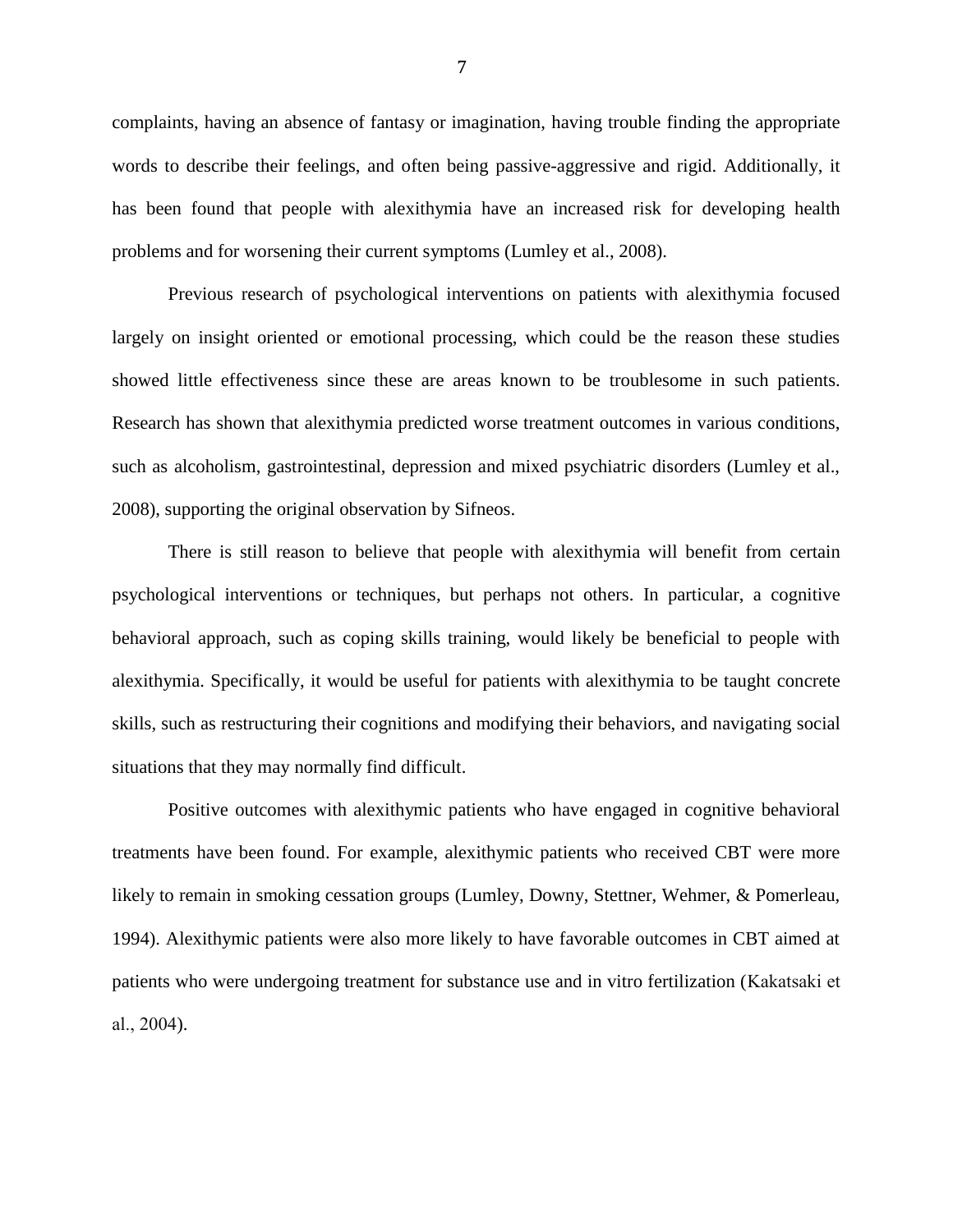Skills based approaches, like CBT, have shown to improve outcomes in people with alexithymia; however, improvements may not be seen in insight and emotion focused approaches, such as WED. People with alexithymia, by definition, have difficulty putting into words their thoughts and feelings, which is a key component of WED. There is evidence to suggest that individual differences in alexithymia and its facets may predict who improves from WED. One study examined 68 rheumatoid arthritis patients who completed a written emotional disclosure exercise about their thoughts and feelings about a traumatic life event (Lumley, 2004). Results from this study showed that higher levels of Difficulty Identifying Feelings, a subscale of the TAS-20, was significantly related to worse disability and joint impairment compared to participants who engaged in a time management writing exercise, compared to WED. In a similar study with 48 women with chronic pelvic pain, higher alexithymia was related to more pain in participants who engaged in the disclosure exercise, compared to the control writing condition (Lumley, 2004). Another study by Lumley (2004) suggested that in participants with migraine headaches, alexithymia predicted increased headache frequency and pain. Though these studies suggest that patients with alexithymia would not benefit from engaging in a disclosure exercise, several studies suggest that there are favorable outcomes from WED for those with alexithymia (Paez, Velasco, & Gonzalez, 1999; Solano, Donati, Pecci, Persichetti, & Colaci, 2003).

It is likely that alexithymia moderates the relationship between WED and health, but that the direction of that relationship differs based on the facets of alexithymia, which the current study seeks to explore further. Based on this evidence it is expected that alexithymia will be a moderator of both WED and CST.

#### *Social Constraints*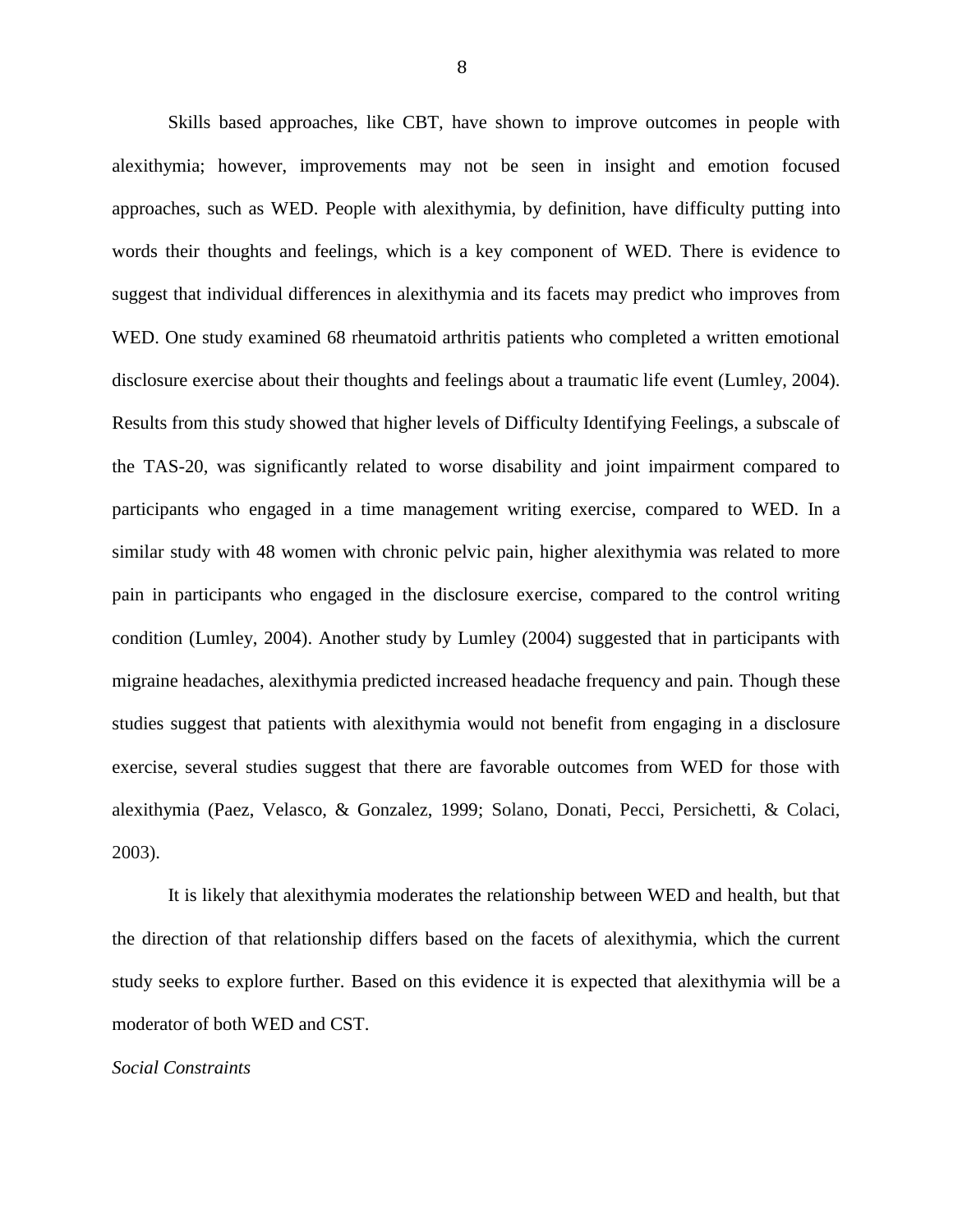Social constraints have been defined as the situations and perceptions of those situations that lead a person to feel misunderstood or unsupported by their social network, such as their family, friends and co-workers (Lepore & Revenson, 2007). Stemming from a social psychology perspective, researchers often suggested that these constraints arise from the thoughts, feelings and actions of other individuals (Lepore & Revenson, 2007). Frequently the consequences of these feelings lead people to inhibit or refrain from sharing their thoughts, feelings, and experiences with others. Recently this construct has been applied to the field of health psychology because of the increasing realization that individuals suffering from illness often having difficulty expressing their emotions surrounding their illness, and the concern that when emotional expression is impeded there may be a worsening of physical and psychological health. Indeed empirical evidence demonstrates that social constraints are often experienced by people with chronic or long-term illnesses and have deleterious effects on their psychological and physical functioning. In an early study of social constraints, Lepore and colleagues (1998) examined a sample of 177 men with prostate cancer. Results suggested that men who had more social constraints had worse mental health and more avoidance than men who had few social constraints. Techniques such as WED, which allow people to express themselves in private, may be particularly helpful for people with high levels of social constraints.

Several studies have examined social constraints as a moderator of the effects of WED. One study of the effects of WED in 104 cancer patients had patients write about how cancer affected their lives for three, 20-minute sessions. At the 6-month follow-up, patients who had high baseline levels of social constraints had less distress after engaging in WED than those with low levels of social constraints (Zakowski, Herzer, Barret, Milligan, & Beckman, 2004). These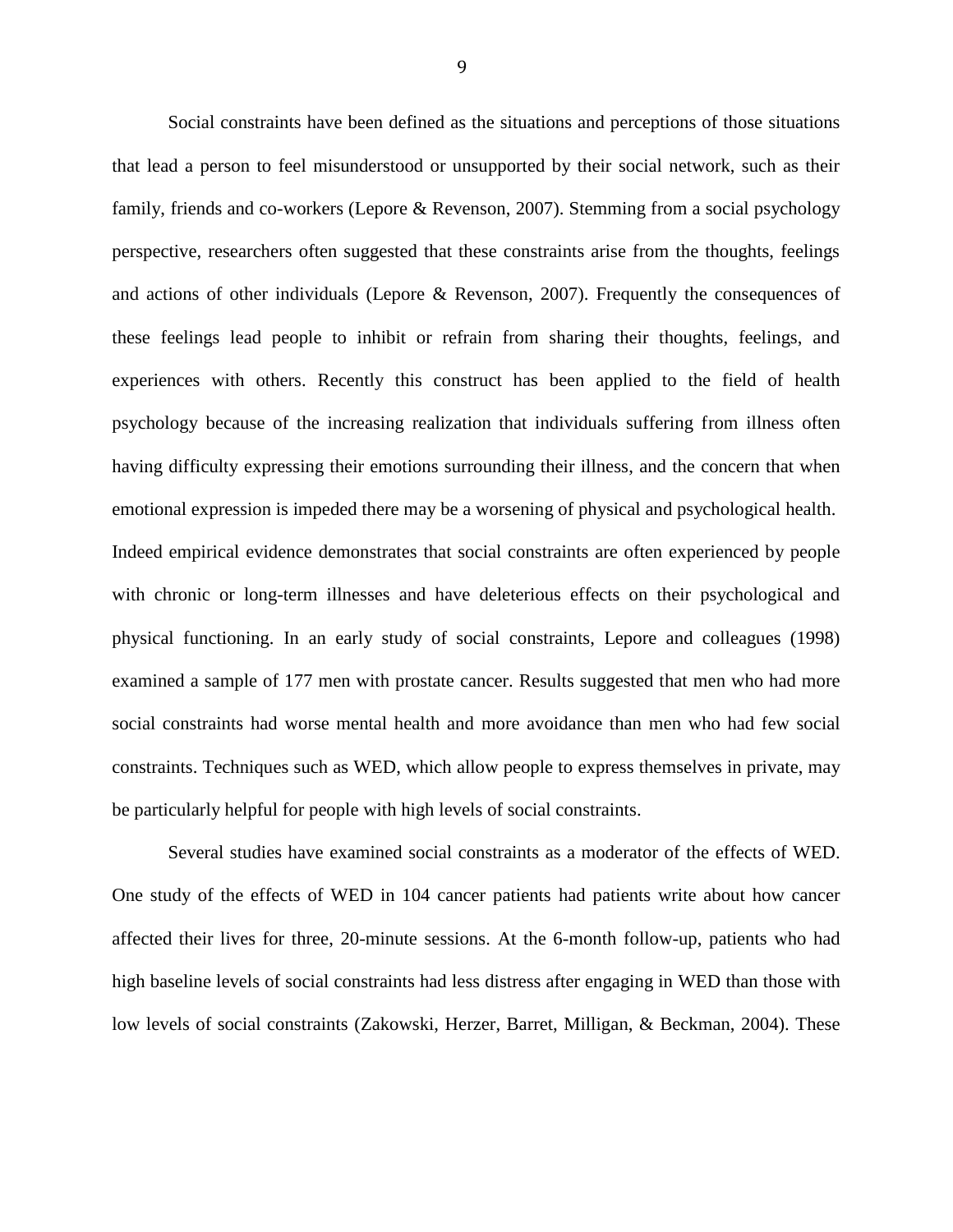results illustrate that social constraints may have a moderating effect on WED, such that engaging WED may buffer the negative impact of social constraints.

Current research on the role of social constraints has not focused on rheumatoid arthritis. However, because many people experience social constraints, it is likely that patients with RA also have these experiences. Thus, it is reasonable to hypothesize that RA patients with elevated social constraints would benefit from WED.

## *Self-efficacy*

Self-efficacy is another psychological construct that likely plays a role in who improves from psychological interventions. Bandura (1982), who pioneered work in self-efficacy, defined this construct as a person's belief that he or she has the ability to control or change a difficult situation. In the same vein, he suggested that self-efficacy is the confidence a person has within himself or herself to successfully accomplish something. This definition implies that selfefficacy has to do with people's judgments of how well they will deal with the event, not how well they will actually deal with the event. It is likely that improvements from psychological interventions often occur in people with high amounts of self-efficacy because those with high self-efficacy often exert more effort than those with low self-efficacy (Bandura, 1982).

A substantial body of literature suggests people with high self-efficacy have less physical and psychological impairments than those with low self-efficacy. One example of this was demonstrated in research conducted by Schiaffino and Revenson (1995) on patients with RA. This study showed that in participants who had low self-efficacy there were higher levels of depression than participants who had high self-efficacy; however, they did not examine the effects of self-efficacy as a moderator of pain or physical functioning.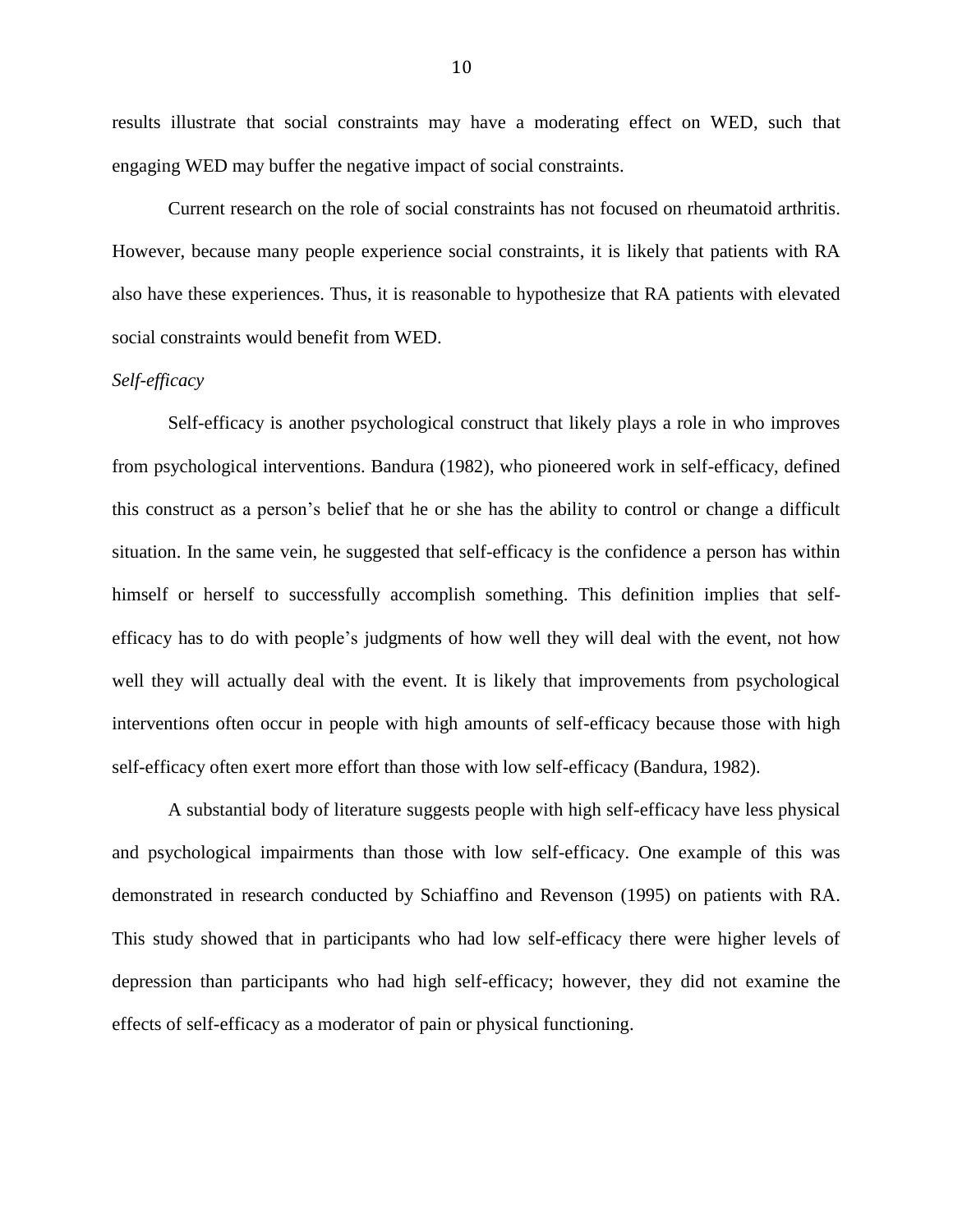Indeed very little research has been conducted on how self-efficacy moderates the outcomes of psychological interventions. One study that did examine relationship found that in participants with migraine headaches, lower self-efficacy was significantly related to improvements from relaxation training and WED compared to their respective control groups (Kraft, Lumley, D'Souza, & Dooley, 2008). This result is opposite of what would be expected as another body of literature on mental health, which can be extended to self-efficacy, has shown that participants who begin treatment with better mental health have better treatment outcomes. For example, Barron (1953) showed patients entering treatment with better mental health had better mental health when their treatment concluded than those who entered treatment with worse mental health. It is likely then that self-efficacy does moderate treatment outcomes from WED; however, the directionality is unclear at this point. As there has been no evidence to the contrary, it is, also, hypothesized that people entering treatment with higher self-efficacy will have better health outcomes from CST

Overall these findings suggest that psychological interventions and techniques have some beneficial outcomes for patients with RA, but that these improvements do not seem to be seen equally across all patients. This prompts the question, which patients with RA show improvements in pain and physical functioning from these interventions? It is likely that this answer lies in psychological variables such as alexithymia, social constraints, and self-efficacy. *Goals of this study*

The goal of this study was to examine which patients with rheumatoid arthritis improve from engaging in CST or WED, compared with control conditions. Alexithymia, social constraints, and self-efficacy were examined as potential moderators of health outcomes of CST and WED. Data for this study were gathered from a recently completed randomized controlled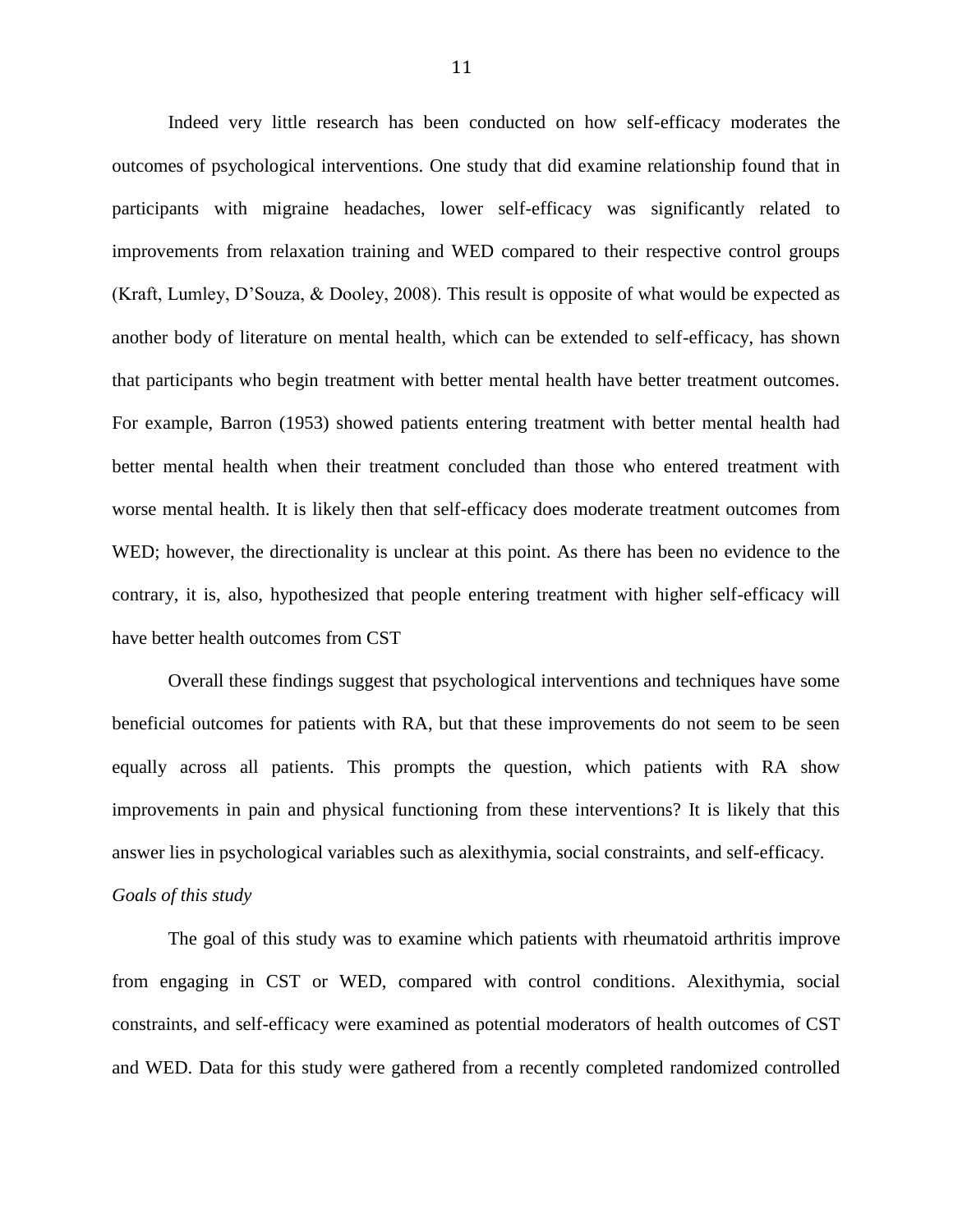trial examining the effects of CST and WED on physical and psychological functioning in patients with RA. This thesis conducted analyses on these data to determine moderators of the effects of these two interventions, relative to their control conditions.

#### **Hypotheses**

This study examined three hypotheses regarding the impact of the three potential moderators on health outcomes of CST and WED.

- 1) It was hypothesized that alexithymia would moderate the effects of health outcomes on CST and on WED.
	- a. It was hypothesized that those high in alexithymia would have greater health improvements from CST compared to a control condition, Arthritis Education.
	- b. It was hypothesized that those high in alexithymia would have poorer outcomes after WED compared with a control writing condition, Health Behavior writing.
	- c. For both of the above hypotheses, the three facets or subscales were examined separately as potential moderators, because research suggests that they may not all predict outcomes uniformly, or in the same direction.
- 2) It was hypothesized that social constraints would moderate the effects of health outcomes on WED, such that those high in social constraints would have greater improvements in health outcomes following WED compared to Health Behavior writing. No specific hypotheses are made about the potential moderation of social constraints on the effects of CST.
- 3) It was hypothesized that self-efficacy would moderate the effects of health outcomes on CST, such that those high in self-efficacy would have greater improvements in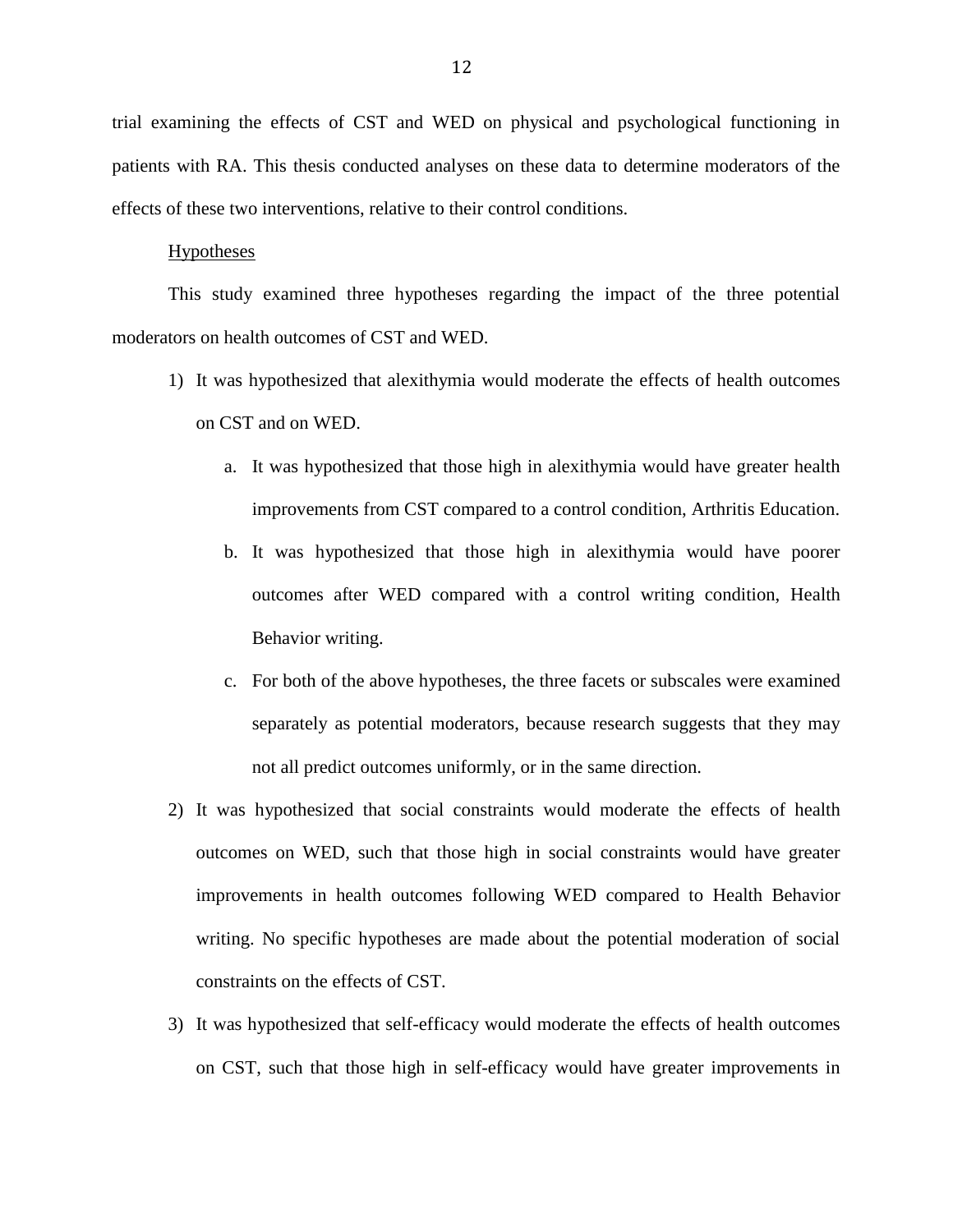health outcomes from CST compared to Arthritis Education. No specific hypotheses are made about the potential moderation of self-efficacy on the effects of WED.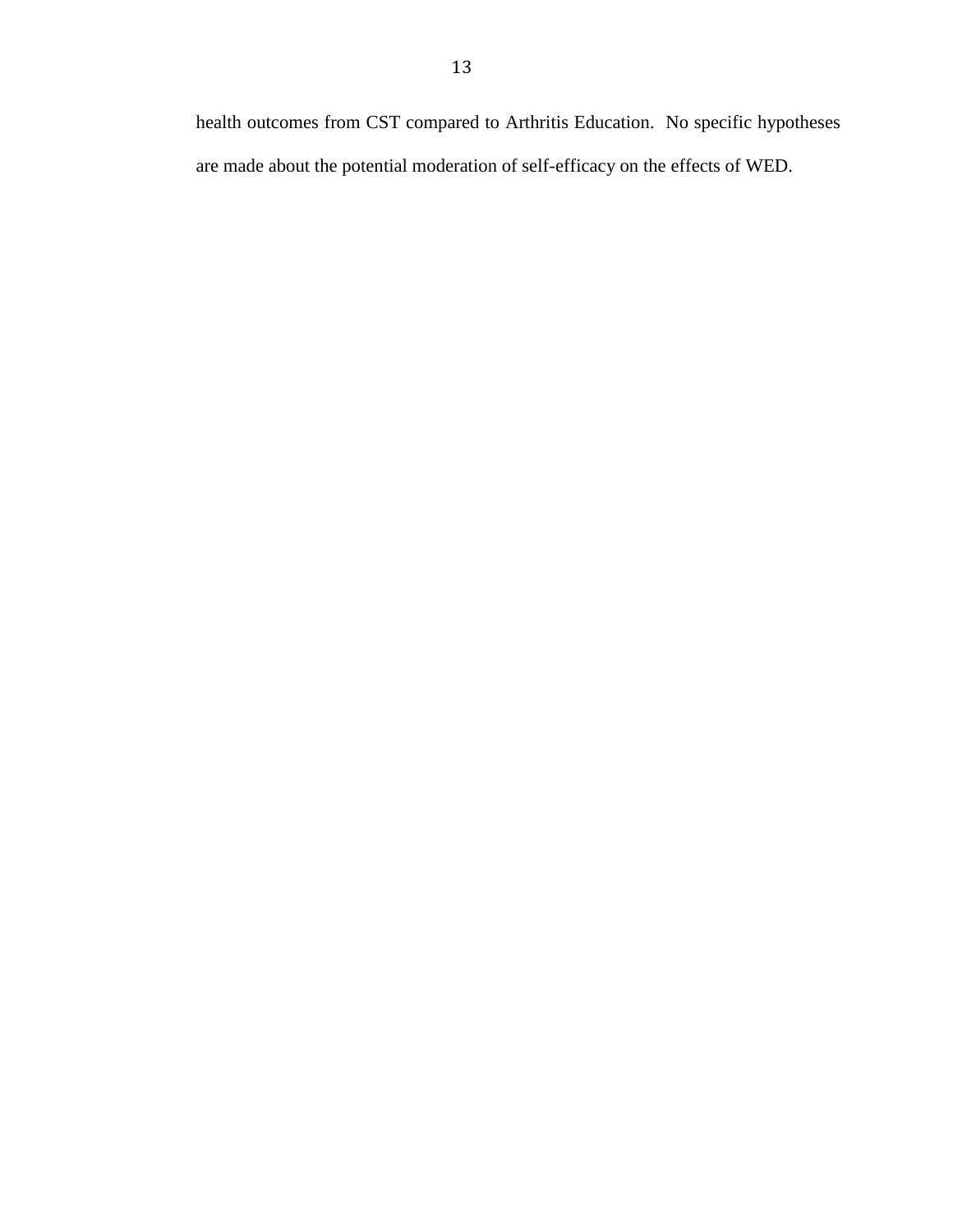#### **CHAPTER 2**

## **METHOD**

## *Participants*

From March, 2005 to November, 2007 we recruited and randomized to intervention conditions a total of 264 adults who met the 1987 American College of Rheumatology's criteria for a diagnosis of rheumatoid arthritis from hospitals and clinics in the metropolitan areas of Detroit, Michigan and Durham, North Carolina. Participants were 81.1% female and had an average age of 55 years old and had an RA diagnosis for an average of 15.65 years. Additionally, participants were 67.8% Caucasian, 28% African American, 1.5% Asian, and 2.3% other.

Participants were excluded from the study if they a) had another disorder that would significantly affect function (e.g., lupus, COPD, CHF, cancer); b) had cognitive impairment (dementia, retardation, psychosis) or illiteracy; c) were currently in psychotherapy or a formal behavioral pain management program; d) were physically unable to walk (walking aides were acceptable) or write; or e) had RA for less than two years. Participants were not asked to change their current medications or treatments for RA to be included in this study.

#### *Procedures*

Recruitment occurred at Wayne State University / Detroit Medical Center and Duke Medical Center. During the initial visit written informed consent was obtained, and participants went through a medical examination during which they were screened for inclusion criteria and verification of a diagnosis of RA by a rheumatologist. Additionally, participants completed a series of measures including those to assess alexithymia and social constraints. Participants who remained eligible were asked to return 30 days later for their baseline visit to complete physical and mental health questionnaires to assess pain severity, physical and psychological functioning,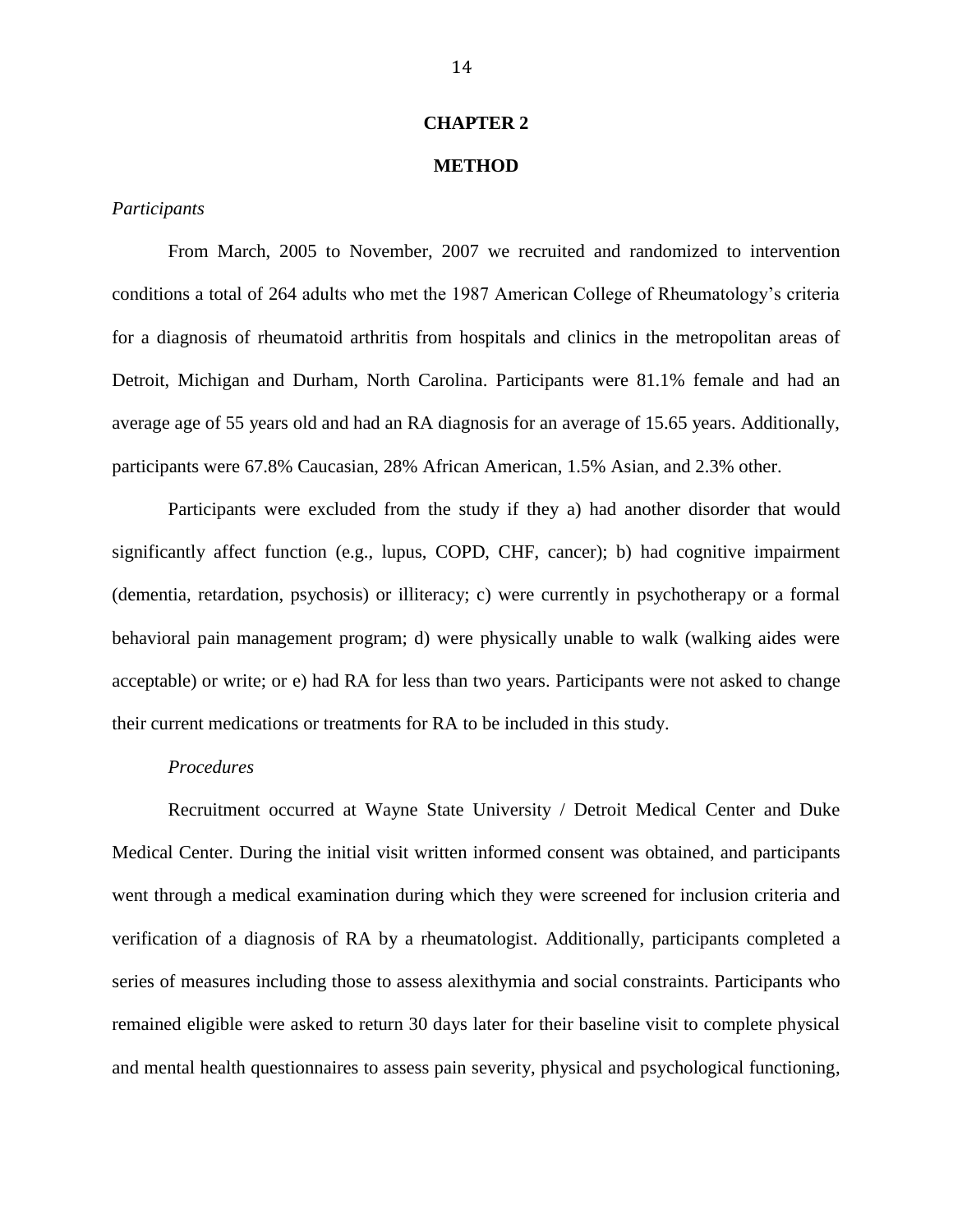as well as self-efficacy. They were also asked to get a blood draw at a nearby clinic to assay Creactive protein (CRP) within a week of completing questionnaires.

After the baseline session participants were randomized into a 2 x 2 factorial design to receive a written condition (WED or control writing) and an educational condition (CST or education control. For the current study, participants were examined to compare written emotional disclosure to neutral control writing about health behaviors and coping skills training to arthritis education. After randomization, participants received their instructions for their writing and education groups. Next, they scheduled times to complete their first writing session and all 8 of their weekly treatment sessions. Participants completed their first writing session in the laboratory and the remaining 3 writing sessions at home. Participants returned 1, 4 and 12 months after completing the intervention for follow-up questionnaires, a physical examination with the rheumatologist, and a CRP blood draw. Participants were given monetary compensation for completing the evaluation and for the blood draw.

#### *Written Emotional Disclosure*

The WED technique was modeled after Pennebaker's research and occurred over 4 sessions, 20 minutes in length, over the course of 1 week. Participants were instructed to write about one particular stressful experience that continued to affect them, as described more fully below. They were encouraged to write freely and openly about their thoughts and emotions.

*Session 1.* Participants were asked first to identify a stressful or traumatic experience that still causes them distress. They were asked to pick an event that they try to avoid thinking about and that they are not comfortable discussing with other people. Next, they were asked to think about that particular event and to recall their memories of it as vividly as possible. Then they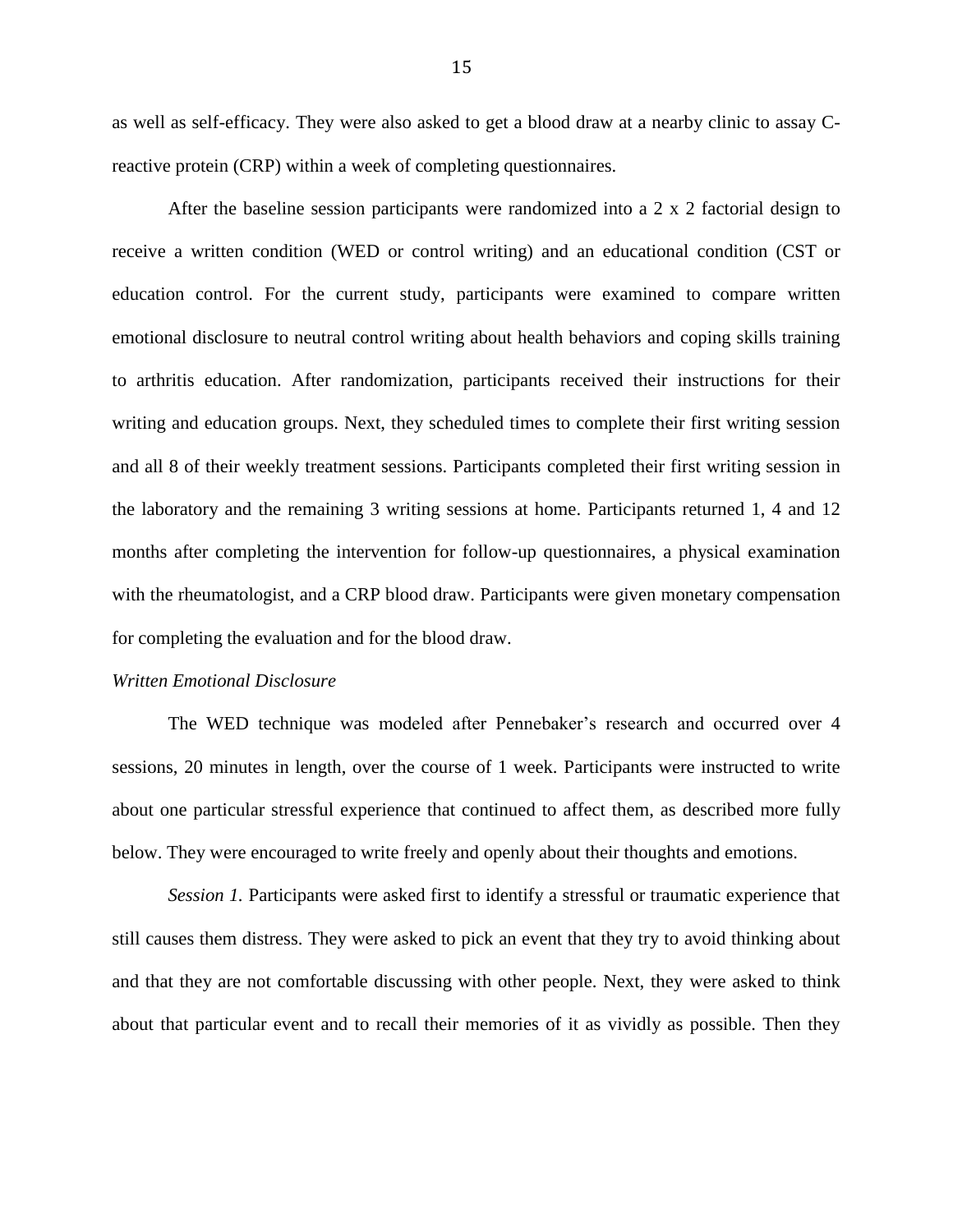were instructed to write about the facts about the experience, and their innermost thoughts and feelings.

*Session 2.* In this session, participants were instructed to first re-read their prior writing. Next, they were asked to continue writing about that particular experience, their emotions, and thoughts about that stressful event. Participants were also told that if they thought of a more difficult or traumatic topic that they may begin to write about that during this session.

*Session 3.* Participants reviewed their previous writing and continued writing about their most traumatic experience. Participants were asked to try to find meaning from their stressful experience and how it had possibly changed their views, beliefs or their health. Specifically, they were asked to focus on how this event has affected their RA. In addition, they were asked to write about anything they have learned from the experience or any new insights they had gained.

*Session 4.* In the final session participants were asked to write about how they have coped with their stressful experience or feelings in the past. They were asked to discuss whether they found their coping strategies useful or not, and how they plan to cope with this problem or their feelings in future. Participants were asked to brainstorm new coping strategies and how they believed they could implement them into their life.

#### *Health Behavior Writing*

Health behavior writing occurred in the same format as WED, but participants were instructed to writing about various health related topics, as described more fully below, as opposed to writing about stressful topics. Participants were instructed in this condition to write only about the facts and events and not to include their feelings and opinions. This served as the control condition for WED.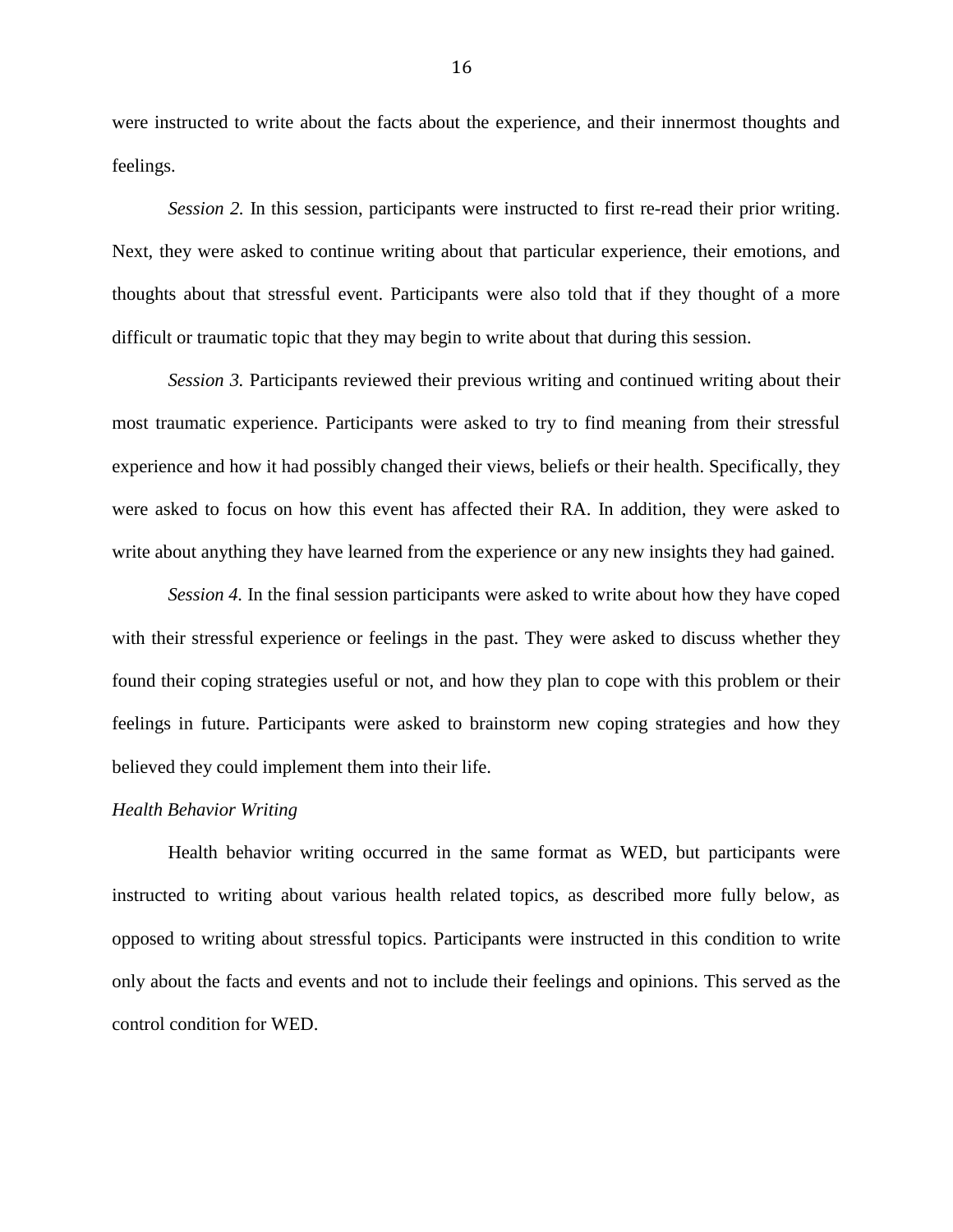*Session 1.* During the first session participants were instructed to write about how they spent and managed their time during the past week.

*Session 2.* In this session participants were asked to write about their eating habits. They were told to start writing about what they had eaten on the current day and work their way backwards for each day until their time had run up

*Session 3.* Participants were told to write about the kinds and how much physical activity they had engaged in during the past week. They were also instructed to write about any times that they had not engaged in exercise or physical activities.

*Session 4.* In the final session, participants were instructed to write about their sleeping habits over the past week. They were told to write what time they went to sleep, how many hours they slept, if they woke up in the night and if they were able to fall back asleep. Participants were told to focus on the characteristics of their sleep.

### *Coping Skills Training*

The eight, 1-hour long CST sessions were given by a trained therapist (graduate student or post-doc in clinical psychology) and were based on cognitive-behavioral techniques that have demonstrated effectiveness for chronic pain problems. The overarching goal of CST was to provide patients skills to manage their pain and other symptoms. The eight sessions were as follows:

*Session 1.* Therapists explained the theory of CST and the gate-control theory of pain, so that participants had an understanding that pain and stress are interconnected. Participants also learned progressive muscle relaxation.

*Session 2.* This session focused on teaching participants how to increase pleasurable activities to reduce or combat their pain and discomfort. Therapists discussed the benefits of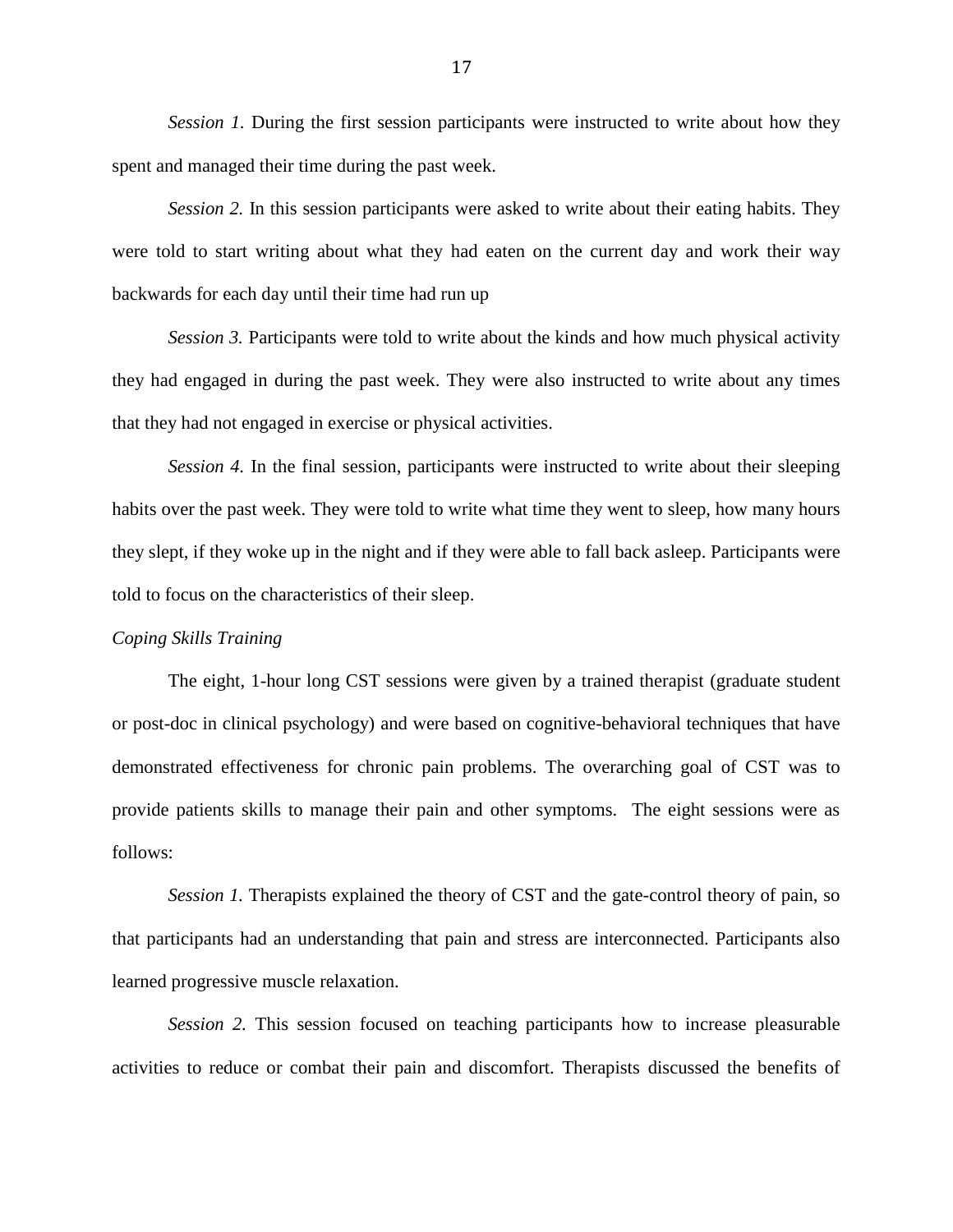activity pacing; that is, taking frequent breaks or spreading out an activity to avoid overexertion and potential flare-ups. Participants and therapists brainstormed ways to engage in pleasant activities. Participants were instructed to continue using relaxation techniques at home.

*Session 3.* Training in communication skills and assertiveness began during the third session. Specifically, participants learned how to ask for and turn down requests, and how to give positive and negative feedback in relationships. Therapists taught these skills using role playing, modeling, and by giving feedback. Participants also learned in this session how to engage in mini-relaxation, through which they learned how to relax in 30-60 seconds.

*Session 4.* In this session, communication skills were revisited and cognitive restructuring was introduced. Participants were taught cognitive techniques to help them identify the relationships between their thoughts, feelings and behaviors. Cognitive restructuring was used to teach participants how to rephrase their maladaptive thoughts with positive coping thoughts.

*Session 5.* This session focused on recognizing automatic thinking and in particular automatic maladaptive thoughts. Participants practiced identifying these thoughts and positively reframing them. In addition, participants learned about using activity-rest cycles to prevent themselves from overexertion that can lead to increased pain.

*Session 6.* Participants continued to learn how to change negative thinking and reviewed the activity-rest cycle. They also learned about distraction techniques for pain and relaxation techniques that be easily done anywhere, quickly.

*Session 7.* This session began by reviewing all of the coping skills participants were taught. The majority of the session focused on using coping skills to solve problems in the participants' lives. With their therapist they identified problems and brainstormed which coping techniques would work best to solve the issue.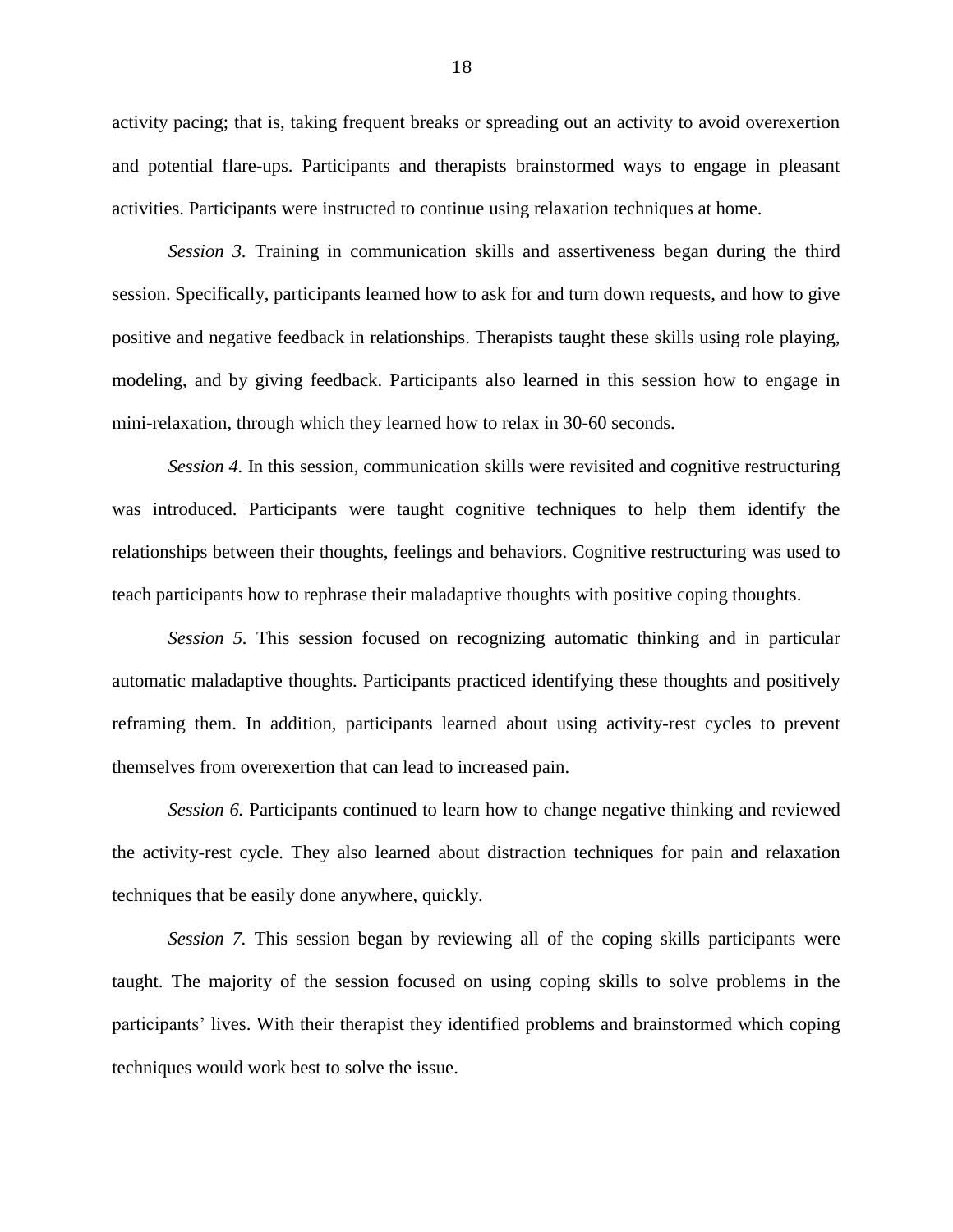*Session 8.* During the final session, the main goal was to address relapse prevention by having participants write a maintenance plan that included coping skills to deal with anticipated setbacks and pain.

## *Arthritis Education*

The eight, 1-hour arthritis education sessions were directed by a health educator and served as the control condition against CST. These sessions focused on the etiologies, symptoms and treatment options for RA and will be described in detail below.

*Session 1.* This session focused on basic disease characteristics of RA such as possible etiologies, information about joint anatomy, and how RA specifically affects joints.

*Session 2.* In this session reviewed information about joints and symptoms RA patients often feel in their joints, such as swelling and stiffness. This session also taught participants about other RA symptoms, in addition to joints, such as fatigue or muscle aches.

*Session 3.* Participants learned about diagnosing RA, possible courses of the disease, and kinds of treatments. Focus was specifically on the various ways of treating RA (e.g. medications, nutrition, and exercise) and what the general goals of treatment are (e.g. remission, pain reduction).

*Session 4.* During this session, participants learned briefly about the immune system and its relation to RA. The focus of this session was on specific types of medications and therapies used to treat RA, such as steroids and biologic response modifiers, and how the medications suppress the effects of RA.

*Session 5.* In this session participants were taught about pain and the differences between acute and chronic pain. Participants also continued to learn about pain medications such as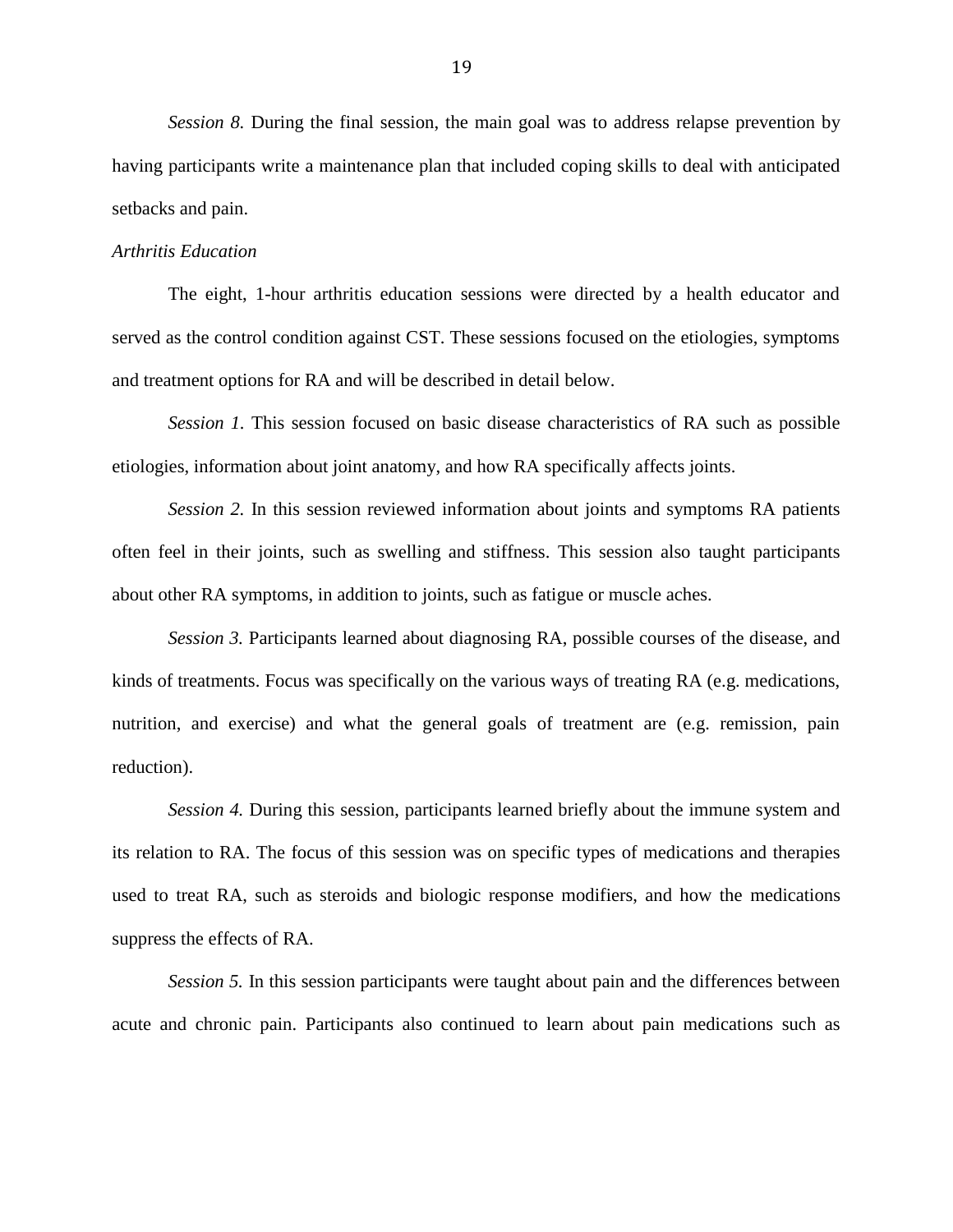analgesics (e.g. Tylenol, Excedrin) or non-steroidal anti-inflammatory drugs (e.g. Motrin) that are often used in treating RA.

*Session 6.* Participants learned about complementary and alternative treatments for RA. Homeopathy, chiropractic medicine, acupuncture, massage therapy and biofeedback were discussed as treatments often used for RA patients. Additionally, dietary supplements (e.g. vitamins), nutrition, and exercise were discussed.

*Session 7.* In this session, participants learned about surgeries, physical and occupational therapy and adaptive devices (e.g. jar openers, grooming aids, canes) that are used to treat RA. Benefits and risks of each were discussed.

*Session 8.* During the last session, the educator discussed with the participant the benefits of being educated about their RA. They also discussed the importance of self-managing their disease with the treatments discussed in previous sessions and about sharing responsibility of their treatment with their physician. Participants also learned how to find more information on their own through websites and other resources.

## *Measures*

## *Potential Moderator Measures*

*Toronto Alexithymia Scale – 20 (TAS-20; Bagby, Parker, & Taylor, 1994).* The TAS-20 is a widely used scale that measures alexithymia. This 20-item scale assesses overall alexithymia and the three facets or subscales: Difficulty Identifying Feelings (e.g. "I am often confused about what emotion I am feeling"), Difficulty Describing Feelings (e.g. "I find it hard to describe how I feel about people"), and Externally Oriented Thinking (e.g. "I prefer to just let things happen rather than to understand why they turned out that way"). All items are rated on a scale of 1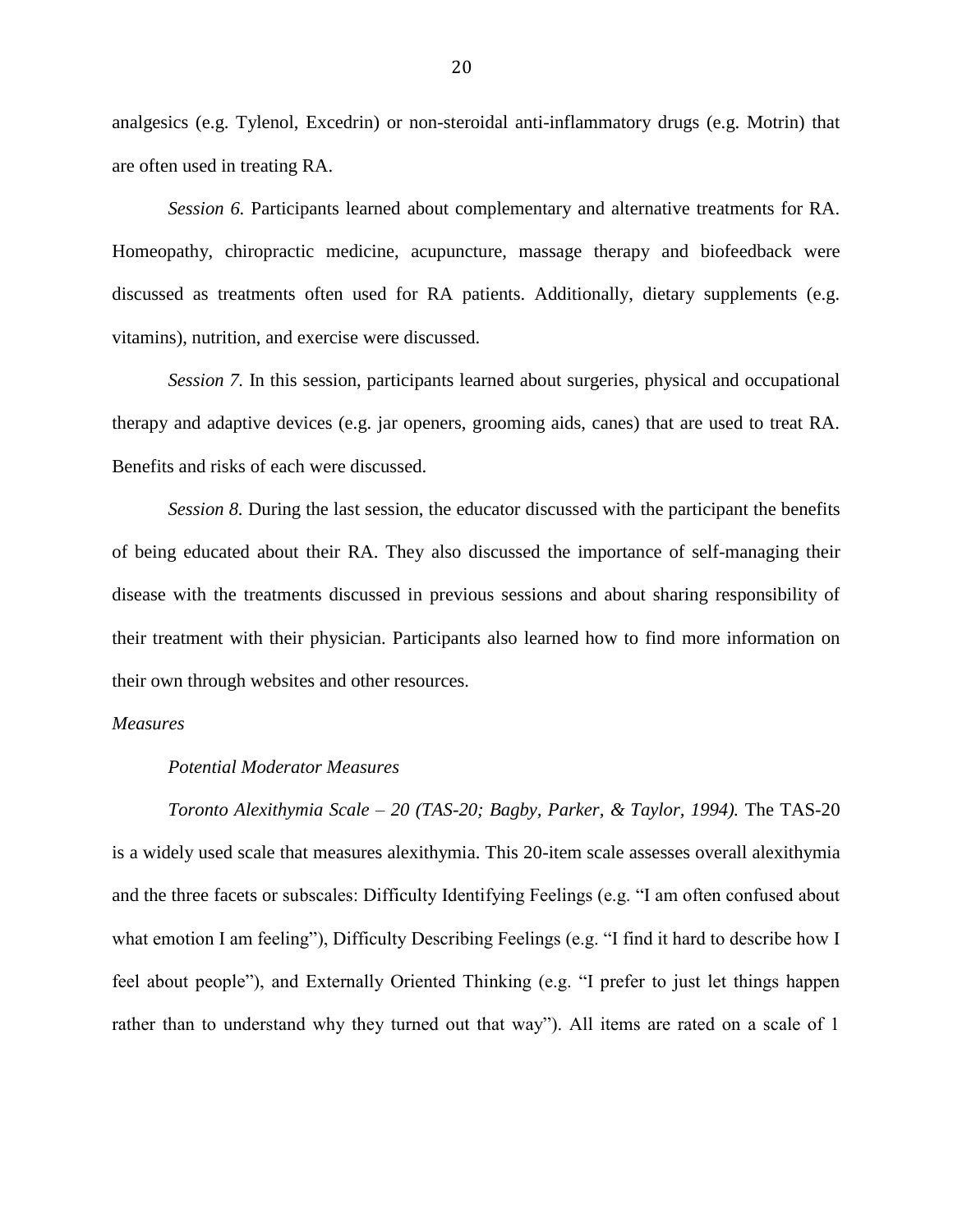("strongly disagree") to 5 ("strongly agree"), with higher scores indicating higher levels of alexithymia. Total scores and subscale scores were examined.

*General Social Constraints Scale (Lepore & Ituarte, 1999). This 15-item scale is used to* rate how often participants feel that they must conceal, avoid, or minimize the problems they have surrounding their chronic illness to their family and friends (e.g. "How often in the past month did they change the subject when you tried to discuss your problems?"). Additionally, they were asked to report how supported they feel when they do disclose this information to their family and friends (e.g. "How often in the past month did you get the idea that they didn't want to hear about your problems?"). All items are rated on a scale of 1 ("never") to 4 ("often"). Items are then averaged together for a total score in which higher scores indicate more social constraints.

*Arthritis Self-efficacy Scale (ASE; Lorig, Chastain, Ung, Shoor, & Holman, 1989).* This is a 20-item self-report scale used to measure self-efficacy specifically related to RA. Participants were asked to report how certain they are that they can perform specific tasks (e.g. "How certain are you that you can turn on outdoor faucet all the way on and all the way off?"), manage their RA pain (e.g. "how certain are you that you can keep arthritis pain from interfering with your sleep?"), and manage other RA symptoms (e.g. "how certain are you that you can deal with the frustration of arthritis?"). Each item is rated on a scale of 1 ("very uncertain") to 10 ("very certain"), with higher scores indicating higher levels of self-efficacy.

## *Health Outcome Measures*

*Arthritis Impact Measurement Scales -2, Pain and Physical Functioning Subscales (AIMS-2; Meenan, Mason, Anderson, Guccione, & Kazis, 1992).* Both subscales consist of items on the AIMS-2 that are rated on a scale of 1 ("all days") to 5 ("no days"), such that higher scores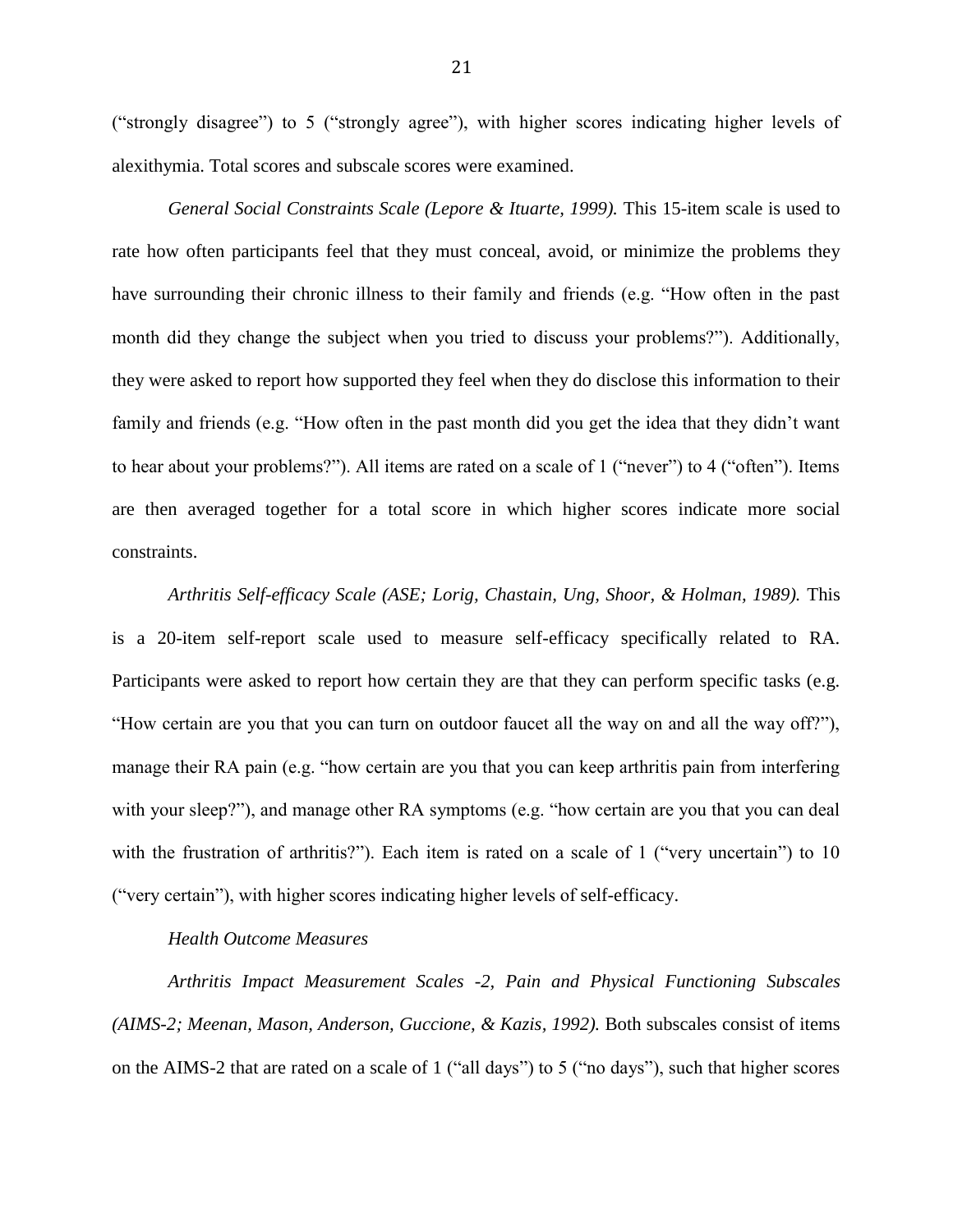indicate higher levels of either pain or physical functioning. The pain subscale consists of 5 items and measures the amount of self-reported pain experienced in the past month (e.g. "How often did you have pain in 2 or more joints at the same time?") and stiffness (e.g. "How often did you have stiffness that lasted more than 1 hour from the time you woke up?") due to RA. The physical functioning subscale, which consists of 28 items, is used to indicate levels of physical functioning on a variety of areas, such as mobility (e.g. "How often were you able to do errands in the neighborhood"), ability to walk and bend (e.g. "How many days did you have trouble bending, lifting and stooping?"), and ability to engage in self-care tasks (e.g. "You needed help to take a bath or shower.").

*McGill Pain Questionnaire (MPQ; Melzack, 1975).* The McGill Pain Questionnaire is a widely used scale that uses ratings of 20 categories with words describing various dimensions of pain and one question asking participants to rate the pain that they have experienced in the past week. Participants were asked to circle each word that describes their pain. For the current study, the present pain, sensory pain, and affective pain subscales were used. The present pain subscale of the MPQ is a widely used one item, self-reported measure of pain the participant has been experiencing in the past week. This item is rated on a scale of 1 ("no pain") to 6 ("excruciating"). The sensory pain subscale consists of 10 word categories (e.g. "pulsing," "aching."), and the affective pain subscale consists of 5 categories (e.g. "punishing," "suffocating.").

*C-reactive protein (CRP).* CRP is widely used to measure inflammation and disease status in patients with RA. Participants' blood samples were assayed to measure mg/L of CRP, with higher levels of CRP indicating more inflammation and worse disease status.

*Swollen Joints.* Measures of amount of swollen joints currently being experienced by each participant were gathered as part of a physical examination by a rheumatologist. The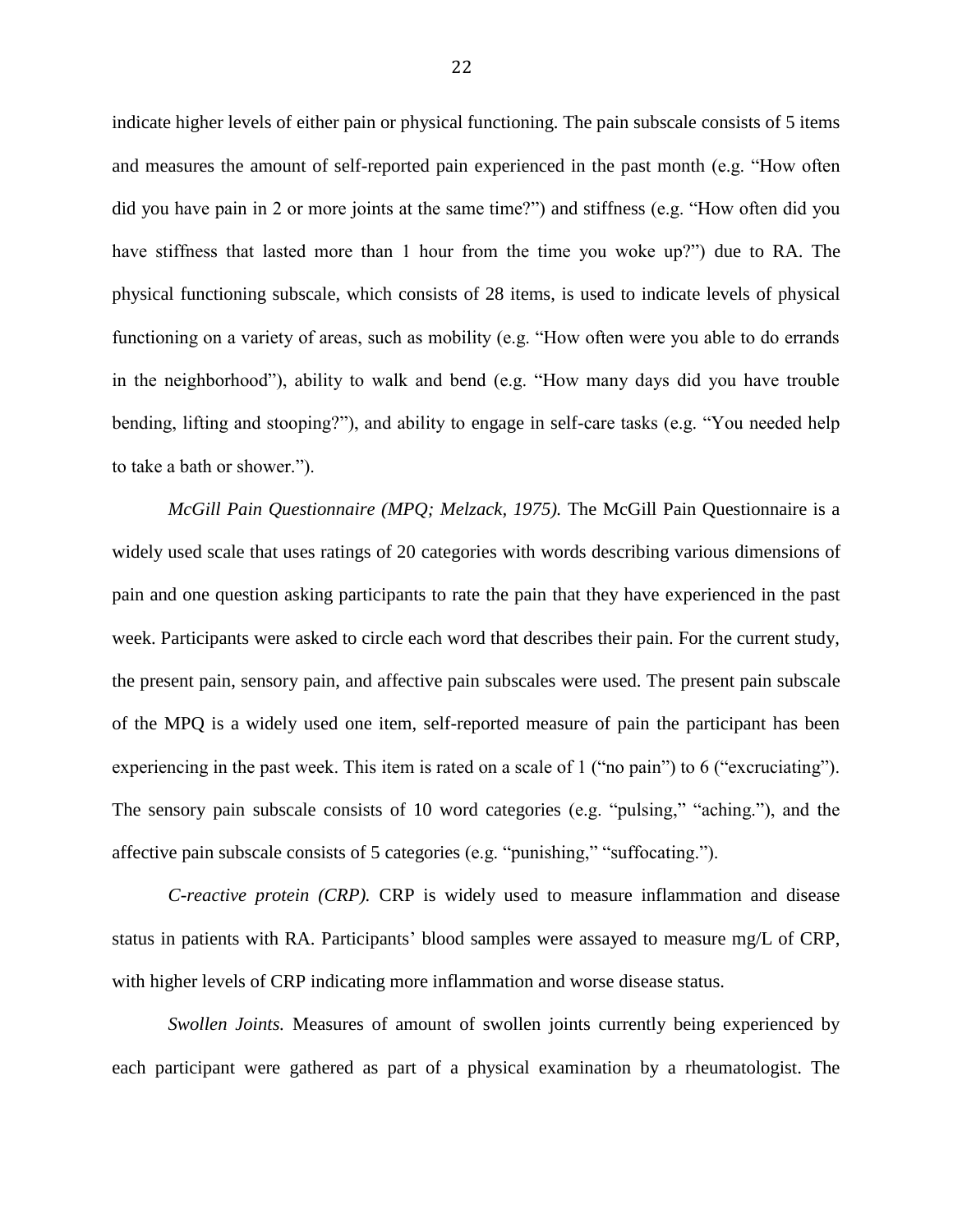rheumotologist noted whether each joint was swollen or not, and a total number of swollen joints was calculated from this report. Joints examined included phalanges (fingers), metacarpal phalanges (hands), wrists, elbows, shoulders, and knees on both the right and left side. Participants can receive a swollen joint count from 0 to 28, with higher scores indicating more swollen joints.

## *Data analyses*

Data were entered into and analyzed using SPSS 19.0. Data were examined for potential outliers and skewed distributions. Both swollen joints and C-reactive protein had skewed distributions, so to normalize them, the swollen joints variable was transformed using a square root transformation, and C-reactive protein was transformed using a log transformation.

Analyses of outcomes were conducted on the entire randomized sample; that is, intent to treat analyses of moderators was conducted. Missing outcome values were replaced by the last value was carried forward technique, which meant using the baseline value for those participants who discontinued the study before providing any follow-up data. Intent to treat analyses was used to prevent any bias from occurring by using only participants who had completed the treatment.

Next, to test the hypotheses, moderator analyses were conducted using hierarchical linear regressions, predicting residualized outcomes. Unstandardized residualized variables were created for each of the outcome variables at each follow-up period (1 month, 4 month, and 12 month) by covarying its baseline value, using the entire sample. Moderator variables were then centered, and interaction terms were created between each moderator variable and group variable. Hierarchical regression analyses were set-up with unstandardized residual health outcomes predicting the interaction term, while covarying for moderator and group. This was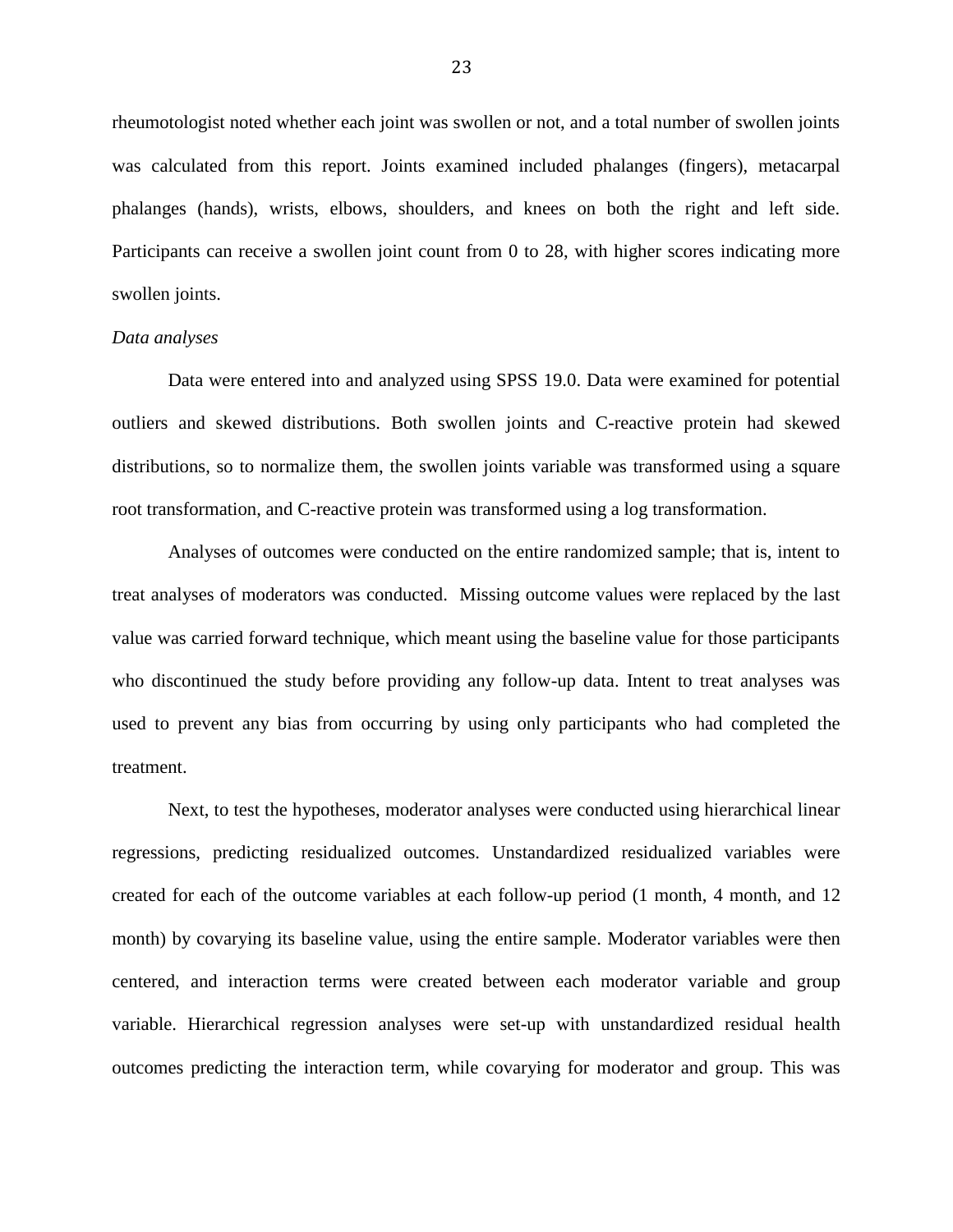done to test for potential moderators of CST compared to Arthritis Education, and WED compared to Health Behavior writing separately. When significant interactions were found, it was concluded that there was a moderator relationship.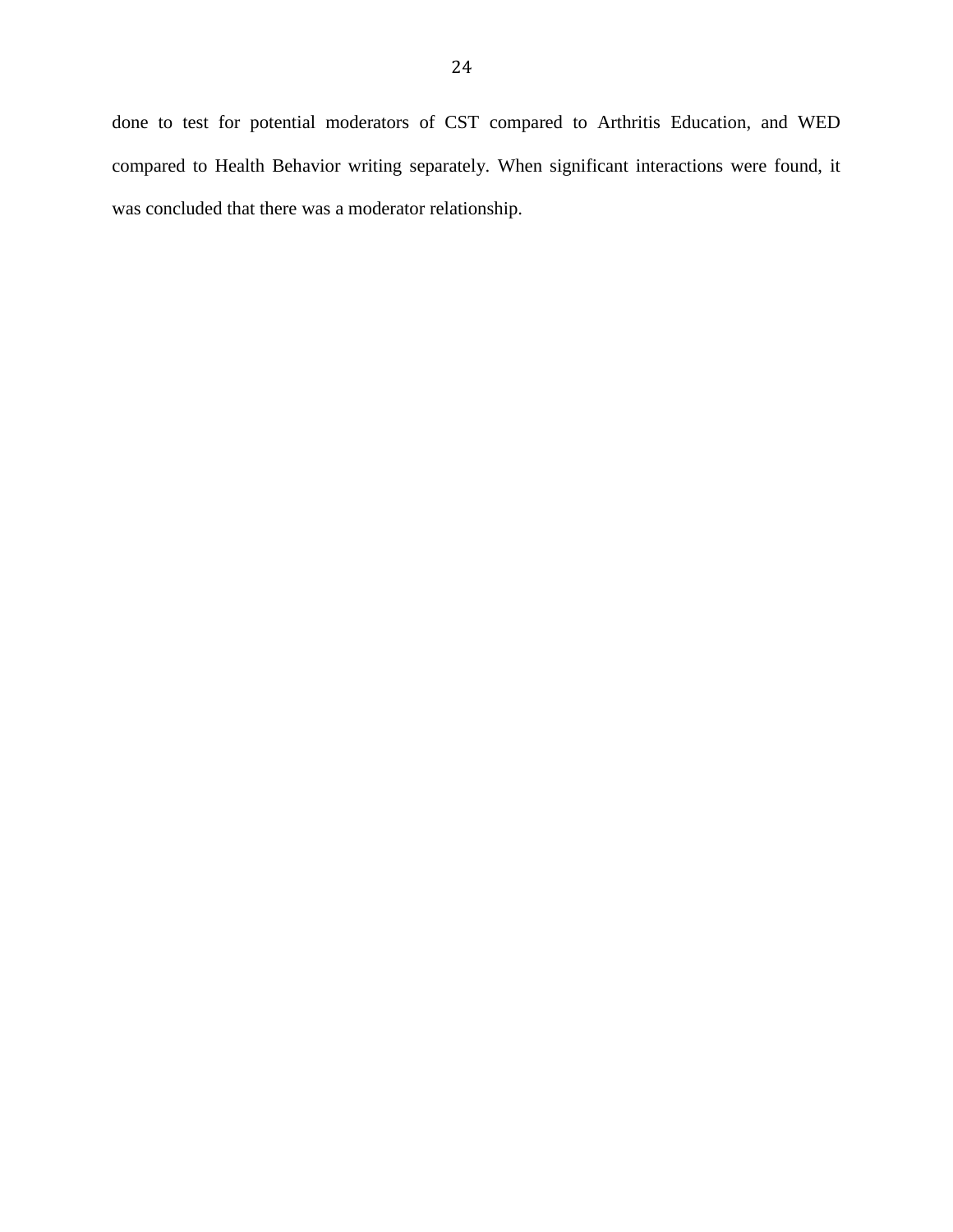#### **CHAPTER 3**

## **RESULTS**

## *Alexithymia as a Moderator*

#### *Written Emotional Disclosure vs. Control Writing (Health Behavior Writing)*

To test the hypothesis that participants with higher alexithymia would have poorer health outcomes after WED compared to the control writing condition, the interactions between writing group and alexithymia (total and each subscale) in predicting outcome residual scores in a regression model were examined. In general this hypothesis was supported; participants with higher alexithymia had more swollen joints and worse physical functioning after WED compared to control writing.

Specifically, total alexithymia marginally interacted with writing condition in predicting swollen joints 12 months later,  $t(259) = -1.90$ ,  $p = .06$ ,  $\beta = -0.37$ . Higher alexithymia tended to predict increased swollen joints in participants who engaged in WED ( $\beta$  = .12,  $p$  = .18), but decreases in swollen joints for the control writing group ( $\beta$  = -.12,  $p$  = .18). This finding appears to be driven by the difficulty identifying feelings subscale of the TAS-20, which significantly interacted with writing group in predicting swollen joints 12 months later,  $t(259) = -2.68$ ,  $p =$ .008,  $\beta$  = -.51. Again, higher difficulty identifying feelings tended to predict increased swollen joints in participants who engaged in WED ( $\beta$  = .13,  $p$  = .14), but decreases in swollen joints for the control writing group ( $\beta$  = -.20,  $p$  = .02). Further, difficulty identifying feelings marginally interacted with writing condition in predicting physical functioning 1 month later,  $t(259) = 1.69$ ,  $p = .09$ ,  $\beta = .32$ . Higher difficulty identifying feelings tended to predict decreases in physical functioning in participants who engaged in WED ( $\beta$  = -.11,  $p = .22$ ), but increases in physical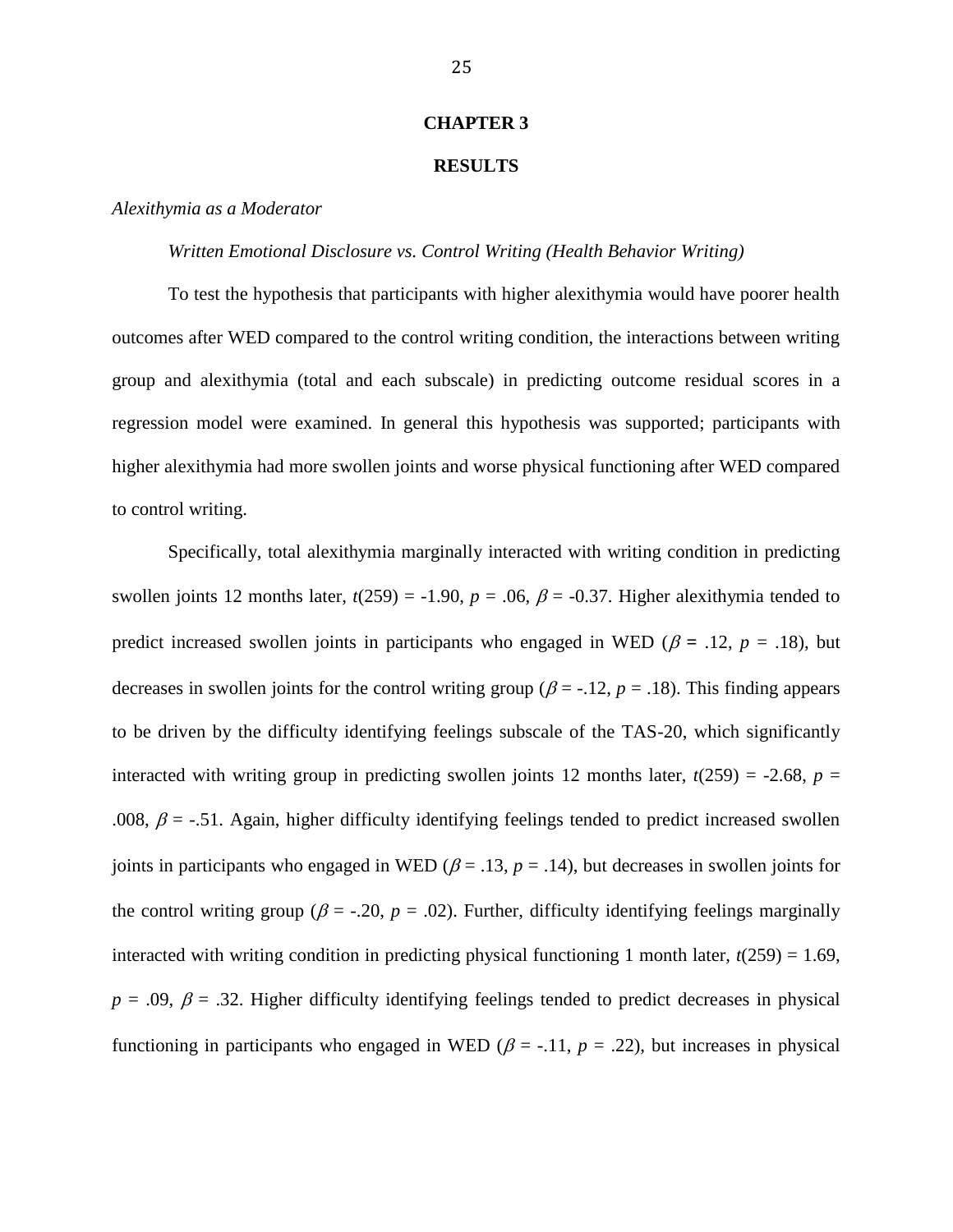functioning for the control writing group ( $\beta$  = .10,  $p$  = .25). See Table 1 for the remaining moderator effects of alexithymia on WED vs. HBW on health outcomes.

#### *Coping Skills Training vs. Control Group (Arthritis Education)*

To test the hypothesis that participants with higher alexithymia would have greater health improvements from Coping Skills Training compared to the control group, Arthritis Education, the interactions between training condition and alexithymia (total and each subscale) in predicting residual outcome scores in a regression model were examined. In general, results suggested the opposite of this hypothesis; participants higher in alexithymia tended to have worse outcomes after engaging in CST compared to the control group.

Specifically, total alexithymia significantly interacted with training condition in predicting C-reactive protein 1 month later,  $t(252) = -2.21$ ,  $p = .03$ ,  $\beta = -.44$  and 4 months later,  $t(252) = -2.77$ ,  $p = .006$ ,  $\beta = -.54$ . At both time points, greater alexithymia tended to predict increased levels of CRP in the CST condition (1-month:  $\beta = .12$ ,  $p = .18$ ; 4-month:  $\beta = .14$ ,  $p =$ .12), but decreased levels of CRP in the control group (1-month:  $\beta$  = -.16, *p* = .07; 4-month:  $\beta$  = -.21,  $p = .02$ ). This finding was largely driven by the difficulty identifying feelings subscale, which significantly interacted with training condition in predicting CRP 1 month later,  $t(252) = -$ 2.49,  $p = .01$ ,  $\beta = -.49$ , and 4 months later,  $t(252) = -2.70$ ,  $p = .008$ ,  $\beta = -.53$ . Again, higher difficulty identifying feelings tended to predict increased levels of CRP in participants who completed the CST condition (1-month:  $\beta = .18$ ,  $p = .05$ ; 4-month:  $\beta = .20$ ,  $p = .03$ ), but decreased levels of CRP in the control condition (1-month:  $\beta$  = -.13, *p* = .13; 4-month:  $\beta$  = -.14,  $p = .13$ ). Externally oriented thinking, a subscale of alexithymia, also significantly interacted with training condition to predict C-reactive protein,  $t(252) = -2.46$ ,  $p = .01$ ,  $\beta = -.49$ , such that higher externally oriented thinking tended to predict increases in CRP in participants who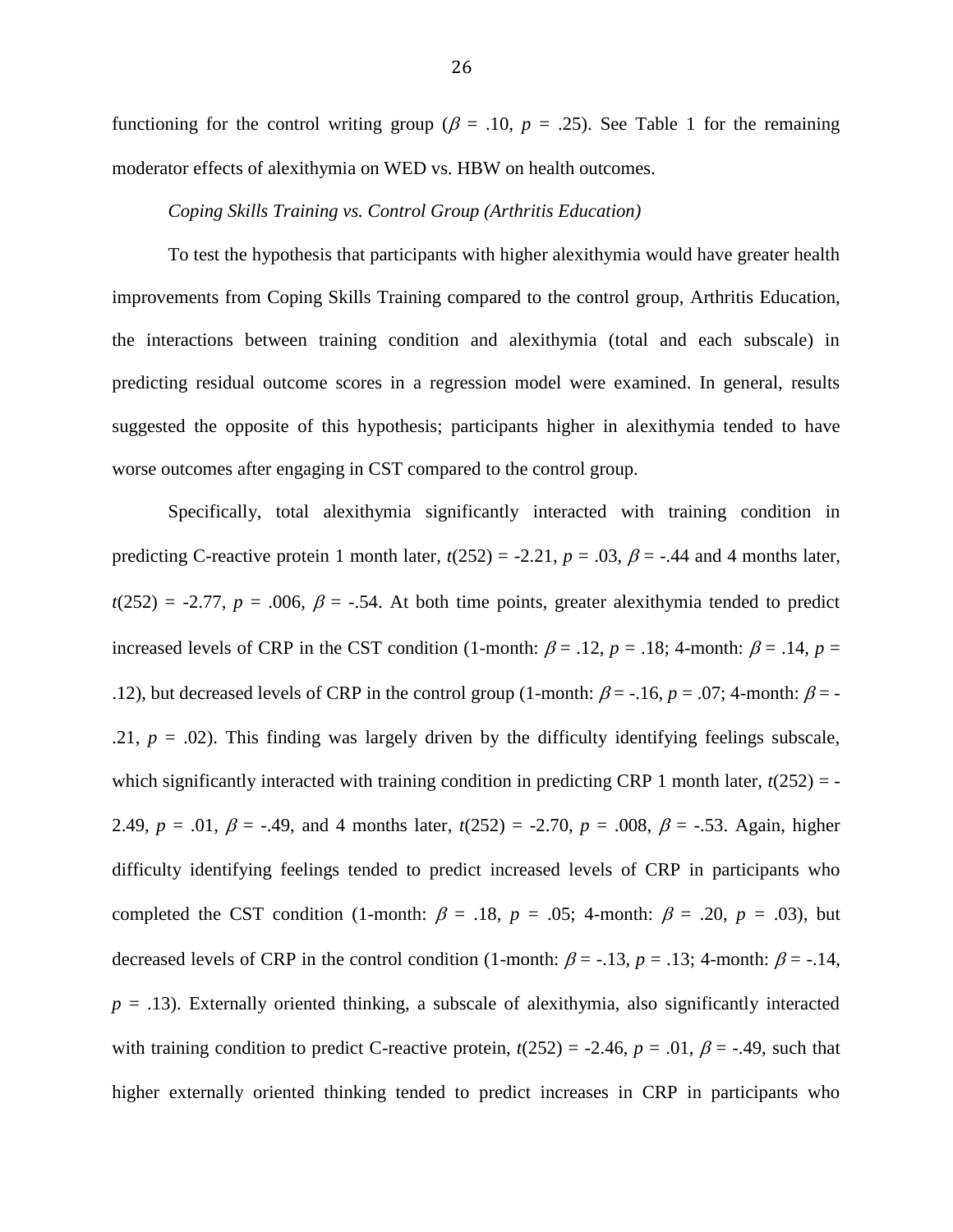engaged in the CST condition ( $\beta$  = .05,  $p$  = .57), but decreases in CRP in the control condition ( $\beta$  = -.15,  $p$  =.09). Externally oriented thinking significantly interacted with training condition to predict sensory pain 1 month later,  $t(259) = -3.09$ ,  $p = .002$ ,  $\beta = -.59$ . Higher externally oriented thinking predicted increased sensory pain in participants who engaged in the CST condition ( $\beta$  = .16,  $p = .06$ ), but decreases in sensory pain in the control condition ( $\beta = -.21$ ,  $p = .01$ ). Externally oriented thinking significantly interacted with training condition to predict affective pain 1 month later,  $t(259) = -2.65$ ,  $p = .009$ ,  $\beta = -.51$  and 12 months later,  $t(259) = -2.55$ ,  $p = .01$ ,  $\beta = -1$ .49. At both time points, higher externally oriented thinking predicted increased affective pain in participants who engaged in the CST condition (1-month:  $\beta$  = .18,  $p$  = .05, 12-month:  $\beta$  = .23,  $p$  = .007), but decreases in affective pain in the control condition (1-month:  $\beta$  = -.15,  $p = .08$ ; 12month:  $\beta$  = -.09,  $p = .28$ ). Difficulty identifying feelings also marginally interacted with training condition in predicting pain, on the AIMS-2 pain subscale, 4 months later,  $t(259) = 1.95$ ,  $p = .05$ ,  $\beta$  =.38. Inconsistent with the findings on CRP, higher alexithymia on the DIF subscale tended to predict decreased pain in participants who engaged in the CST condition ( $\beta$  = -.11,  $p$  = .23), but increases in pain in the control condition ( $\beta = .13$ ,  $p = .13$ ). See Table 1 for the remaining moderator effects of alexithymia on CST vs. AE on health outcomes.

#### *Social Constraints as a Moderator*

#### *Written Emotional Disclosure vs. Control Writing (Health Behavior Writing)*

To test the hypothesis that participants with higher social constraints would have improved health outcomes from WED compared to control writing, the interactions between writing group and social constraints in predicting outcome residuals scores in a regression model were examined. In general, findings were limited but consistent with this hypothesis.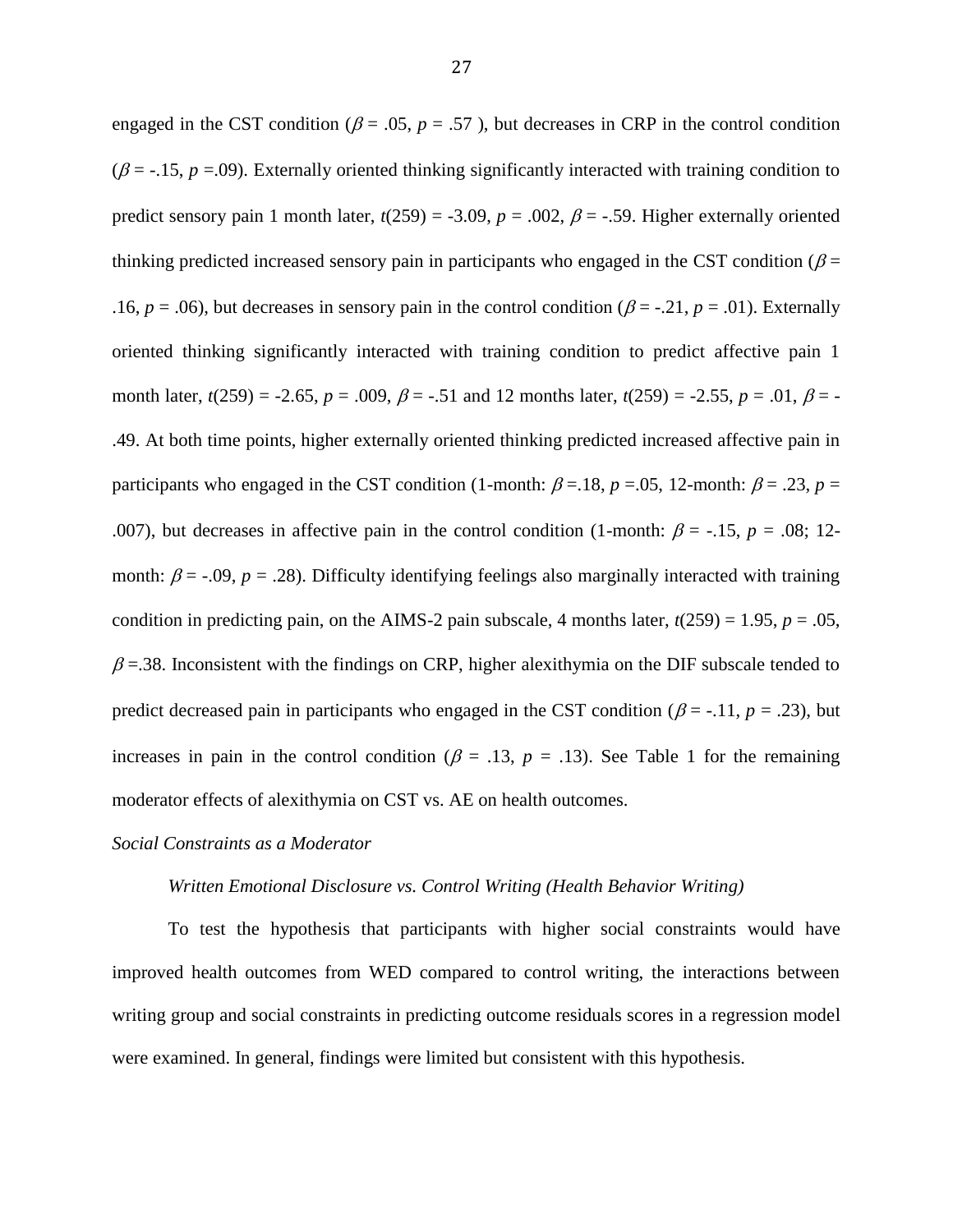Social constraints significantly interacted with writing in predicting pain, measured by the AIMS-2, 4 months later,  $t(259) = -2.63$ ,  $p = .009$ ,  $\beta = -.52$ . Higher social constraints predicted increased pain in participants who engaged in WED ( $\beta$  = .26,  $p$  = .002), but social constraints were unrelated to pain in the control writing group ( $\beta$  = -.05,  $p$  = .61). See Table 2 for the remaining moderator effects of social constraints on WED vs. control writing on health outcomes.

## *Coping Skills Training vs. Control Group (Arthritis Education)*

To test the hypothesis that social constraints would predict health improvements from Coping Skills Training compared to the control group, interactions between training condition and social constraints in predicting residual outcome scores in a regression model were examined. Findings were limited, but consistent with the hypothesis.

Social constraints significantly interacted with training condition in predicting sensory pain 1 month later,  $t(259) = 2.02$ ,  $p = .04$ ,  $\beta = .40$ . In this model, social constraints were unrelated to sensory pain for participants who engaged in the CST condition ( $\beta$  = -.03,  $p$  = .74), but greater social constraints predicted more sensory pain in the control condition ( $\beta$  = .22, *p* = .01). See Table 2 for the remaining moderator effects of social constraints on CST vs. AE on health outcomes.

#### *Self-efficacy as a Moderator*

#### *Written Emotional Disclosure vs. Control Writing (Health Behavior Writing)*

To test the hypothesis that self-efficacy would predict health improvements in WED compared to control writing, the interactions between writing group and self-efficacy in predicting residual outcome scores in a regression model were examined. In general, findings were limited and inconsistent.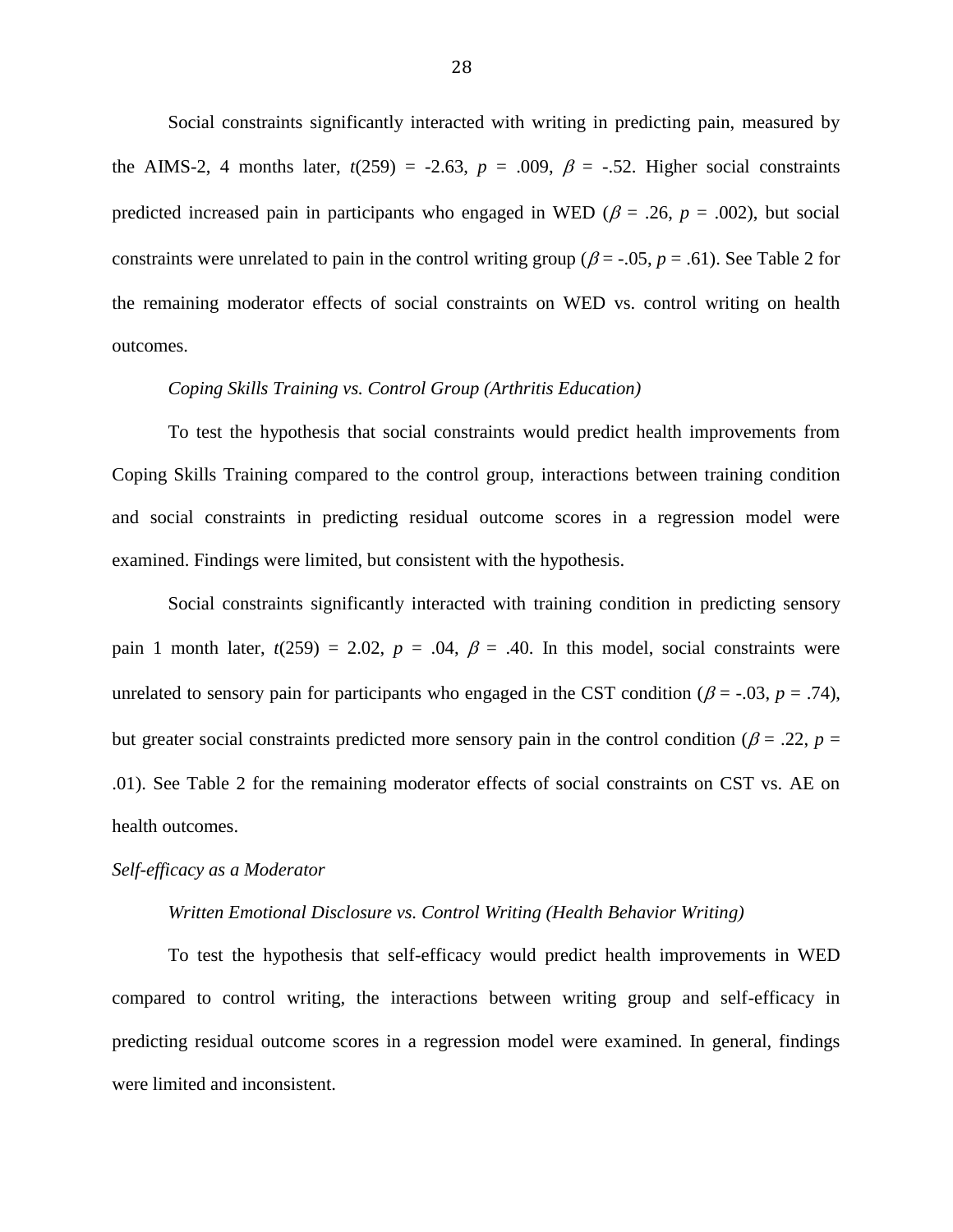Self-efficacy significantly interacted with writing in predicting sensory pain 4 months later,  $t(260) = 2.87$ ,  $p = .004$ ,  $\beta = .56$ . Higher self-efficacy predicted decreased sensory pain after participants engaged in WED ( $\beta$  = -.29,  $p$  = .001), and was unrelated to sensory pain in the control writing group ( $\beta$  = .05,  $p$  = .55). Self-efficacy also significantly interacted with writing in predicting swollen joints 1 month later,  $t(260) = -2.10$ ,  $p = .04$ ,  $\beta = -.42$ , and 4 months later,  $t(260) = -2.16$ ,  $p = .03$ ,  $\beta = -.43$ . In this model, self-efficacy was unrelated to swollen joints in WED at 1 month ( $\beta$  = .09,  $p$  = .28), but predicted decreased swollen joints in the control writing group ( $\beta$  = -.16,  $p = .07$ ). At 4 months, higher self-efficacy predicted increased swollen joints in WED ( $\beta$  = .16,  $p$  = .06), but predicted decreased swollen joints in the control writing group ( $\beta$  = -.10,  $p = .26$ ). See Table 3 for the remaining moderator effects of self-efficacy on WED vs. control writing on health outcomes.

## *Coping Skills Training vs. Control Group (Arthritis Education)*

To test the hypothesis that self-efficacy would predict health improvements in CST compared to control condition, AE, the interactions between training condition and self-efficacy in predicting residual outcome scores in a regression model were examined. Results were consistent across follow-up periods, but only for one outcome. Self-efficacy significantly interacted with training condition to predict CRP 1 month later,  $t(253) = 2.12$ ,  $p = .04$ ,  $\beta = .41$ , and 4 months later,  $t(253) = 2.22$ ,  $p = .03$ ,  $\beta = .43$ , and marginally interacted with training condition to predict CRP 12 months later,  $t(253) = 1.86$ ,  $p = .07$ ,  $\beta = .36$ . Greater self-efficacy predicted improved CRP after the CST condition (1-month:  $\beta$  = -.26, *p* = .004; 4-month:  $\beta$  = -.26,  $p = .003$ ; 12-month:  $\beta = -.29$ ,  $p = .001$ ), and was unrelated to CRP in the control condition (1-month:  $\beta = .00$ ,  $p = .10$ ; 4-month:  $\beta = .01$ ,  $p = .90$ ; 12-month:  $\beta = .06$ ,  $p = .51$ ). See Table 3 for the remaining moderator effects of self-efficacy on CST vs. AE on health outcomes.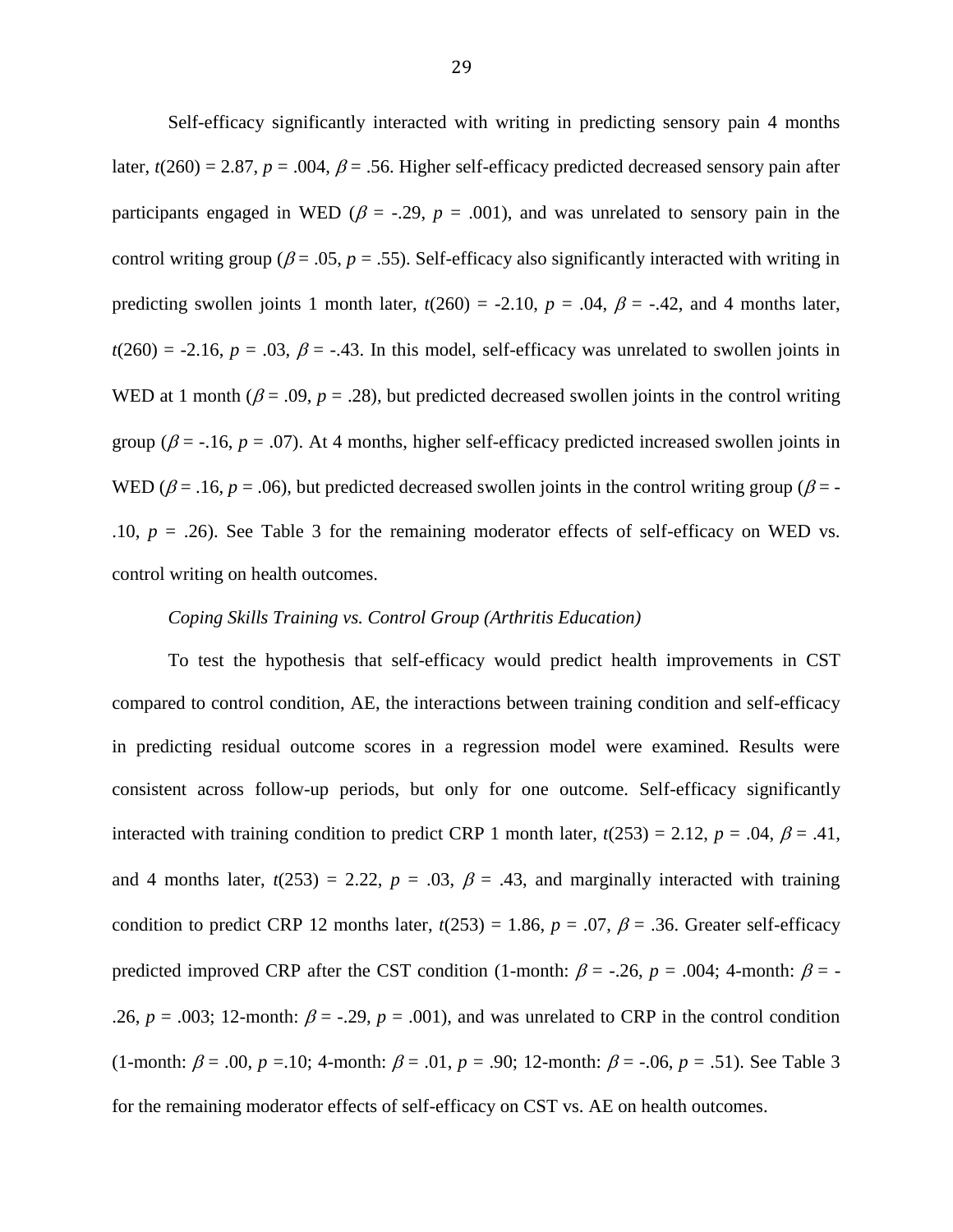#### **CHAPTER 4**

## **DISCUSSION**

Psychological interventions for patients with chronic pain conditions have small to moderate effect sizes in improving pain and physical functioning (Astin et al., 2002; Dixon et al., 2007; Frisina et al., 2004), and only a subset of patients with chronic pain improves from such psychological treatments. Accordingly, it is important to identify which patients with chronic pain benefit from psychological treatments. The goal of the current study was to examine if psychological and social factors predict health improvements from two psychological interventions. Specifically, alexithymia, social constraints, and self-efficacy were examined to see how they might differentially predict improvements in health from written emotional disclosure and coping skills training. Findings from this study suggest that, in general, alexithymia, social constraints, and self-efficacy inconsistently predict which patients will benefit from the psychological interventions. It appears that these factors may not be important predictors of which patients will benefit from the interventions in the current study.

## *Alexithymia as a Moderator of WED vs. Control Writing*

Results for the first hypothesis showed inconsistent findings. Specifically, participants with higher alexithymia and difficulty identifying feelings had an increase in swollen joints after engaging in written emotional disclosure. Further, those with higher alexithymia and difficulty identifying feelings had decreased swollen joints after engaging in the control writing condition. But one finding was not consistent with this pattern. Participants with higher difficulty identifying feelings had improvements in physical functioning after engaging in written emotional disclosure, whereas participants higher in difficulty identifying feelings showed a decline in physical functioning after control writing.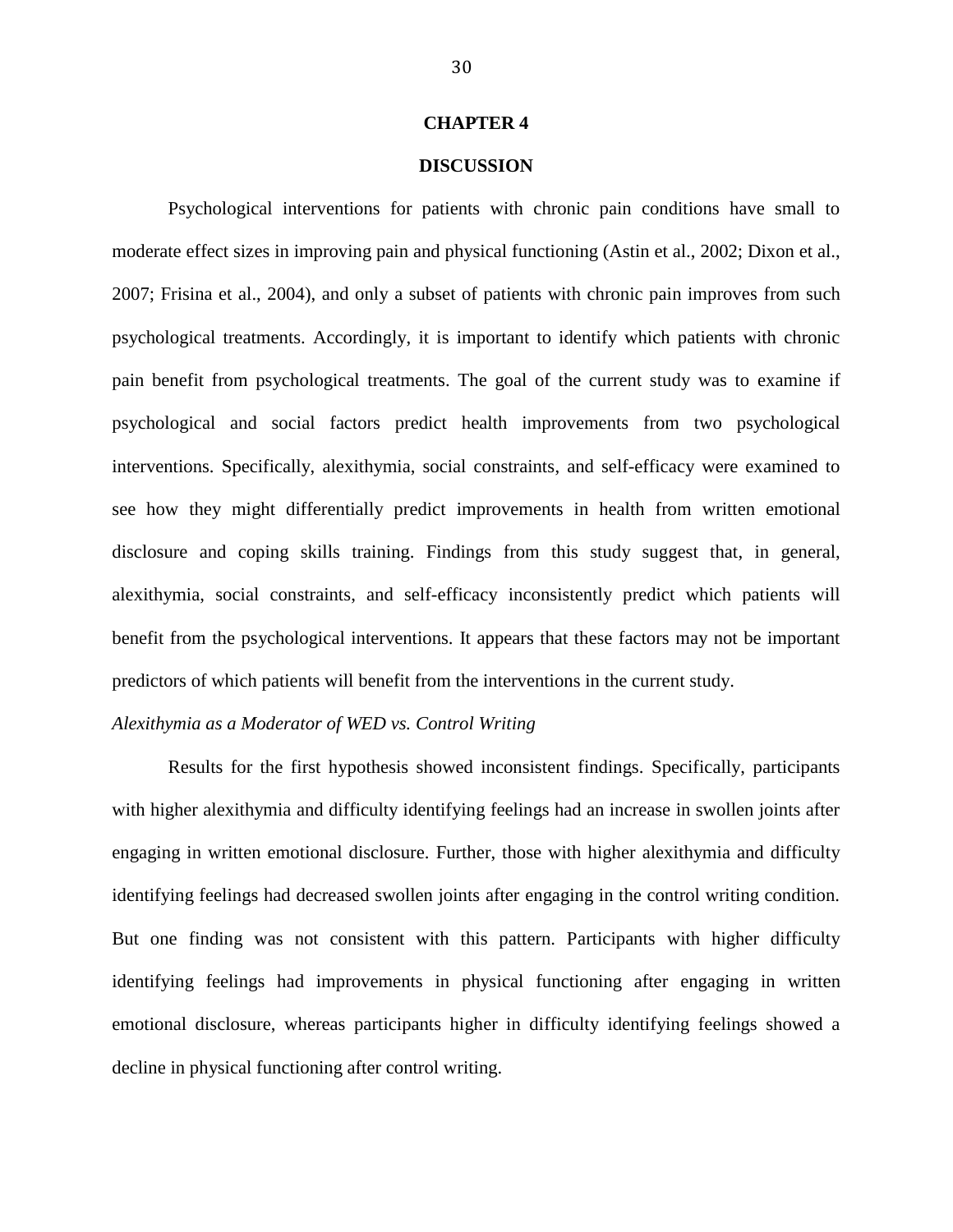The finding that those higher in alexithymia and difficulty identifying feelings had worse swollen joints after engaging in written emotional disclosure is consistent with Lumley's (2004) findings, in which participants with various chronic health conditions (rheumatoid arthritis, chronic pelvic pain and headaches) who were higher in alexithymia had worse health outcomes after engaging in written emotional disclosure compared to a control condition. This pattern appears to be the most robust among those who are higher on the difficulty identifying feelings facet of alexithymia, suggesting that this facet is of particular importance in determining who will benefit from written emotional disclosure. This is not an altogether novel finding, as previous literature has shown that alexithymia predicted worse outcomes from insight-oriented treatments that are similar to written emotional disclosure (Sifneos, 1973). It is also important to note that in this sample, participants who were higher in alexithymia showed health benefits from engaging in the control writing condition, health behavior writing. This may have occurred because individuals with alexithymia are more likely to show more improvements when they are given concrete tasks, such as those in the health behavior writing condition (Lumley et al., 2008). This finding suggests that when given insight-oriented treatments (i.e., written emotional disclosure), rheumatoid arthritis patients with higher alexithymia tend to have worse health outcomes, whereas when they are given concrete and behaviorally oriented treatments (i.e., health behavior writing) they tend to have improvements in health.

Opposite to the above findings, results showed that participants who were higher in difficulty identifying feelings had improvements in physical functioning after engaging in written emotional disclosure, whereas they had declines in physical functioning after engaging in the control writing condition. This finding is not consistent with previous literature (e.g., Lumley et al., 2004), and it is unclear how this finding should be interpreted.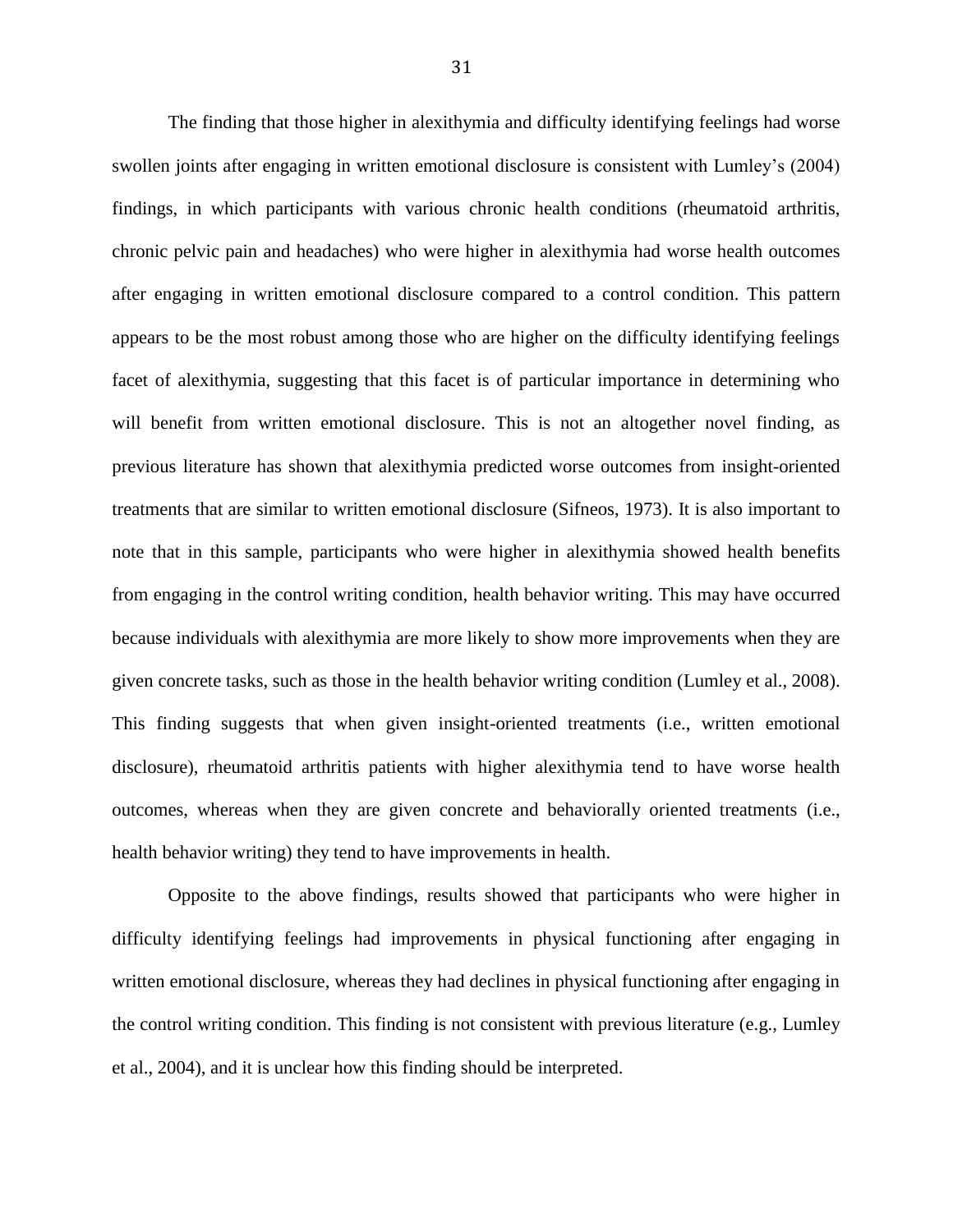These inconsistent findings suggest that it is still unclear how alexithymia moderates the effects of writing techniques (i.e., WED vs. HBW) on health outcomes. For some health outcomes participants higher in alexithymia had more improvements from written emotional disclosure than from the control writing group; however the opposite was also true for other health outcomes.

## *Alexithymia as a Moderator of CST vs. Control Group (AE)*

The hypothesis that participants with higher alexithymia would have greater health improvements from coping skills training compared to the control condition was not supported, and findings were generally opposite than expected. Specifically, participants with higher alexithymia had less health improvement from coping skills training compared to the control condition, arthritis education. Participants who were higher in global alexithymia, difficulty identifying feelings, or externally oriented thinking had increased C-reactive protein, suggestive of more inflammation, after engaging in coping skills training; however, these participants showed decreases in C-reactive protein after engaging in arthritis education, the control condition. Additionally, participants higher in externally oriented thinking had increases in sensory and affective pain after engaging in coping skills training, but again showed decreases in sensory and affective pain after engaging in arthritis education. Conversely, participants who were higher on alexithymia and difficulty identifying feelings showed decreases in pain, after engaging in coping skills training, but increases in pain after engaging in the control condition.

Unlike previous research, which found positive effects of CBT on health problems such as smoking cessation, substance use, and in vitro fertilization for individuals who have high alexithymia, results from the current study suggest that these findings may not extend to patients with chronic illness. One possible explanation for these findings could be that for those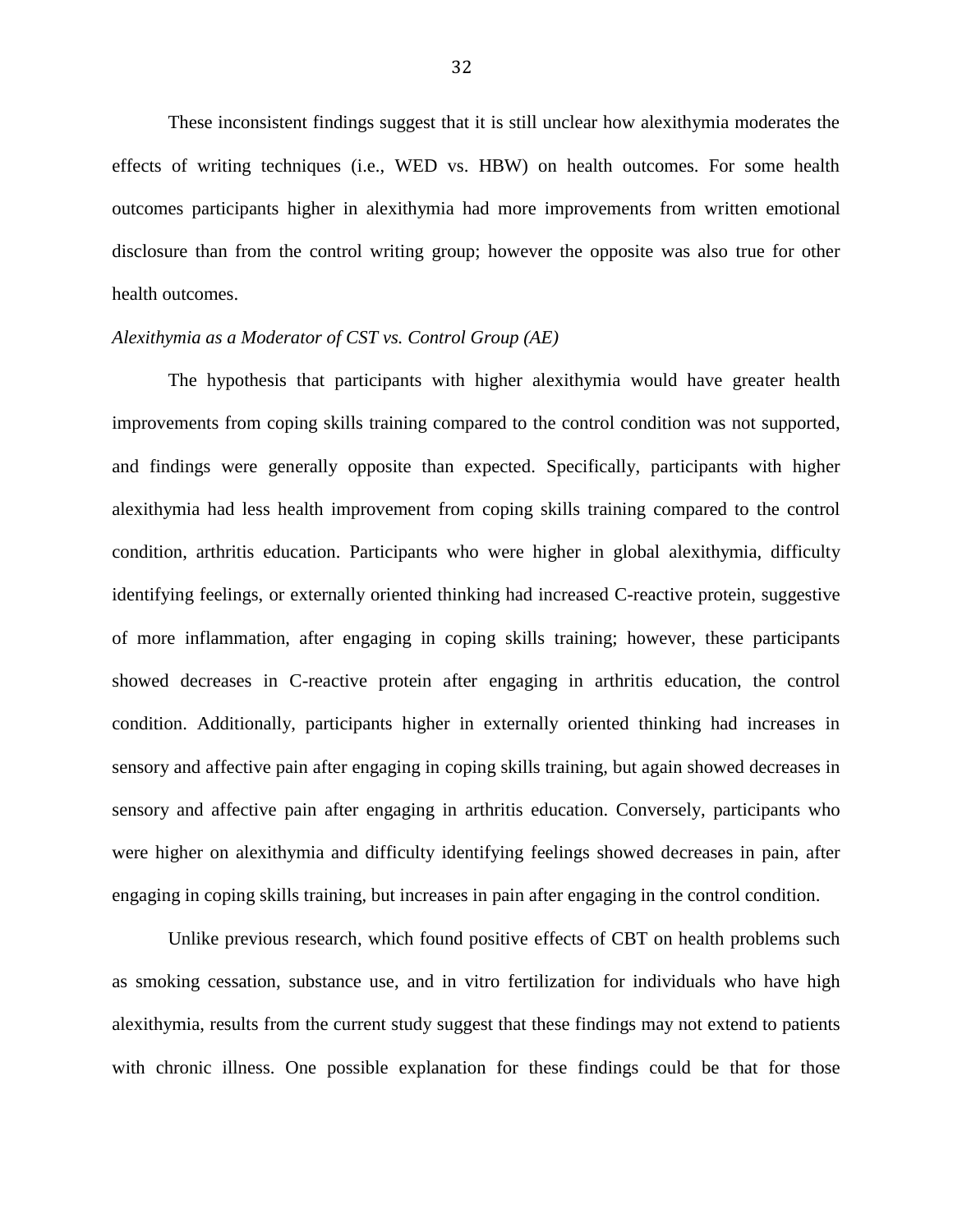individuals who are higher in alexithymia, it might be more difficult to engage in coping skills training, because the version of CST used in this study had a substantial focus on exploring thoughts and feelings, and engaging in these processes are more difficult for those who are higher in alexithymia.

Again, it appears that the moderating relationship of alexithymia on coping skills training is inconsistent. These conflicting results suggest that the results on of the moderating effects of alexithymia on coping skills training, compared to arthritis education, and physical health may need to be interpreted with caution.

## *Social Constraints as a Moderator of WED vs. Control Writing*

The second hypothesis, that participants with higher social constraints would have improved health from written emotional disclosure compared to the control writing condition, was not supported. Indeed, there was only one moderator relationship identified, and it was opposite to that hypothesized. Participants with more social constraints had increases in pain after engaging in written emotional disclosure compared to the control writing condition about health behaviors, which was unrelated to levels of pain in participants high in social constraints.

If this finding is reliable, it is not consistent with prior, but limited, research on the moderating effects of social constraints. The moderating effects of social constraints on outcomes from psychological interventions has been examined only on mental health variables as outcomes, and has not examined how those effects would apply to physical health. This study was unique in that it did examine the effects of social constraints on physical health and pain after a psychological treatment. Prior research by Zakowski and colleagues (2004) found that those with higher social constraints had improvements in distress after engaging in written emotional disclosure compared to a control treatment, but this finding could not be extrapolated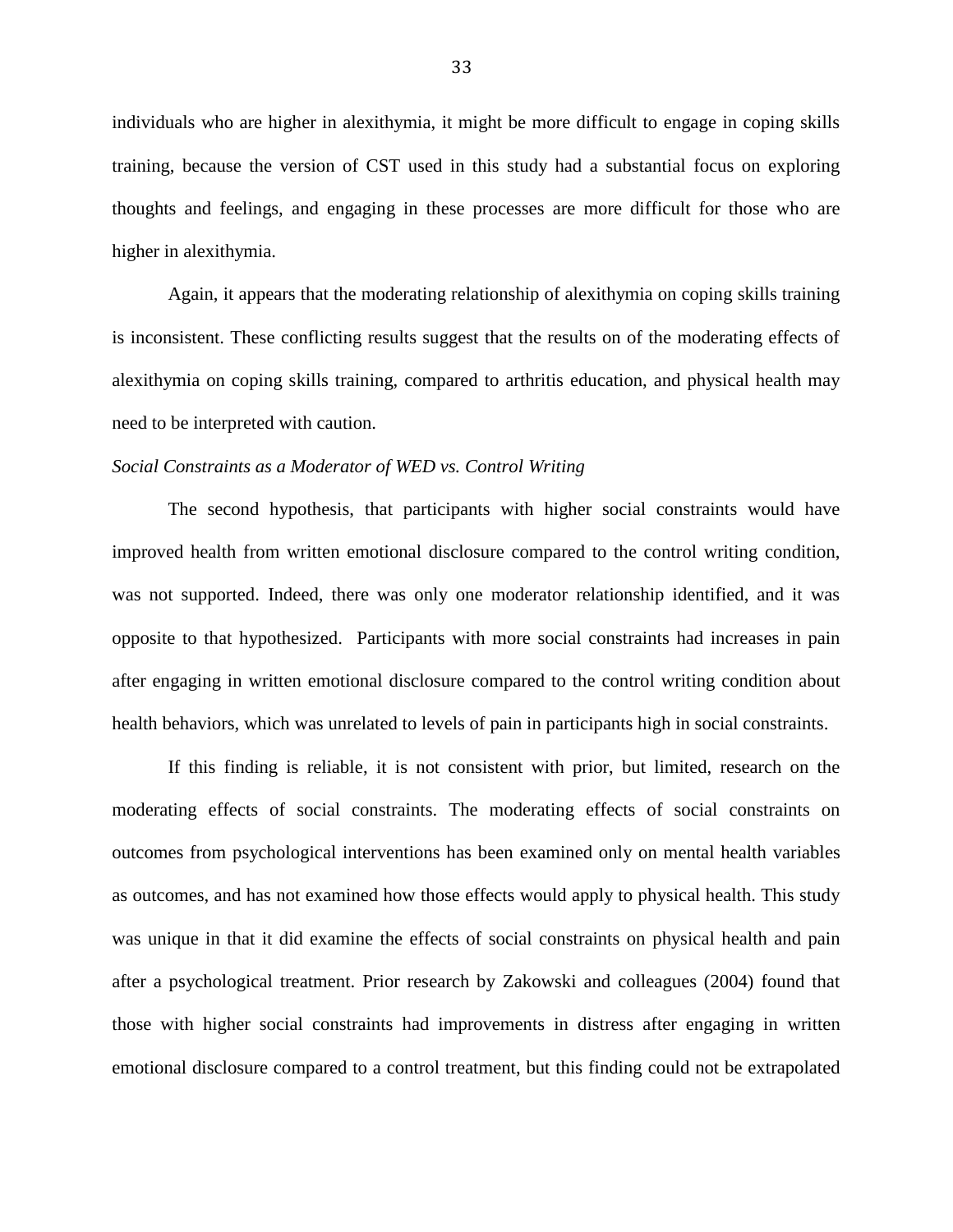to the current study on physical health. Findings from the current study suggested that the opposite is true for health outcomes; those high in social constraints had *worse* health outcomes from written emotional disclosure compared to control writing. Zakowski and colleagues (2004) suggested that their findings could be due to a buffering effect that social constraints has on psychological outcomes, and it could be that the opposite is true for physical health. It is possible that people with more social constraints have an exacerbation of symptoms when they are asked to write about their most traumatic experience because they are unable to discuss that situation with members of their support group or are invalidated when they do try to discuss their traumatic experience, thereby worsening their pain. This explanation is parallel to Cohen's (1998) theory of the buffering model of social support. This model indicates that social support includes two components: appraisal support, or someone to discuss your problems with, and selfesteem support, or a person or relationship that makes you feel better about yourself. Written emotional disclosure allows individuals to receive a variation on appraisal support, but does not offer self-esteem support. The lack of self-esteem support, both in the treatment condition and in the lives of individuals with higher social constraints, may impede improvements in their physical health.

Additionally, findings on the moderating effects of social constraints were limited and could have resulted from capitalization on chance. As such, the findings should be interpreted with caution. These results were limited to only one outcome measure and one time-point for each treatment comparison (WED vs. HBW). Further, the result that participants with more social constraints had increases in pain after engaging in written emotional disclosure compared to the control writing condition was not supported by other similar outcome measures that were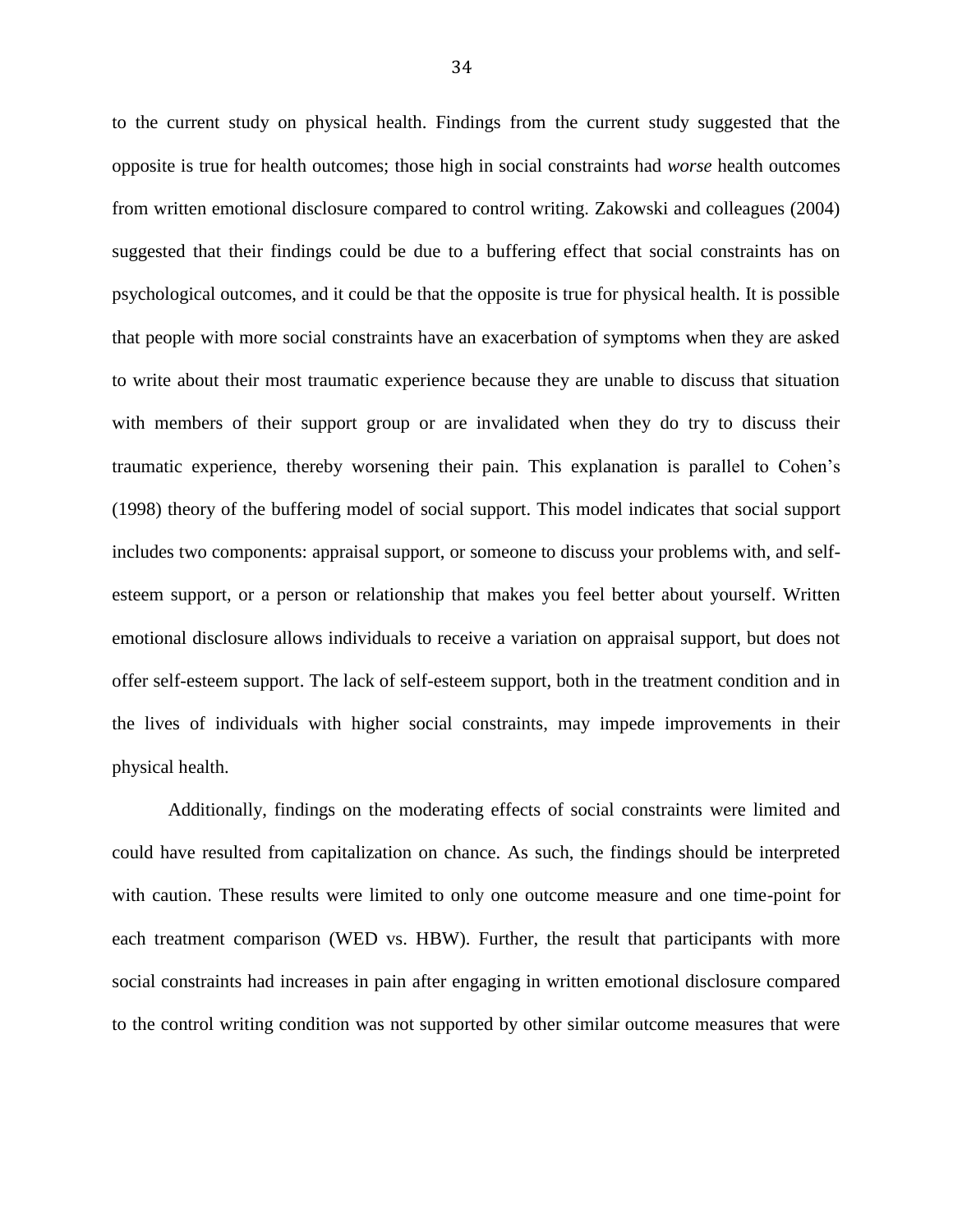included in this study (e.g., MPQ Affective Pain, AIMS-2 Pain). As such, this finding should be interpreted with caution.

## *Social Constraints as a Moderator of CST vs. Control Group (AE)*

The current study also explored how social constraints might predict health outcomes differently in coping skills training compared to the control condition. Findings were limited, and only one moderating relationship of social constraints was found. Results suggested that those who were higher in social constraints had *more* sensory pain after engaging in arthritis education, the control condition, whereas higher social constraints were unrelated to sensory pain after coping skills training. If this finding is reliable, these results might suggest that coping skills training may work by preventing pain from worsening for those with social constraints, but that it does not decrease pain for these individuals.

It is also important to note that this is the first study of its kind to examine how social constraints may moderate the effects of various psychological treatments on health outcomes, and results from this study provide only minimal support that social constraints are an important factor in predicting which rheumatoid arthritis patients improve from psychological treatments.

# *Self-efficacy as a Moderator of WED vs. Control Writing*

This study also explored how self-efficacy might predict improvements in written emotional disclosure compared to control writing. Findings were generally inconsistent and limited. More specifically, results from this study suggest that those with higher self-efficacy had improved sensory pain after engaging in written emotional disclosure compared to the control writing. In contrast, those who were lower in self-efficacy generally had improved swollen joints from written emotional disclosure compared to the control writing condition.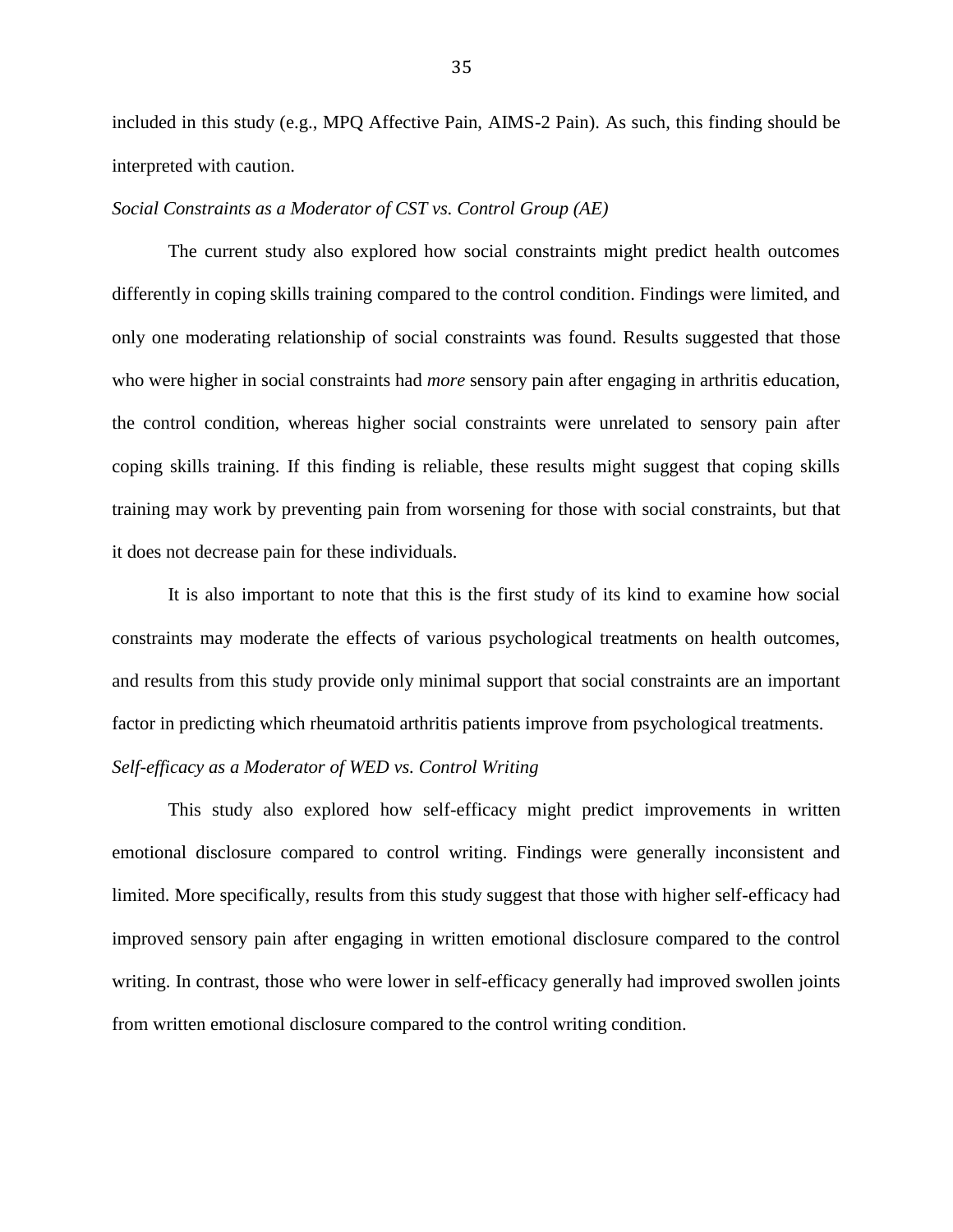Although no specific hypotheses were made about how self-efficacy might moderate the health outcomes from the writing conditions, it might be expected, based on Bandura's (1982) theory of self-efficacy that more health improvements would be seen in individuals who were higher in self-efficacy at the beginning of treatment (Schiaffino & Revenson, 1995). One finding from this study was supportive of this theory. This result found that those who were higher in self-efficacy had improved pain after written emotional disclosure compared to the control writing group.

On the other hand, previous research has suggested that more health improvements would be seen in individuals who were lower in self-efficacy at the beginning of treatment. For example, results from Kraft and colleagues (2008) found that participants who were lower in self-efficacy had more improvements from written emotional disclosure compared to the control writing group. One finding from the current study is consistent with this previous research. This finding suggested that for those lower in self-efficacy, there were improvement in swollen joints after engaging in the written emotional disclosure group compared to the control writing group.

It is also important to note that these results are contradictory. Results showed that higher self-efficacy predicted less sensory pain, but more swollen joints after participants engaged in written emotional disclosure compared to control writing. One possible explanation for these inconsistencies could be that the participants are rating their health as more improved than the rheumatologists.

Due to the inconsistent and limited nature of the results, findings from the current study do not clearly illuminate the moderating effects of self-efficacy. It appears that that self-efficacy may not be an important predictor of which patients have health improvements after engaging in written emotional disclosure compared to the control writing group.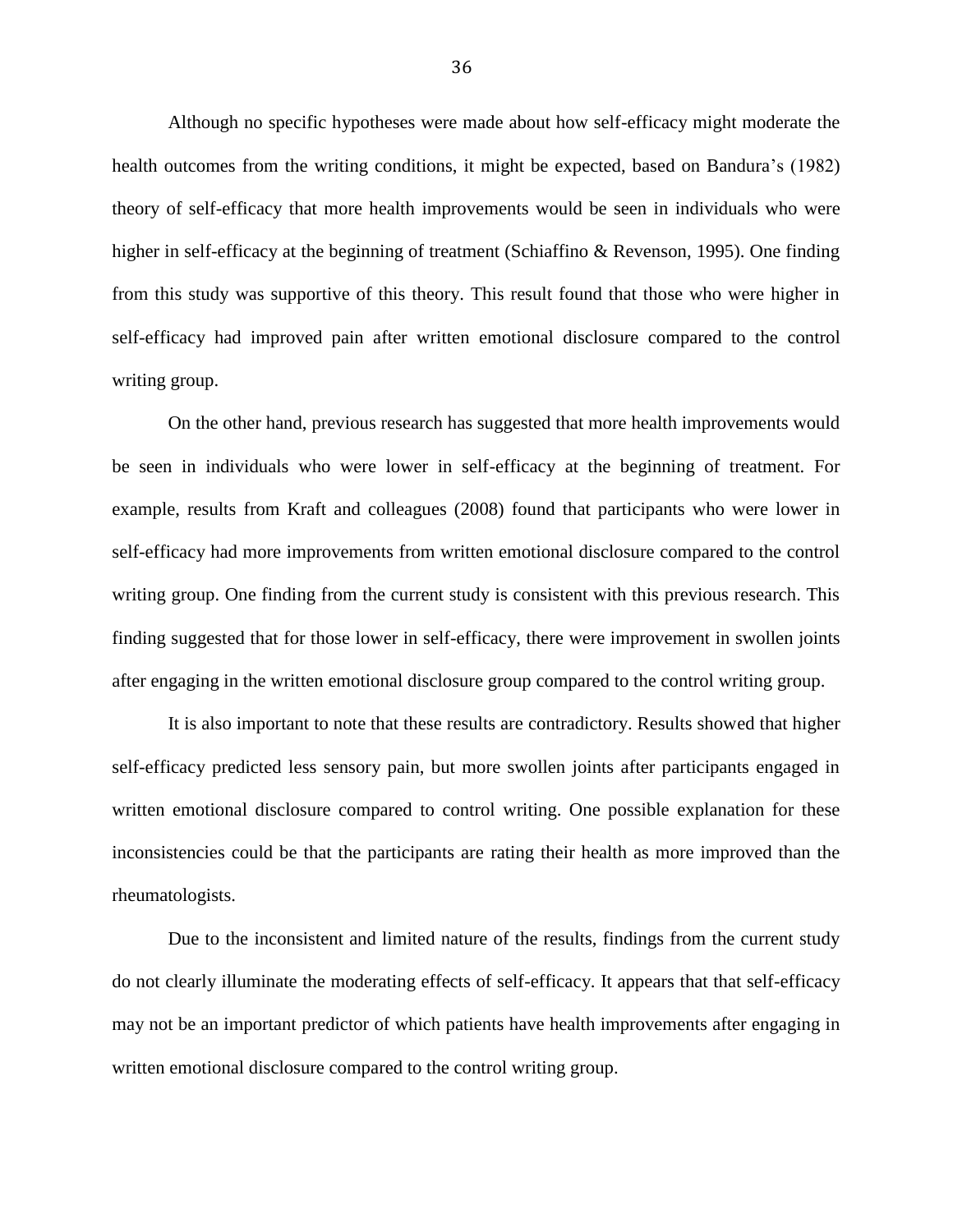## *Self-efficacy as a Moderator of CST vs. Control Group (AE)*

The hypothesis, that higher self-efficacy would predict health improvements from coping skills training compared to the control condition, was supported, but only on one outcome, Creactive protein. Findings suggest that those who have higher self-efficacy had decreases in inflammation after engaging in coping skills training, but were unrelated to inflammation after engaging in the control condition. Further, this result was consistent at 1-month, 4-month and 12 month follow-ups, suggesting it is a robust finding. This result is parallel to the literature on mental health, which suggests that those who enter treatment with better mental health (e.g., higher self-efficacy) will have better outcomes from treatment (Barron, 1953). It is important to note, however, that this result was only found on one outcome measure, so it is possible that this finding is specific to inflammation only and does not generalize to overall improved physical health. Further, this result may need to be interpreted with caution, as this result was not found for swollen joints, a similar objective measure of inflammation.

## *Limitations*

One limitation of the study is that only a few psychological moderators were examined. It may be that other factors, such as coping style or readiness to change, predict which patients improve from these treatments. Additionally, demographics, such as, race, gender, and age, and disease characteristics (e.g. duration of diagnosis, disease severity) may also play an important role in which patients improve from these treatments.

Additionally, the data could have been analyzed differently. This study chose to examine how certain factors might moderate improvements from written emotional disclosure and coping skills training as two distinct treatments. As such, analyzes were conducted separately to compare written emotional disclosure and coping skills training to their respective control

37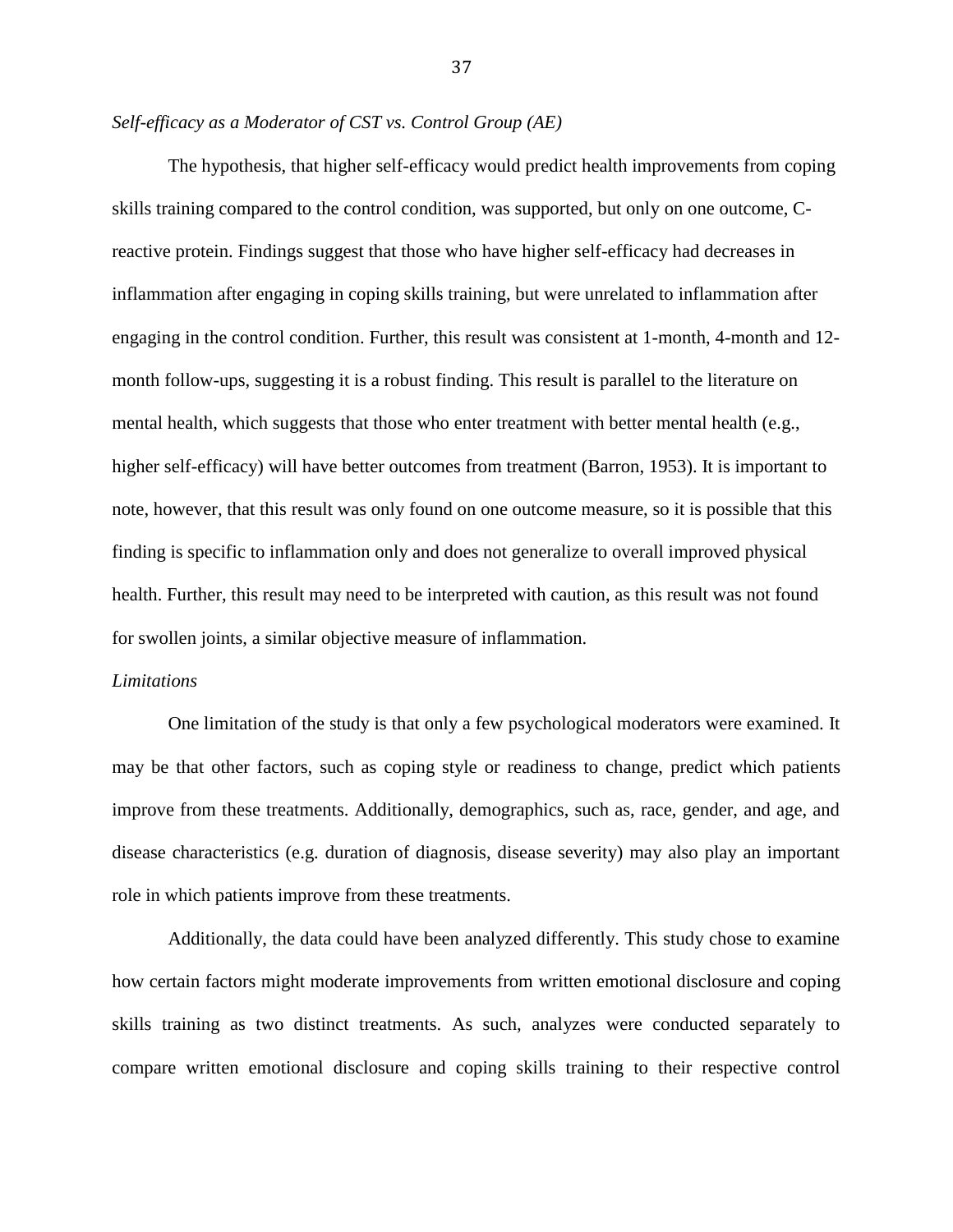groups. However, participants were randomized to receive a component of each treatment arm, so they received one of the writing conditions as well as one of the class conditions. It is possible that there were synergistic effects of having both written emotional disclosure and coping skills training, or any combination of the treatments and control groups, which were missed by conducting the moderator analyses in such a way that kept them as independent groups. However, analyses of the various combined interventions would have yielded very small sample sizes to detect moderators.

Another limitation of this study is that it applies only to the specific treatments used in this study (i.e., WED and CST). It could be the case that the moderators examined in the current study are important for other types of interventions, such as those that are insight-oriented or more purely behaviorally focused. Furthermore, results may have varied in this study if the interventions had been conducted in a different manner. For example, coping skills training could have been conducted in a group format, or participants could have kept their writings private or received feedback for them in the written emotional disclosure group. In a similar vein, findings from this study may apply only to individuals who have rheumatoid arthritis, and cannot be applied, at this point, to other patients with chronic pain or other illnesses.

Additionally, participants may have had a difficult time fully engaging in written emotional disclosure. Many participants appeared to write about topics that were only mildly distressing, or they did not appropriately follow instructions and instead wrote about living with rheumatoid arthritis as a stressor. The lack of complete engagement by participants could have decreased the effectiveness of this intervention. Further, the writing control condition, health behavior writing, may have too closely mimicked an active intervention. In the control condition participants were asked to write about time management, eating, exercise, and sleeping habits.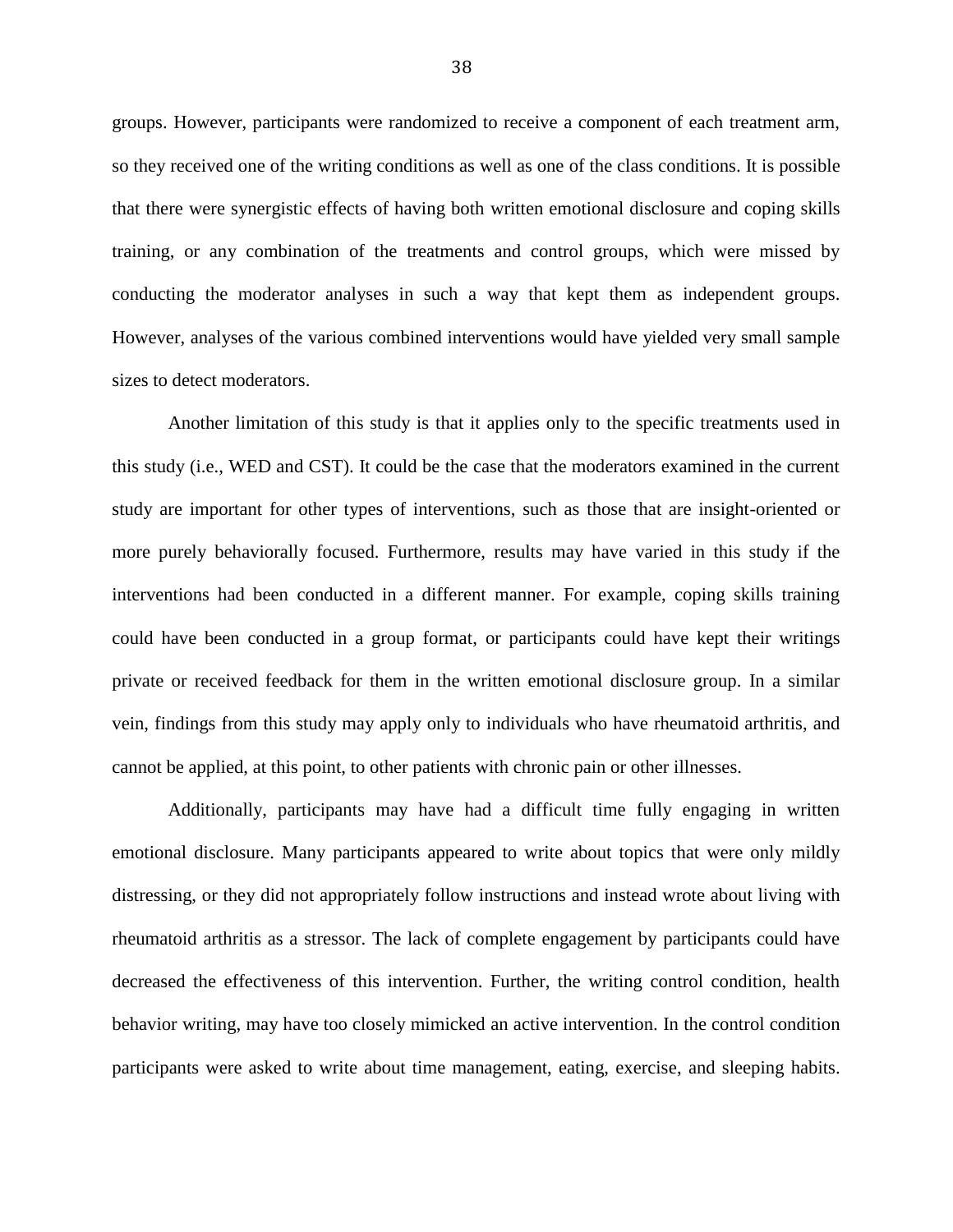Previous research has shown that by self-monitoring, the target behavior is likely to change, which is similar to the task that these "control" participants were given (Kumanyika et al., 2009). It is likely that participants saw improvements and changes in their pain, health, and functioning as a result of this control condition, which would have constrained the likelihood of finding moderating effects.

## *Future Directions*

It will be important for future studies to examine other possible moderators of written emotional disclosure and coping skills training, so that individuals with rheumatoid arthritis can have the most suitable treatments offered to them, matched to their individual differences. It is possible that personality and demographic factors as well as other psychological constructs (e.g. coping style, readiness to change) are important indicators of who may improve from psychological treatments, and these should be examined as well. Future research should also examine if and how these findings might generalize to other chronic pain conditions, such as, fibromyalgia, low back pain or migraine headaches, or if the results are unique and specific to patients with rheumatoid arthritis.

Future studies would benefit from having a wait-list or no treatment control group in addition to an active control condition, such as the arthritis education and health behavior writing groups that were included in this study. Having a wait-list or no treatment control group would help to further elucidate some of the inconsistent findings from this study. It will be important to know how patients with rheumatoid arthritis change over time without any treatment, and how those changes compare to an active control condition, as well as the treatment group. If the control groups in the study indeed are too similar to the active interventions, which might particularly be the case with written emotional disclosure and its control condition, then having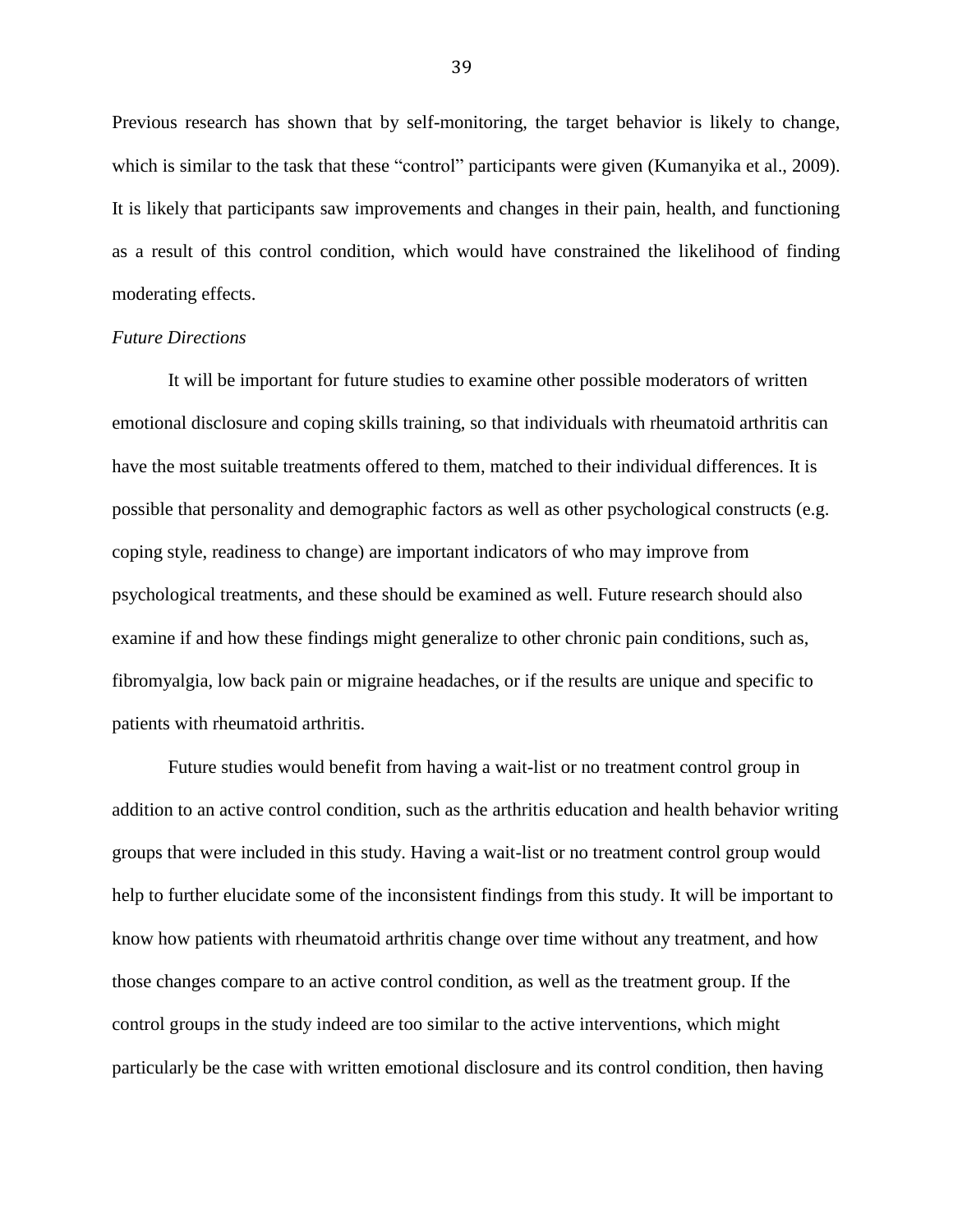an inactive control group may more easily illuminate moderator effects that would otherwise be hidden.

#### *Implications*

The findings from this study indicate that written emotional disclosure and coping skills training may not work differently for individuals based on various psychological and social factors, at least those examined in this study. In particular, this study has shown that individuals with rheumatoid arthritis do not respond differently to these treatments based on levels of alexithymia, social constraints, and self-efficacy. However, there may be other moderator variables that would be important in illuminating which patients with rheumatoid arthritis improve from written emotional disclosure and coping skills training. Previous research has found that cognitive-behavior treatments and emotional disclosure have only small to moderate effect sizes, and that only a minority of patients shows improvements. Thus, it is likely that there are some psychological, social and/or personality variables that are important in determining which patients improve from these interventions. However, detecting these moderators might necessitate the development of better theory and a detailed analysis of components and requirements of these interventions. The search for these moderators is an important one and should continue.

On the other hand, the focus may need to be shifted towards strengthening the interventions so that they can be more effective, and placing less focus on finding the individual differences that account for which patients improve from these interventions. Barlow and colleagues (2004) have suggested a similar concept, in which they propose that treatment research should focus on identifying what the most powerful components of treatments are, rather than examining individual differences that are predictive of treatment outcomes. In this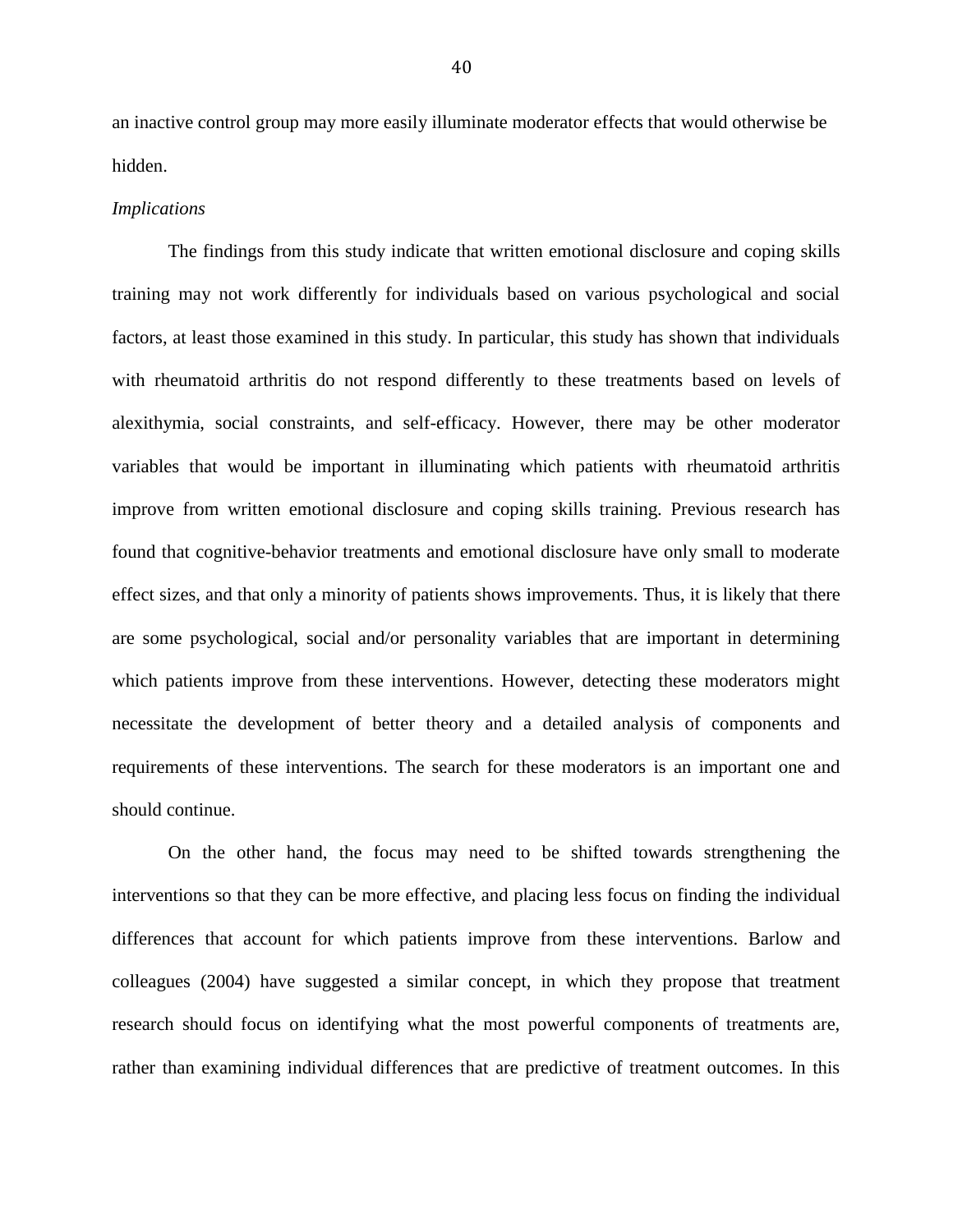model they proposed that there are three factors that are three key components: 1) identifying antecedent cognitive reappraisals; 2) preventing emotional avoidance; and 3) facilitating action tendencies not associated with the emotion that is dysregulated. These authors argue that this approach will yield the most treatment gains, while cutting across various interventions, theoretical orientations, and—importantly—individual differences. Perhaps then, as Barlow and colleagues suggest, the real goal is to strengthen treatments, rather than tailoring them to individuals, particularly because the latter appears to be a difficult and complex task, as evidenced by the inconsistent and limited findings of the current study.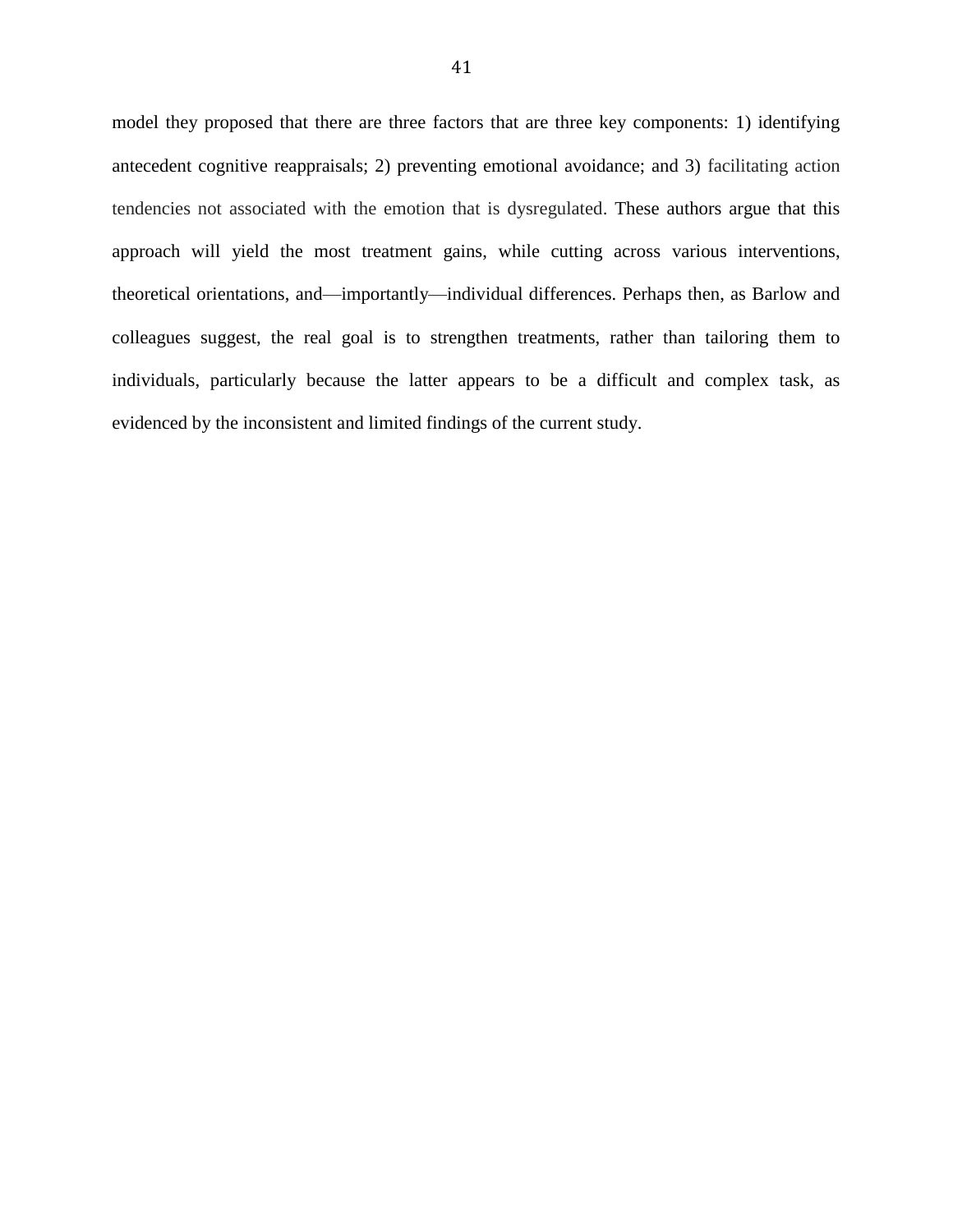|                                     | <b>WED</b>                                      | <b>HBW</b>                                          | <b>CST</b>                                           | <b>AE</b>                                                                                            |
|-------------------------------------|-------------------------------------------------|-----------------------------------------------------|------------------------------------------------------|------------------------------------------------------------------------------------------------------|
|                                     | $N = 135$                                       | $N = 127$                                           | $N = 129$                                            | $N = 133$                                                                                            |
| AIM-2 Pain                          |                                                 |                                                     |                                                      |                                                                                                      |
| 1 month follow-up                   | .03                                             | $-0.06$                                             | $-01$                                                | $-.01$                                                                                               |
|                                     | (.00, .00, .08)                                 | $(-.12, -.05, .05)$                                 | $(-.05, -.02, .05)$                                  | $(-.04, -.04, .07)$                                                                                  |
| 4 month follow-up                   | .05                                             | .00.                                                | $-.09$                                               | .13                                                                                                  |
|                                     | (.03, .02, .06)                                 | $(-.04, -.01, .07)$                                 | $(-.11_c, -.09, .00)$                                | $(.13_d, .07, .12)$                                                                                  |
| 12 month follow-up                  | .02                                             | $-0.09$                                             | $-09$                                                | .03                                                                                                  |
|                                     | $(.09, -.06, -.01)$                             | $(-.06, -.12, -.04)$                                | $(-.03, -.15, -.07)$                                 | $(.09, -.05, .00)$                                                                                   |
| AIM-2 Physical functioning          | $-0.08$                                         | .04                                                 | .01                                                  | $-.03$                                                                                               |
| 1 month follow-up                   | $(-.11_{a}, -.06, .00)$                         | $(.10b, .02, -.04)$                                 | $(-.05, .03, .08)$                                   | $(.04, -.03, -.10)$                                                                                  |
| 4 month follow-up                   | $-.01$                                          | .10                                                 | $-.01$                                               | .09                                                                                                  |
|                                     | $(-.01, -.05, .03)$                             | (.05, .03, .05)                                     | $(-.05, -.07, .12)$                                  | $(.17, .06, -.04)$                                                                                   |
| 12 month follow-up                  | $-.04$                                          | $-.12$<br>$(-.01, -.08, -.01)$ $(-.04, -.18, -.08)$ | $-14$<br>$(-.10, -.20, -.06)$                        | .00<br>$(.06, -.05, -.03)$                                                                           |
| MPQ Sensory Pain                    |                                                 |                                                     |                                                      |                                                                                                      |
| 1 month follow-up                   | .01                                             | $-.02$                                              | .09                                                  | $-0.08$                                                                                              |
|                                     | $(.03, .07, -.09)$                              | $(.01, -.08, .02)$                                  | (.03, .05, .16 <sub>c</sub> )                        | $(.03, -.05, -.21d)$                                                                                 |
| 4 month follow-up                   | $-06$                                           | $-0.06$                                             | $-.09$                                               | $-.04$                                                                                               |
|                                     | $(.09, -.09, -.17)$                             | $(-.08, -.10, .04)$                                 | $(-.05, -.16, -.02)$                                 | $(.04, -.03, -.12)$                                                                                  |
| 12 month follow-up                  | .01                                             | .01                                                 | .07                                                  | $-04$                                                                                                |
|                                     | $(.04, .08, -.12)$                              | $(.00, -.07, .09)$                                  | (.02, .02, .15)                                      | $(.05, .00, -.17)$                                                                                   |
| MPQ Affective Pain                  | .02                                             | $-01$                                               | .12                                                  | $-07$                                                                                                |
| 1 month follow-up                   | $(.05, -.05, .04)$                              | $(.08, -.06, -.05)$                                 | (.12, .01, .18 <sub>c</sub> )                        | $(.03, -.09, -.15_d)$                                                                                |
| 4 month follow-up                   | .04                                             | .06                                                 | $-.01$                                               | .11                                                                                                  |
|                                     | $(.10, -.04, .00)$                              | (.09, .00, .05)                                     | $(.04, -.10, .04)$                                   | (.16, .06, .02)                                                                                      |
| 12 month follow-up                  | .15<br>(.22, .06, .05)                          | .10<br>(.13, .05, .06)                              | .24<br>$(0.25, 0.12, 0.23_c)$ $(0.15, 0.01, 0.09_d)$ | .04                                                                                                  |
| C-reactive protein                  |                                                 |                                                     |                                                      |                                                                                                      |
| 1 month follow-up                   | $-03$<br>$(-.04, -.06, .04)$ $(.09, .00, -.14)$ | $-.01$                                              |                                                      | $12_c$ - $16_d$<br>(.18 <sub>c</sub> , .05, .05) (-.13 <sub>d</sub> , -.10, -.15)                    |
| 4 month follow-up                   | .00                                             | $-.07$<br>$(.03, -.08, .05)$ $(.03, -.09, -.16)$    |                                                      | $14_c$<br>(.20 <sub>c</sub> , .01, .11 <sub>c</sub> ) (-.14 <sub>d</sub> , -.17, -.20 <sub>d</sub> ) |
| 12 month follow-up                  | $-.04$                                          | $-.01$<br>$(.04, -.14, -.01)$ $(.12, -.05, -.14)$   | .04                                                  | $-.08$<br>.08.-<br>(.14 <sub>c</sub> , -.10, .01) (.01 <sub>d</sub> , -.09, -.15)                    |
| Swollen joints<br>1 month follow-up | $-0.05$                                         | $-03$                                               | $-.04$                                               | $-.03$                                                                                               |

Table 1. Alexithymia as a moderator of the effects of WED vs. HBW and in CST vs. AE on health outcomes\*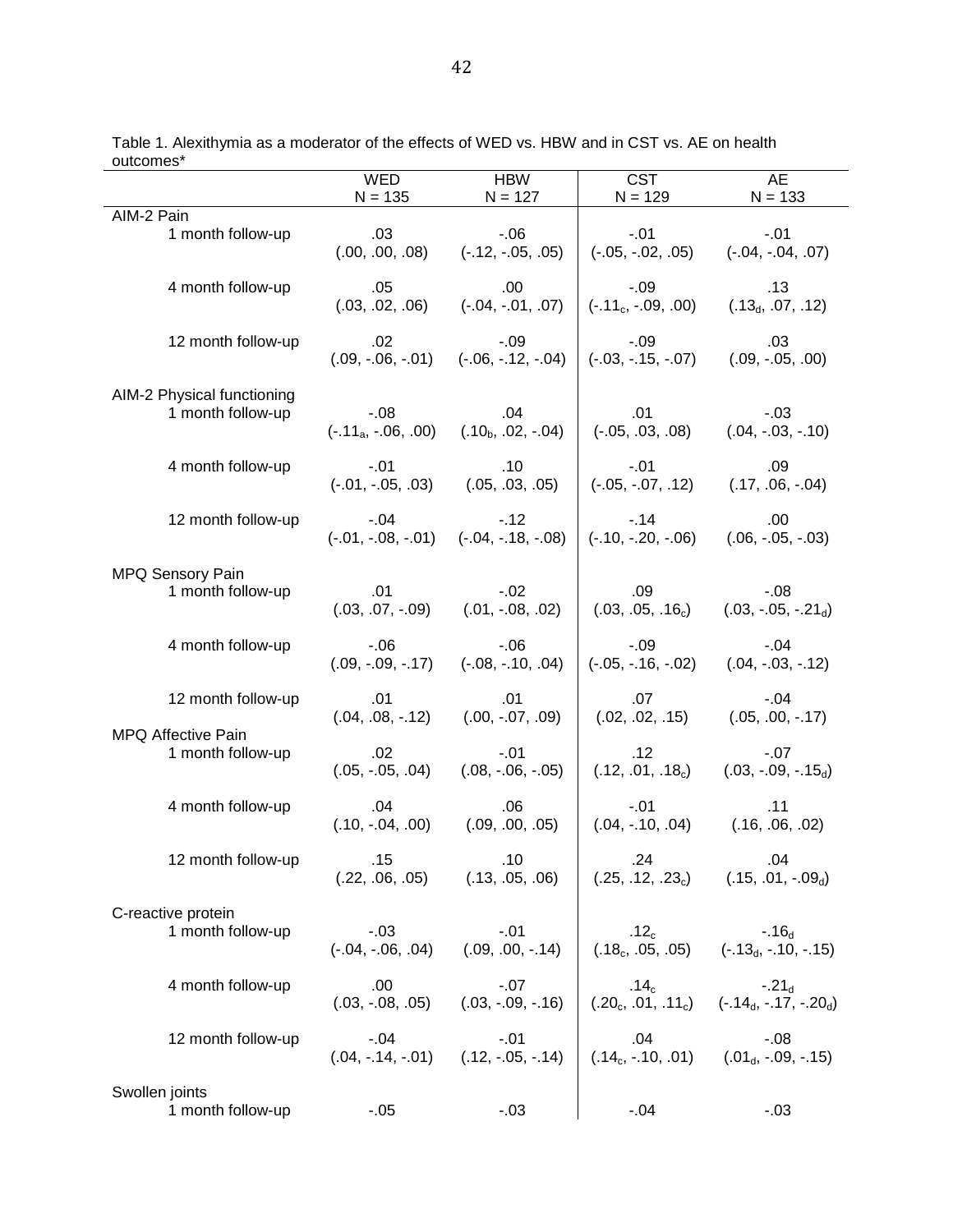|                    | $(-.10, -.07, .07)$              | $(-.17, .03, .11)$ $(-.14, .02, .05)$                  |                           | $(-.15, -.03, .13)$       |
|--------------------|----------------------------------|--------------------------------------------------------|---------------------------|---------------------------|
| 4 month follow-up  | .05<br>$(-.01, .05, .10)$        | .06<br>$(-.05, .12, .11)$                              | .00<br>$(-.06, .03, .04)$ | .12<br>(.00, .13, .16)    |
| 12 month follow-up | $.12_a$<br>$(.13_{a}, .06, .09)$ | $-.12b$<br>$(-.20_{b}, -.10, .03)$ $(-.04, -.02, .08)$ | .00                       | .02<br>$(-.01, .00, .05)$ |

*Note:* \*The value on the first line is the standardized beta, relating the TAS-20 total score to the residualized outcomes. The values in the parentheses are for the TAS-20 subscales: Difficulty Identifying Feelings, Difficulty Describing Feelings, and Externally Oriented Thinking, respectively. Standardized beta values with different subscripts are significantly different from one another, as determined by hierarchical regressions predicting health outcomes from an interaction of group by alexithymia.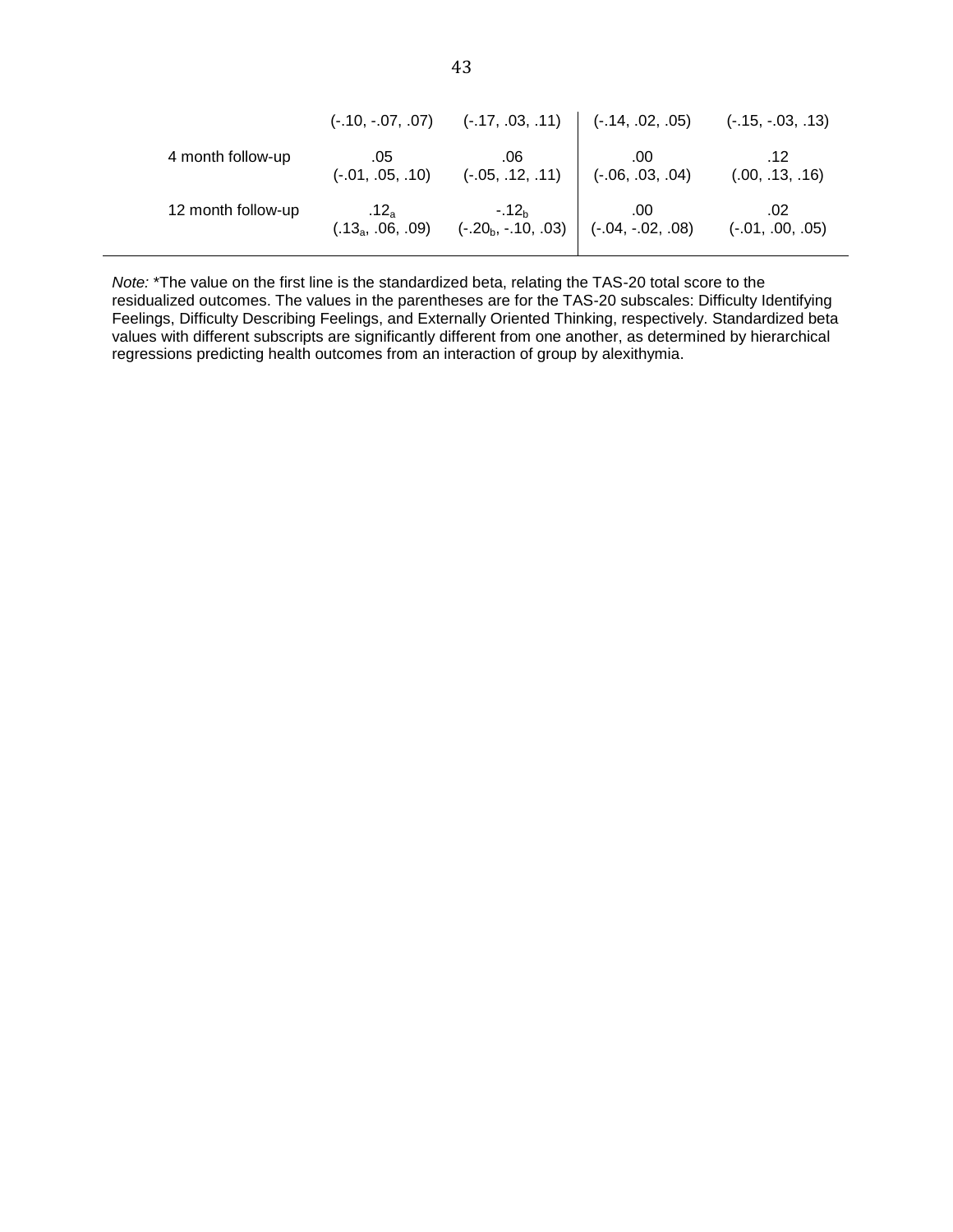| บนเบบเเธอ                  | <b>WED</b>       | <b>HBW</b> | <b>CST</b> | <b>AE</b>        |
|----------------------------|------------------|------------|------------|------------------|
| AIM-2 Pain                 | $N = 135$        | $N = 127$  | $N = 129$  | $N = 133$        |
| 1 month follow-up          | .14              | $-10$      | $-.07$     | .09              |
| 4 month follow-up          | .26 <sub>a</sub> | $-.05b$    | .02        | .16              |
| 12 month follow-up         | .16              | $-.02$     | $-.03$     | .12              |
| AIM-2 Physical functioning |                  |            |            |                  |
| 1 month follow-up          | .20              | $-.01$     | .07        | .12              |
| 4 month follow-up          | .17              | .05        | .15        | .06              |
| 12 month follow-up         | .15              | $-.03$     | .03        | .08              |
| MPQ Sensory Pain           |                  |            |            |                  |
| 1 month follow-up          | .16              | .06        | $-.03c$    | .22 <sub>d</sub> |
| 4 month follow-up          | .19              | .08        | .05        | .21              |
| 12 month follow-up         | .20              | .16        | .11        | .23              |
| MPQ Affective Pain         |                  |            |            |                  |
| 1 month follow-up          | .14              | .04        | .10        | .08              |
| 4 month follow-up          | .12              | .12        | .12        | .12              |
| 12 month follow-up         | .10              | .18        | .07        | .19              |
| C-reactive protein         |                  |            |            |                  |
| 1 month follow-up          | .09              | $-06$      | $-0.05$    | .06              |
| 4 month follow-up          | .09              | $-.07$     | .03        | $-.01$           |
| 12 month follow-up         | $-.04$           | $-.01$     | .04        | $-0.08$          |
| Swollen joints             |                  |            |            |                  |
| 1 month follow-up          | $-18$            | $-12$      | $-0.08$    | $-18$            |
| 4 month follow-up          | $-22$            | $-06$      | $-16$      | $-12$            |
| 12 month follow-up         | $-.20$           | $-11$      | $-.04$     | $-.24$           |
|                            |                  |            |            |                  |

Table 2. Social constraints as a moderator of the effects of WED vs. HBW and in CST vs. AE on health outcomes\*

*Note:* \*The value on the first line is the standardized beta, relating the GSC total score to the residualized outcomes. Standardized beta values with different subscripts are significantly different from one another, as determined by hierarchical regressions predicting health outcomes from an interaction of group by social constraints.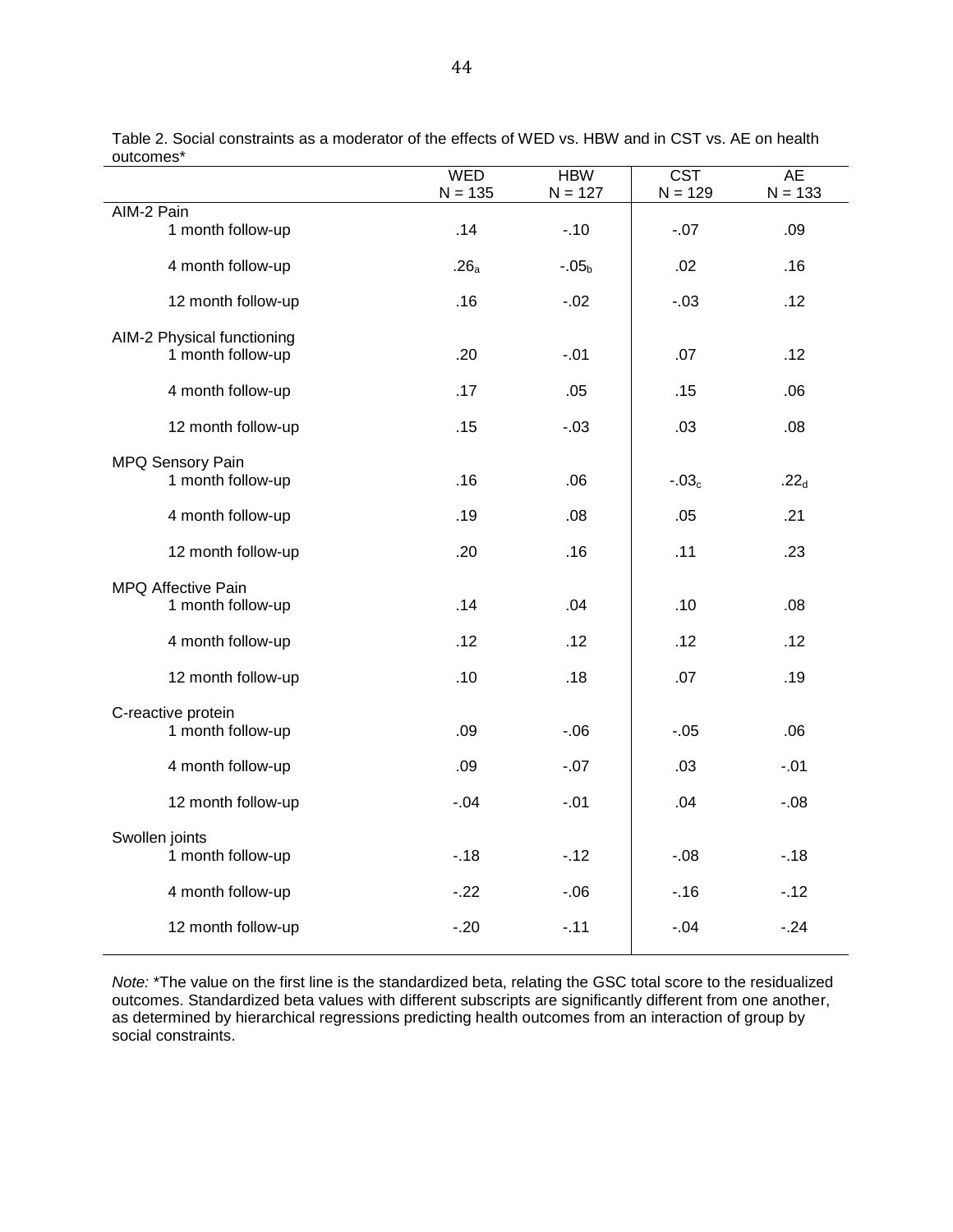|                            | <b>WED</b><br>$N = 135$ | <b>HBW</b><br>$N = 127$ | <b>CST</b><br>$N = 129$ | <b>AE</b><br>$N = 133$ |
|----------------------------|-------------------------|-------------------------|-------------------------|------------------------|
| AIM-2 Pain                 |                         |                         |                         |                        |
| 1 month follow-up          | $-17$                   | $-06$                   | $-.05$                  | $-20$                  |
| 4 month follow-up          | $-23$                   | $-.09$                  | $-0.08$                 | $-.24$                 |
| 12 month follow-up         | $-14$                   | .00                     | .00                     | $-.15$                 |
| AIM-2 Physical functioning |                         |                         |                         |                        |
| 1 month follow-up          | $-02$                   | $-21$                   | $-.09$                  | $-17$                  |
| 4 month follow-up          | $-.05$                  | $-20$                   | $-10$                   | $-15$                  |
| 12 month follow-up         | $-05$                   | $-.09$                  | $-.03$                  | $-12$                  |
| <b>MPQ Sensory Pain</b>    |                         |                         |                         |                        |
| 1 month follow-up          | $-22$                   | $-.11$                  | $-.16$                  | $-18$                  |
| 4 month follow-up          | $-.29a$                 | .05 <sub>b</sub>        | $-13$                   | $-.09$                 |
| 12 month follow-up         | $-22$                   | $-0.06$                 | $-23$                   | $-0.08$                |
| MPQ Affective Pain         |                         |                         |                         |                        |
| 1 month follow-up          | $-17$                   | $-13$                   | $-20$                   | $-.12$                 |
| 4 month follow-up          | $-20$                   | $-06$                   | $-0.06$                 | $-20$                  |
| 12 month follow-up         | $-15$                   | $-.09$                  | $-.16$                  | $-.11$                 |
| C-reactive protein         |                         |                         |                         |                        |
| 1 month follow-up          | $-11$                   | $-15$                   | $-.26c$                 | .00 <sub>d</sub>       |
| 4 month follow-up          | $-14$                   | $-.11$                  | .26 <sub>c</sub>        | .01 <sub>d</sub>       |
| 12 month follow-up         | $-16$                   | $-17$                   | $-.29c$                 | .06 <sub>d</sub>       |
| Swollen joints             |                         |                         |                         |                        |
| 1 month follow-up          | .09 <sub>a</sub>        | $-.16b$                 | $-.05$                  | $-.04$                 |
| 4 month follow-up          | .16 <sub>a</sub>        | $-.10b$                 | .00                     | .06                    |
| 12 month follow-up         | .09                     | .03                     | .05                     | .06                    |

Table 3. Self-efficacy as a moderator of the effects of WED vs. HBW and in CST vs. AE on health outcomes\*

*Note:* \*The value on the first line is the standardized beta, relating the ASE total score to the residualized outcomes. Standardized beta values with different subscripts are significantly different from one another, as determined by hierarchical regressions predicting health outcomes from an interaction of group by selfefficacy.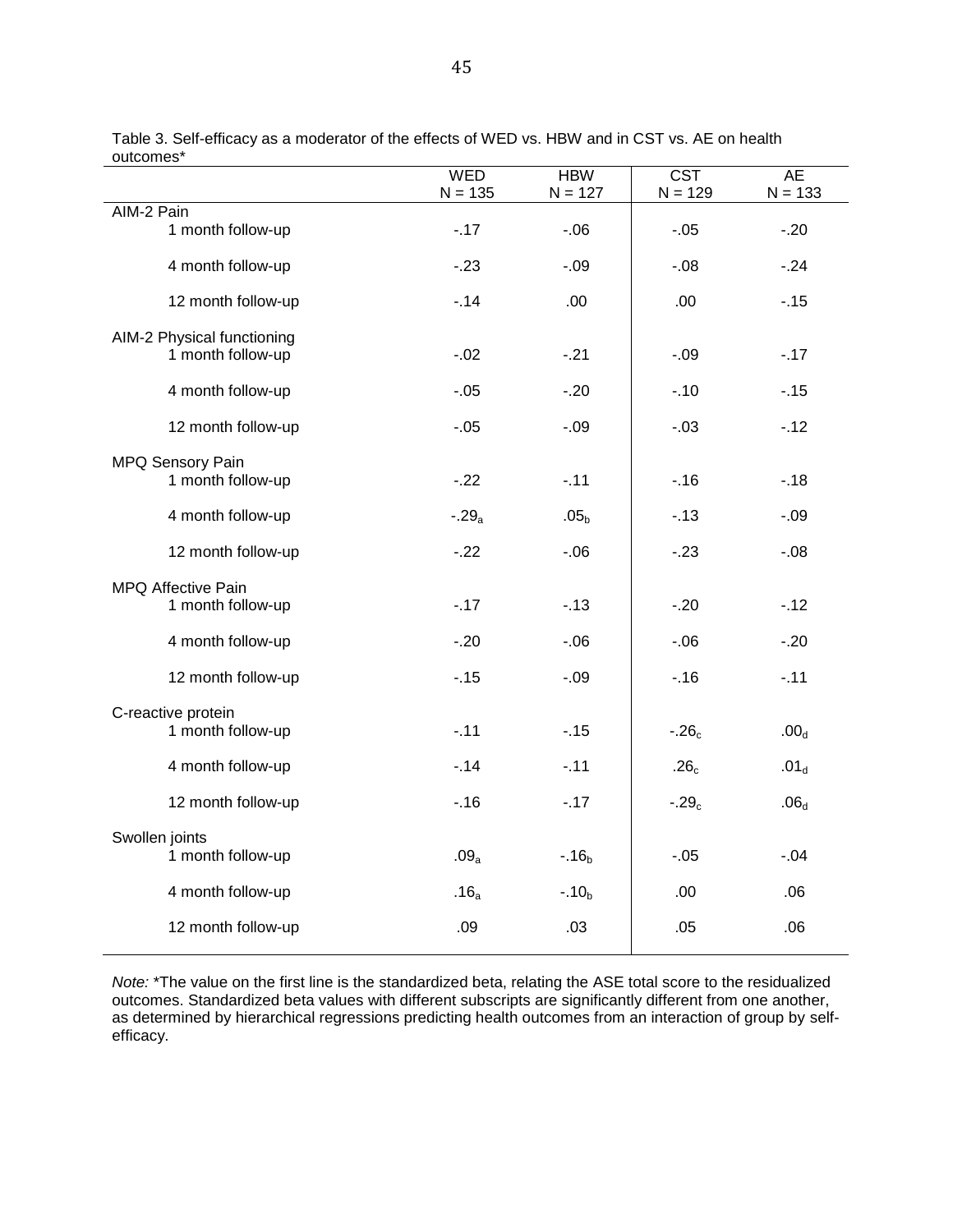#### **REFERENCES**

- Anderson, K., Bradley, L., Young, L., McDaniel, L., & Wise, C. (1985). Rheumatoid arthritis: Review of psychological factors related to etiology, effects, and treatment. *Psychological Bulletin, 98,* 358-387.
- Apfel, R., & Sifneos, P. (1979). Alexithymia: Concept and measurement. *Psychosomatic, 32,* 180-190.
- Astin, J., Beckner, W., Soeken, K., Hochberg, M., & Bernman, B. (2002). Psychological interventions for rheumatoid arthritis: A meta-analysis of randomized controlled trials. *Arthritis Care and Research, 47,* 291-302.
- Bagby, R. M., & Taylor, G. J. (1997). Measurement and validation of the alexithymia construct. In G. J. Taylor, R. M. Bagby, & J. D. A. Parker (Eds.), *Disorders of affect regulation: Alexithymia in medical and psychiatric illness* (pp. 46–66). Cambridge: Cambridge University Press.
- Bagby, R. M., Parker, J. D., & Taylor, G. J. (1994). The twenty-item Toronto Alexithymia Scale—I. Item selection and cross-validation of the factor structure. *Journal of Psychosomatic Research, 38*, 23–32.
- Bagby, R. M., Taylor, G. J., & Parker, J. D. (1994). The twenty-item Toronto Alexithymia Scale—II. Convergent, discriminant, and concurrent validity. *Journal of Psychosomatic Research, 38*, 33–40.
- Bandura, A. (1982). Self-efficacy mechanism in human agency. *American Psychologist, 37,* 122- 147.
- Barlow, D., Allen, L., & Choate, M. (2004). Toward a unified treatment for emotional disorders, *Behavior Therapy, 35,* 205-230.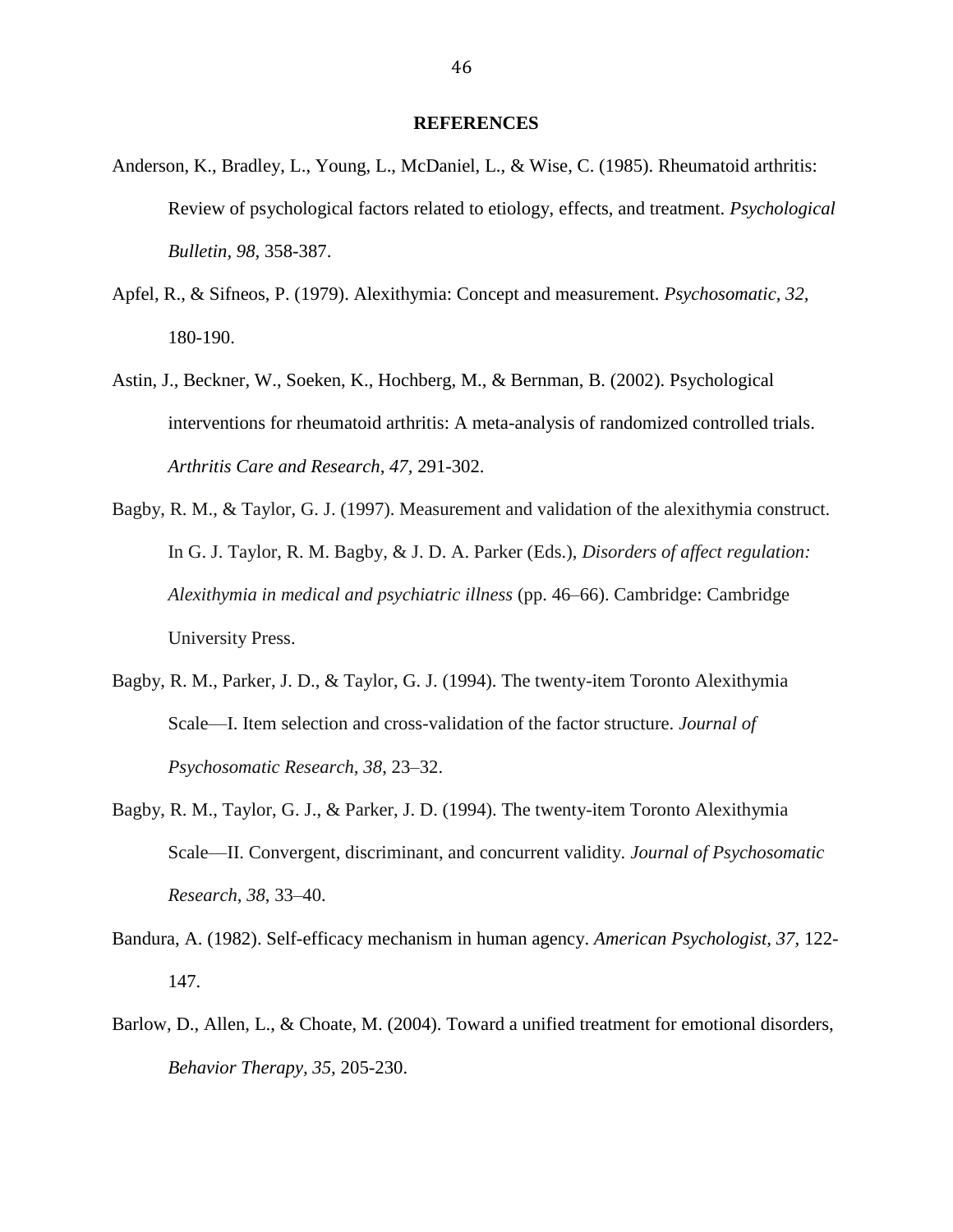- Broderick, J., Stone, A., Smyth, J., & Kaell, A. (2004). The feasibility and effectiveness of an expressive writing intervention for rheumatoid arthritis via home-based videotaped instructions. *Annals of Behavioral Medicine, 27,* 50-59.
- Dickens, C., McGowan, L., Clark-Carter, D., & Creed, F. (2002). Depression in rheumatoid arthritis: A systematic review of the literature with meta-analysis. *Psychosomatic Medicine, 64,* 52-60.
- Dixon, K., Keefe, F., Scipio, C., Perri, C., & Abernathy, A. (2007). Psychological interventions for arthritis pain management in adults: A meta-analysis. *Health Psychology, 26,* 241- 250.
- Frisina, P., Borod, J., & Lepore, S. (2004). A meta-analysis of the effects of written emotional disclosure on the health outcomes of clinical populations. *Journal of Nervous and Mental Disease*, *192*, 629-34.
- Kakatsaki, D., Chatziandreou, M., Vaslamatzis, G., Daphnes, O., Loutrades, D. s., & Christodoulou, G. N. (2004). Anxiety, depression, alexithymia and personality traits: Are they related with the outcome of in vitro fertilization? *Psychiatriki, 15*, 27–36.
- Keefe, F., Smith, S., Buffington, A., Gibson, J., Studts, J., & Caldwell, D. (2002). Recent advances and future directions in the biopsychosocial assessment and treatment of arthritis. *Journal of Consulting and Clinical Psychology, 70,* 640-655.
- Kelley, J., Lumley, M., & Leisen, J. (1997). Health effects of emotional disclosure in rheumatoid arthritis. *Health Psychology, 16,* 331-340.
- Kumanyika, S., Bowen, D., Rolls, B.,Van Horn, L., Perri, M., Czajkowskii, S., & Schron, E. (2009). Maintenance of dietary behavior change, *Health Psychology, 19,* 42-56.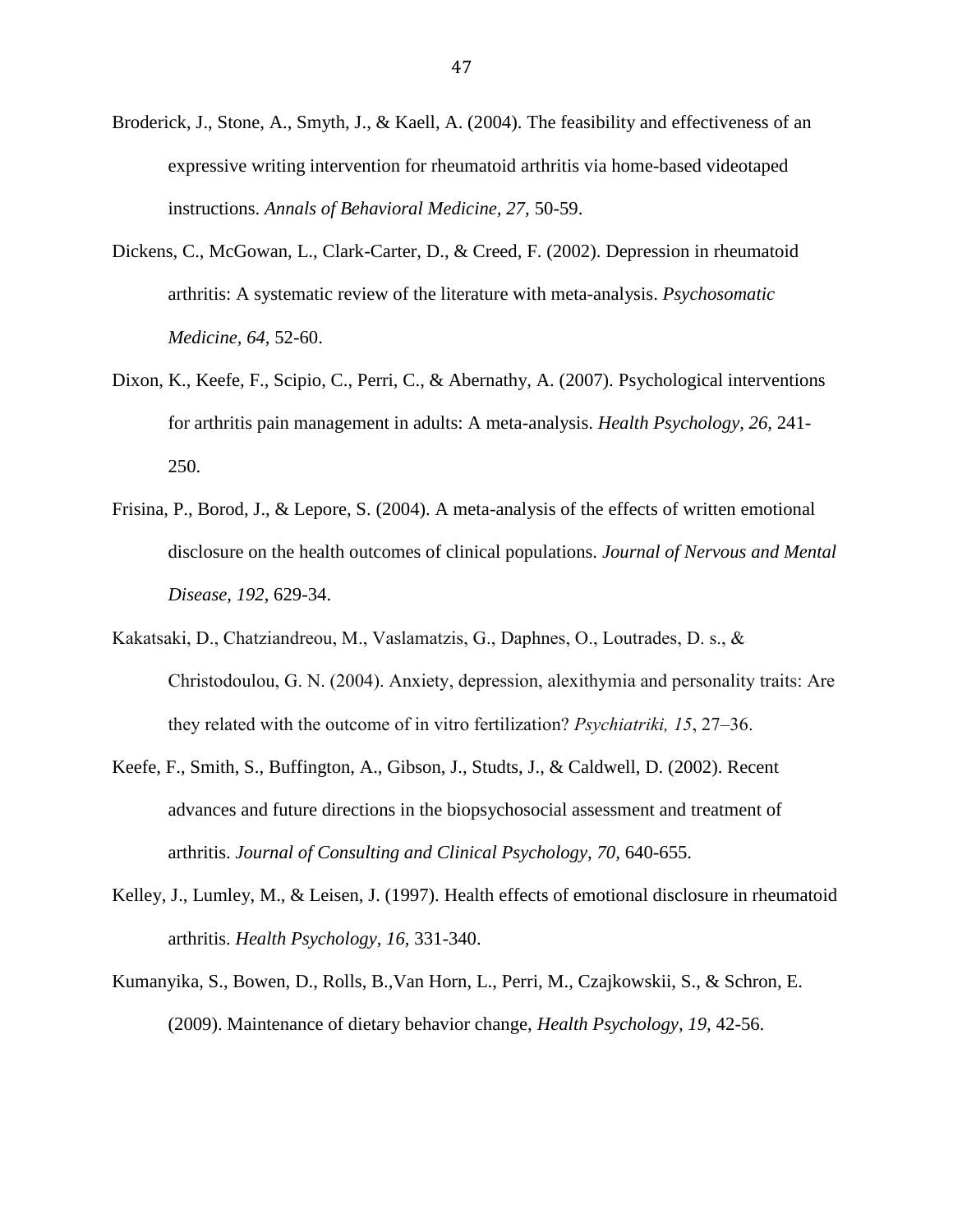- Leibing, E., Pfingsten, M., Bartman, U., Rueger, U., & Schuessler, G. (1999). Cognitivebehavioral treatment in unselected rheumatoid arthritis outpatients. *The Clinical Journal of Pain, 15*, 58-66.
- Lepore, S., & Revenson, T. (2007). Social constraints on disclosure and adjustment to cancer. *Social and Personality Psychology Compass, 1,* 313-333.
- Lepore, S., & Helgeson, V. (1998). Social constraints, intrusive thoughts, and mental health after prostate cancer. *Journal of Social and Clinical Psychology, 17,* 89-106.
- Lepore, S., & Ituarte, P. (1999). Optimism about cancer enhances mood by reducing negative social interactions. *Cancer Research, Therapy and Control, 8*, 165-174.
- Lorig, K., Chastain, R., Ung, E., Shoor, S., & Holman, H. (1989). Development and evaluation of a scale to measure perceived self-efficacy in people with arthritis. *Arthritis & Rheumatism, 32,* 37-44.
- Lumley, M. A., Downey, K., Stettner, L., Wehmer, F., & Pomerleau, O. F. (1994). Alexithymia and negative affect: relationship to cigarette smoking, nicotine dependence, and smoking cessation. *Psychotherapy & Psychosomatics, 61*, 156–162.
- Lumley, M. A. (2004). Alexithymia, emotional disclosure, and health: a program of research. *Journal of Personality, 72*, 1271–1300.
- Lumley, M.A., Beyer, J., & Radcliffe, A. (2008). Alexithymia and physical health: A critique of potential pathways and a research agenda. In A. Vingerhoets, I. Nyklicek, & J. Denollet (Eds.), *Emotion regulation: Conceptual and Clinical Issues* (pp. 43-68). New York: Springer.
- Lumley, M., Leisen, J., Partridge, R., Meyer, T., Radcliffe, A., Macklem, D., ... Granda, J. (2011). Does emotional disclosure about stress improve health in rheumatoid arthritis? Randomized, controlled trials of written and spoken disclosure. *Pain, 152,* 866-877.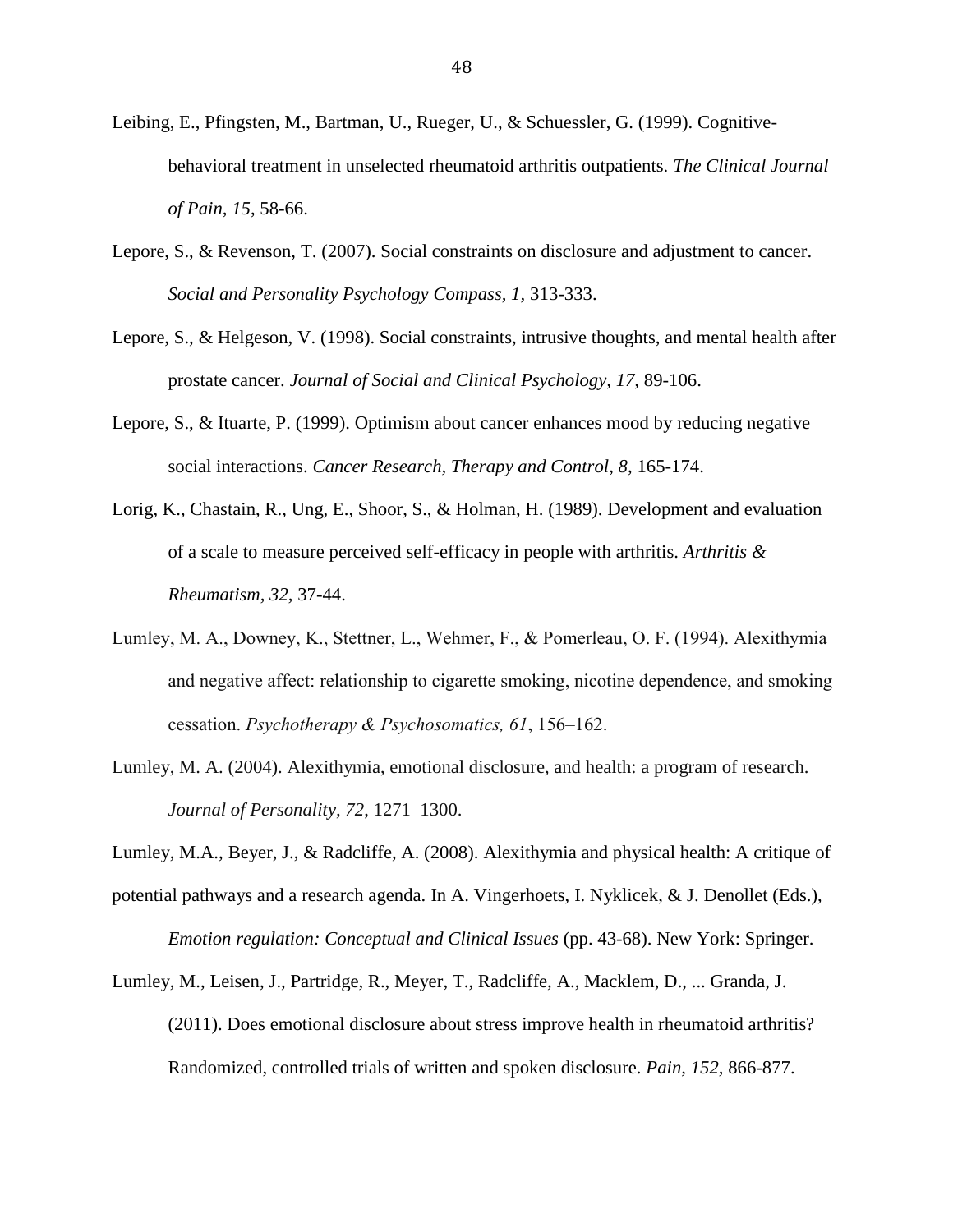- Meenan, R., Mason, J., Anderson, J., Guccione, A., & Kazis, L. (1992). AIMS2: the content and properties of a revised and expanded Arthritis Impact Measurement Scales health status questionnaire. *Arthritis Rheumatism, 35,* 1-10.
- Melzack, R. (1975). The McGill Pain Questionnaire: Major properties and scoringmethods. *Pain, 1*, 277-299.
- Paez, D., Velasco, C., & Gonzalez, J. L. (1999). Expressive writing and the role of alexithymia as a dispositional deficit in self-disclosure and psychological health. *Journal of Personality and Social Psychology, 77,* 630-641.
- Pennebaker, J. W. & Beall, S. K. (1986). Confronting a traumatic event: Toward an understanding of inhibition and disease. *Journal of Abnormal Psychology, 95,* 274-281.
- Pennebaker JW, Barger SD, Tiebout J. (1989). Disclosure of traumas and health among holocaust survivors. *Psychosomatic Medicine, 51*, 577-589.
- Pennebaker JW, O'Heeron RC. (1984). Confiding in others and illness rate among spouses of suicide and accidental-death victims. *Journal of Abnormal Psychology, 93,* 473-476.
- Schiaffino, K., & Revenson, T. (1995). Why me? The persistence of negative appraisals over the course of illness. *Journal of Applied Social Psychology, 25,* 601-618.
- Sharpe, L., Sensky, T., Timberlake, N., Ryan, B., Brewin, C., & Allard, S. (2000). A blind, randomized, controlled trial of cognitive-behavioural intervention for patients with recent onset rheumatoid arthritis: Preventing psychological and physical morbidity. *Pain, 89,* 275-283.
- Sifneos, P.E. (1973). The prevalence of "alexithymic" characteristics in psychosomatic patients. *Psychotherapy & Psychosomatics, 22,* 255–262.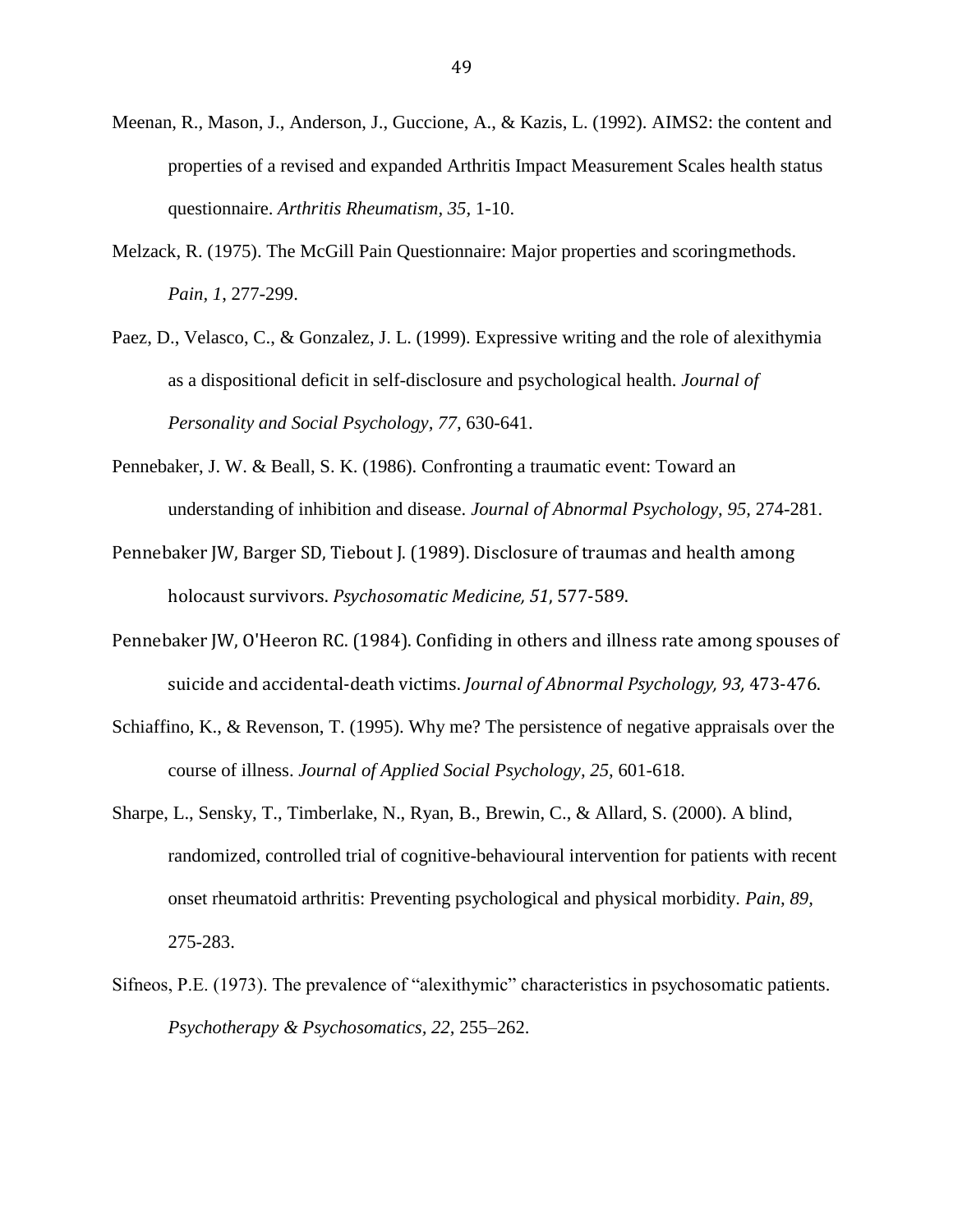- Solano, L., Donati, V., Pecci, F., Persichetti, S., & Colaci, A. (2003). Postoperative course after papilloma resection: Effects of written disclosure of the experience in subjects with different alexithymia levels. *Psychosomatic Medicine*, *65*, 477-84.
- Smyth, J., Stone, A., Hurewitz, A., & Kaell, A. (1999). Effects of writing about stressful experiences on symptom reduction in patients with asthma or rheumatoid arthritis. A randomized trial. *Journal of the American Medical Association, 281,* 1304-1309.
- Zakowski, S., Herzer, M., Barret, S., Milligan, J., & Beckman, N. (2010). Who benefits from emotional expression? An examination of personality difference among gynaecological cancer patients participating in a randomized controlled emotional disclosure intervention trial. *British Journal of Psychology, 10,* 1-18.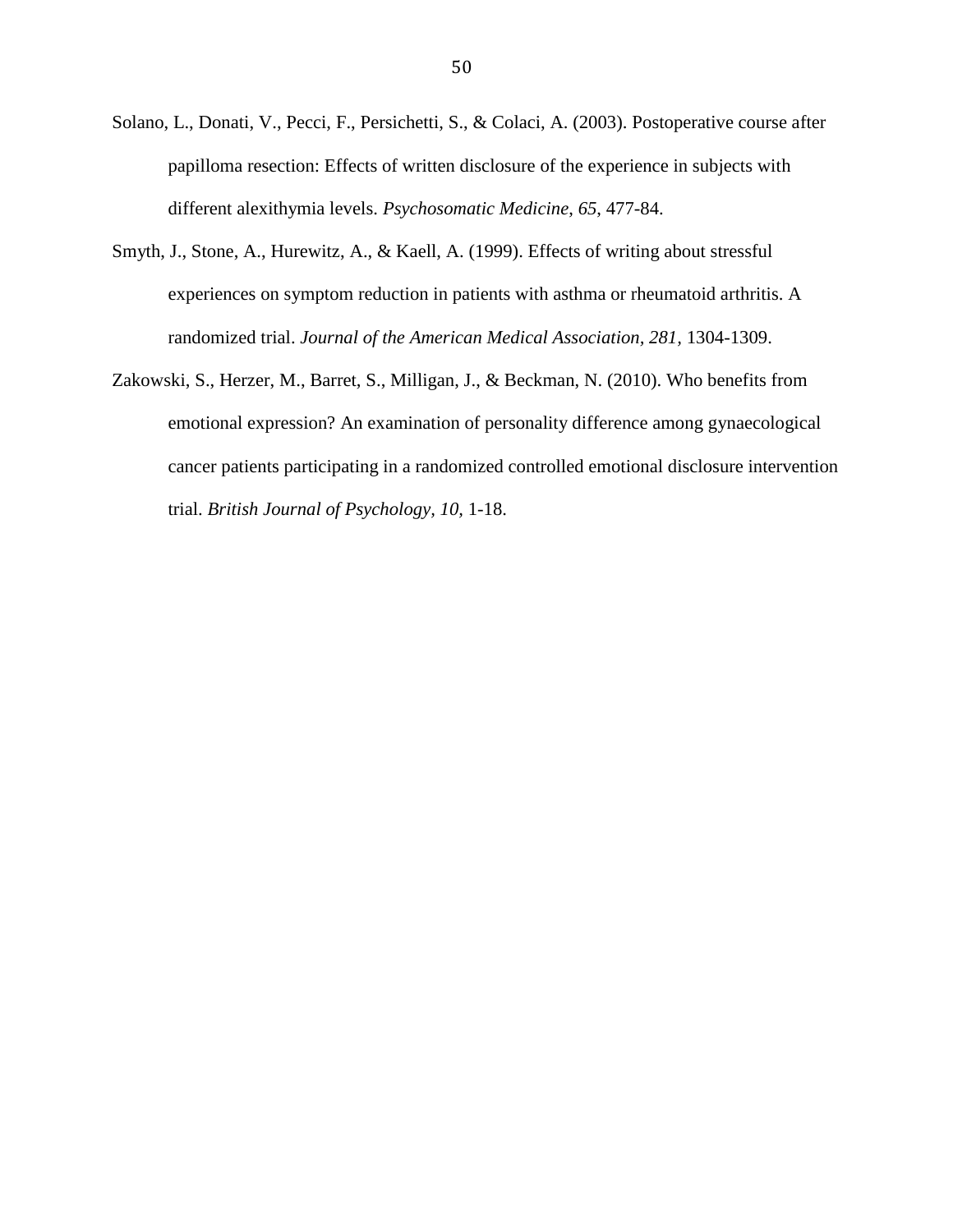#### **ABSTRACT**

# **ALEXITHYMIA, SOCIAL CONSTRAINTS, AND SELF-EFFICACY AS MODERATORS OF WRITTEN EMOTIONAL DISCLOSURE AND COPING SKILLS TRAINING: FOR WHICH PATIENTS WITH RHEUMATOID ARTHRITIS DO THESE INTERVENTIONS IMPROVE PAIN AND PHYSICAL FUNCTIONING?**

by

## **JENNIFER N. CARTY**

#### **August 2012**

**Advisor:** Dr. Mark A. Lumley, Ph.D.

**Major:** Psychology (Clinical)

**Degree:** Master of Arts

Rheumatoid arthritis (RA) causes pain, disability, and inflammation. Written emotional disclosure (WED) and pain coping skills training (CST) improves adjustment, but effect sizes are small to moderate; research needs to identify patients most likely to benefit from WED and CST. A moderator analyses was conducted to determine if alexithymia, social constraints, or selfefficacy predicted health outcomes from interventions at 1-, 4-, and 12-month follow-up. Health assessed at baseline and at each follow-up. Patients were randomized to WED or equivalent control (Health Behavior Writing), and to CST or equivalent control (Arthritis Education). Findings from this study suggest that alexithymia and social constraints inconsistently predict which patients will benefit from the psychological interventions, and that self-efficacy is has consistent but limited moderating effects on the interventions. In general, it appears that these factors may not be important predictors of which patients will benefit from the psychological interventions in the current study.